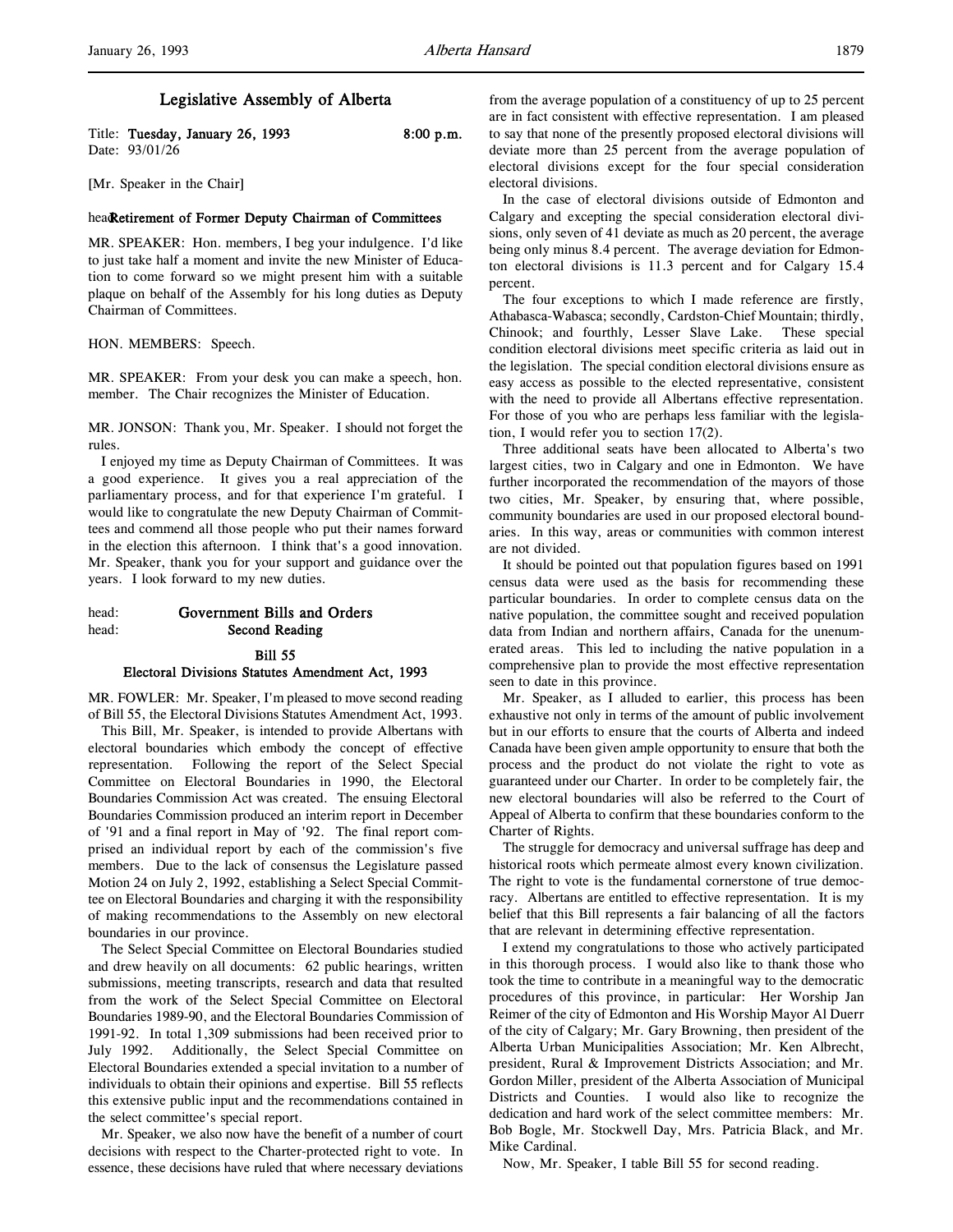MR. MARTIN: Mr. Speaker, I will not be glowing in praise about this Bill, partly and mainly because of the process, but I do have some problems with what came about as a result of it.

I'll go back in the history, but I want to tell you this. There is not another jurisdiction in Canada – I'm not even sure in the United States, even in the southern United States – where you would have MLAs behind closed doors drawing up the boundaries for the province. Even if these people were saints – and I'm not suggesting they were – the temptation is just too great to look after yourself and your friends, Mr. Speaker. That's why this is a very basic tool of democracy, how we divide up the boundaries, and it should be seen to be impartial as well as being impartial. One has simply to ask the question: with four Conservative MLAs drawing up the boundaries of the province at the very least it's not seen to be impartial.

### 8:10

Now, I know some government people will say, "Well, there haven't been a lot of calls about it." That may be the case, but that doesn't make it right, Mr. Speaker. That certainly doesn't make it right. This is a very basic principle of democracy. Now, if we start to say, "Well, it's okay," then the next time we'll do the boundaries however we want. Let's say they aren't the saints over there that the Member for Taber-Warner is, and the next group decides to do it in a different way. Imagine the principles we're starting here. I really say to you that the Massachusetts governor where the name gerrymandering came from – it has gone on in the past in democracy. I thought it had gone out, that we would not even attempt to do this, Mr. Speaker.

Now, I know the government's argument is: "Well, gee, we ran out of time. We had to do it ourselves because of the deadlocked commission." Well, let's just go back and look at that history. Every second election we are to look at changing the boundaries. That should have been done two years ago. That's the way it was done in the past. But the government got in a panic because the McLachlin decision in B.C. said there's too much distortion, frankly, between rural and urban ridings. They came back with the McLachlin decision that seemed to say that a 25 percent variance was acceptable. But not the way the government said. She was trying to indicate that it was acceptable under certain extreme circumstances. It shouldn't be the norm. Anyhow, this put the government into a panic, so, "Gee, we'd better have a committee study this decision." It didn't seem to me to be that hard to understand, but we had to set up another committee to study it when at the time we should have been looking at the boundaries, setting up the commission.

So they came back, Mr. Speaker, as you know. We went through the Legislature. I won't bore people. Then the government brings in their Bills. We're already late in this process in terms of where we should be, and the government says, "Well, we're going to make the rules." That commission was deadlocked because the government tried to set the rules improperly to begin with. They said: "This is how many seats are going to be in Edmonton. This is how many seats in Calgary." Then they laid out how many could be in northern Alberta and the rest of it. You know, if they had said to that independent commission just three things: be fair to both rural and urban voters, taking in those considerations; number two, use the latest population census – and I admit that they finally did that in the latest one – and number three, refer to the Supreme Court decision, then not try to lay out all the rules of how many seats there should be in Edmonton or Calgary and allow that independent commission to do their work, they would have come back, and they would not have been deadlocked. It's that simple.

The process was so wrong that you even had one judge quit in the middle of it, Mr. Speaker. He wouldn't accept it. So this commission tried to do a number of things. They tried to look at the 25 percent variance, and they came back with what we called 'rurban' ridings, and that was an important consideration for some of them to get below the 25 percent. Of course, nobody liked the 'rurban' ridings, and it was a mess. It went back to the commission after public hearings, and as you know – the minister is correct – it was deadlocked, really five different reports. But the blame has to be right here with this government why that was deadlocked. If they hadn't jiggered the rules to begin with, this would have been done. That's the situation, and that's the truth, Mr. Speaker.

Okay, now what was the government's response? After they've dragged this process out, then they say: "Oh, well, you know, gee, time's running out. We can't get anybody to do it. We'll have to do it ourselves." And they then move to have MLAs behind closed doors to draw up the boundaries. Even at this late date – a lot of the work had been done – they could have taken the previous commission's work and looked at it and had one judge. You don't need to have a whole committee after all those public hearings have been held. It could have been done just as quickly as the four MLAs did it. In this case, both the Liberals and ourselves said: we can't accept this; the people should not accept this; this is a fundamentally bad principle. But the four of them barged ahead behind closed doors. It didn't matter. I mean, this is the way you do business in Alberta: might is right; away we go; we'll set the boundaries, do whatever we want. And they did. So now we're debating these particular Bills here in the Legislature.

Now, the most serious point I want to make is that the process – even if they did as good a job as possible, you have to be seen to be impartial, and you can't when the MLAs are drawing up the boundaries. Is it fair? I would say there are some mischievous parts to this Bill. I look at certain parts of it. In a general sense I think Calgary has a certain reason to complain, being 15.4 percent higher, especially when you have some exceptions: three or four at 38 percent I think is the maximum, or close to 40. I think they have a legitimate complaint; they're the worst off. I don't think that's fair or acceptable.

You know, Mr. Speaker, we can say that there wasn't any gerrymandering. As I asked the Premier yesterday, "Just a coincidence?" Forgive me; maybe I've been in politics too long. When I look at a map – and I'll come to the figures. I notice that the Premier didn't win by a lot in the last election; I notice that in the leadership convention he lost in his own riding twice. All of a sudden, boy, does his riding look a lot different. It starts there and cuts off some of the bad parts and shoots right over to the west end. He says it's just a coincidence. Well, I guess, if we believe that.

Let's look at some of the other people who sat on the commission, Mr. Speaker. Let's take a look at this one. This is a great piece of work from one of the people on the committee. The new social services minister had a little trouble in one part of his riding; that's gone. That's gone, but when they talked about rural ridings and not having to travel so far, now his starts in Athabasca and goes all the way up to the Northwest Territories. I thought the argument was that for rural members to service their people, they had to have their ridings smaller. That's the argument we heard. Why in the Lord's name do we do that then?

If you think this is a coincidence, we've got the figures here. Let's go back to Calgary-Elbow and look at the differences. You tell me if this is a coincidence. In 1989 on the existing boundaries in Calgary-Elbow the PCs had 4,505, the Libs 3,682, and the NDP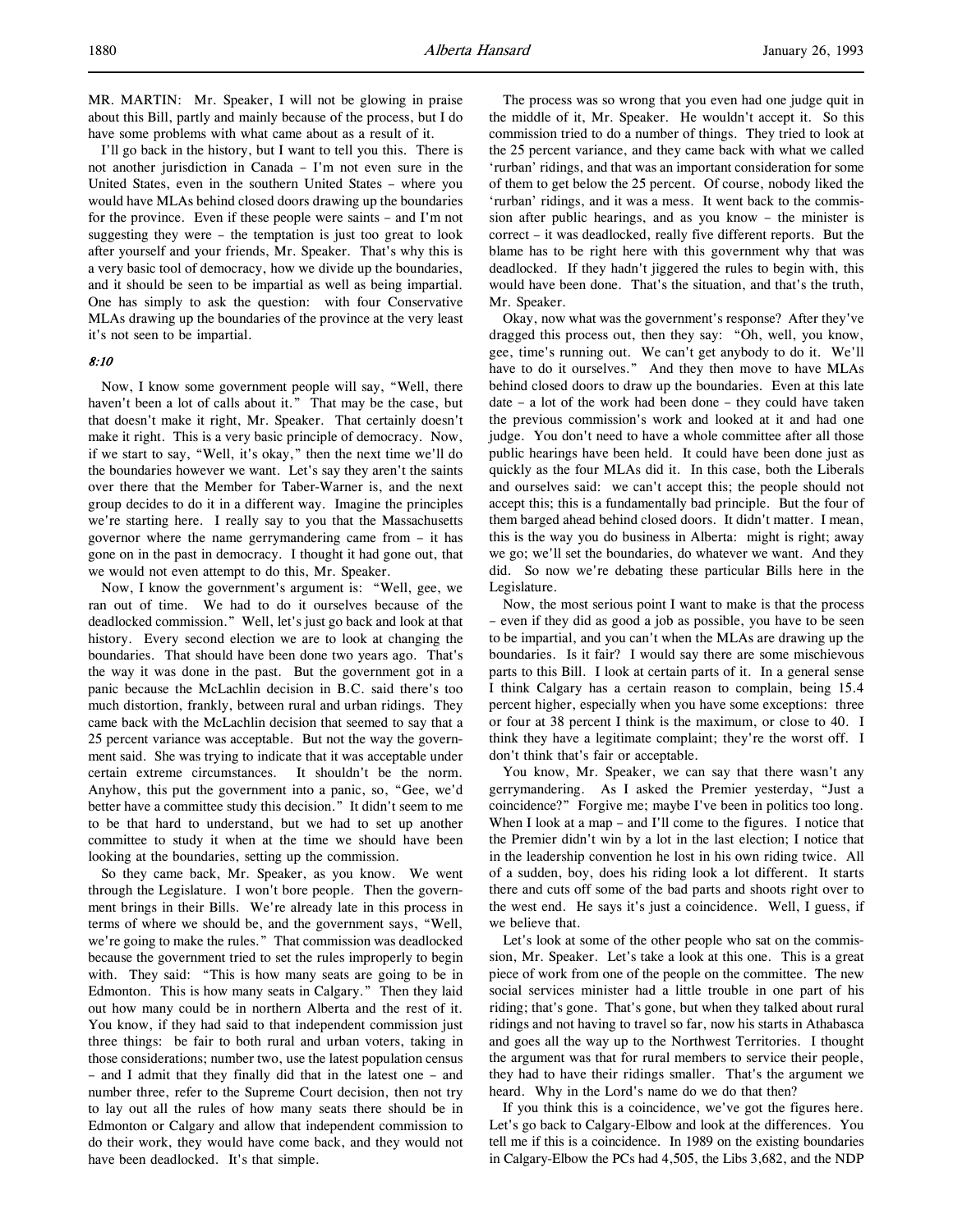719. The gains from Calgary-Egmont, Calgary-Glenmore, Calgary-Currie, and Calgary-West: they would get 4,166, 2,775 . . . I won't bother with it; the net gain and the loss is the important thing. If you look at these new ridings, the PCs in Calgary-Elbow would gain 2,191 votes, the Liberals 1,018, and the New Democrats 795. It makes that margin under the '89. I'm not saying they'll get it in the future, but certainly under that it makes it much more feasible, doesn't it? It just happens that the Premier's own house is in that riding. A coincidence. I'm sure it was a coincidence, just a coincidence that all these people supported it in terms of the leadership convention.

#### 8:20

Now, Mr. Speaker, let's also look at Athabasca-Lac La Biche, the one I was just talking about, and look at the differences. When you look at the net gains and losses – I won't go through all of it – and juxtapose those boundaries, you see there's a net loss for the PCs of . . . Well, let's give you the existing boundaries first of all: the PCs had 4,237, the Libs 1,791, and the NDP 3,342. Now, the net gain and loss on that is that the PCs lose 613 votes, the Liberals lose 736, and the New Democrats 1,309. It's just a coincidence, isn't it? Just a coincidence.

I notice the Member for Taber-Warner . . . Well, it's a nice smaller riding. It stays nice and small, basically virtually intact, 22 percent below the average in population, right next door to the special consideration Cardston riding which is 38.5 percent below average in population. Mr. Speaker, let's not kid ourselves what this is all about. Even if it was inadvertent – let's say they didn't plan this – anybody looking at this is going to come to the same conclusion I have. Anybody's going to come to that conclusion. So I just don't understand why in this day and age in 1992 we would put up with this. I mean, I've mentioned it to other people. I was in Ottawa and told some people about it; they couldn't believe it. They said that if they tried to pull this off anywhere in Canada, there would be riots in the street.

Now, Mr. Speaker, I know the government members are getting a little nervous. They should be, because when the public understands what they're attempting to do . . . They say, "Oh, this is a new tone, a new government." Yeah, a new tone, a new government: behind closed doors let's draw up the boundaries and make sure we try to get back into power. That's what this exercise is all about. Make no mistake about it. I know they might be getting a little nervous, and so they should. In fact they should be ashamed of themselves if they believe in democracy.

I would hope certain people that still believe in democracy on the government side will stand up and say this is wrong. We can still fix this, Mr. Speaker. It doesn't need a long commission. I say to the minister: let's take two months. We're told by the Premier that he's not going to have an election until the fall; at one time it was next year. Say to a judge: you've got two months; redraw the boundaries, and use all the work that's been done by the two commissions. It can be done very quickly. As I said before, the Member for Edmonton-Glenora at least acknowledged that that process was wrong at the time of the leadership convention. Why is it that these people can't understand that, something as fundamental to democracy as that? Now, I know the results. I've made many speeches in this Legislature in a minority. They think might is always right, and they'll probably barge ahead and do what they want. But eventually this is what is going to cause this government problems. They don't listen. They're trying to put a new image, a new tone on, but it's the same old business as usual. The previous Premier said it took courage to draw your own boundaries and set your own salaries. Well, we got the same sort of line from this new Premier. I just say to

you: think about it. Just think about drawing up your own boundaries in this way.

I just say to the minister, who I believe is an honourable person: I don't understand why you would do this. Why would you continue doing this when it could be so simple with a judge with two months to draw up those boundaries? We could have them. We could come back in the spring session. We're told there's going to be a spring session; you're not going till the fall. I mean, it should have been done a long time ago admittedly. I just don't for the life of me understand why this couldn't be done.

We feel so strongly that this is undemocratic and unacceptable that as a result we're going to try to do the government's job for them. Mr. Speaker, I have brought in an amendment that I would like to read. I have enough copies for everybody in the Legislature. The amendment says: by striking all the words after "that" and adding

Bill 55 be not now read a second time because the Assembly finds the process leading to the development of this Bill inappropriate insofar as it was drafted by members of this Assembly and not by an arm's-length body such as an independent Electoral Boundaries Commission.

Now, Mr. Speaker, we don't have a Senate; that was supposed to be sober second thought. Well, I won't talk about that. But maybe there can be some sober second thought on something that violates democracy in the flagrant way this Bill does. I'd like to ask members to take that under consideration.

Thank you, Mr. Speaker.

MR. SPEAKER: This is a reasoned amendment, and the Leader of the Opposition has now spoken to the main motion as well as to the amendment.

Speaking to the amendment, Calgary-Fish Creek.

MR. PAYNE: Mr. Speaker, although I've not yet seen the reasoned amendment, I would trust that the articulation by the Leader of the Opposition is sufficient for me to respond. In so doing, in speaking to the focus of the amendment, which is to denigrate in some way the process itself, I would like to speak to the narrow question of the involvement of members of the Assembly in the process of boundaries realignment. As some members in the Assembly tonight may recall, I was one of four MLAs on the previous Electoral Boundaries Commission that served in the early 1980s. For the benefit of members that aren't familiar with that commission, it was chaired by Mr. Justice Dixon and the then Leader of the Official Opposition, Grant Notley, was a member of the commission. There were three Progressive Conservative members, of whom I was one. There was also a representative from the community at large.

Now, in making these remarks this evening, of course I do not intend in any way to denigrate the contribution made by the nonelected members of that commission. However, Mr. Speaker, I believe it would be genuinely useful to this evening's debate to point out some of the benefits of having elected members involved in the process. Although that commission's report was issued almost a decade ago, a number of our members in the Assembly this evening may recall that the report of that commission was generally well accepted by the opposition and government members of the day as well as by our constituents throughout Alberta. Now, with representatives of both the opposition and government parties involved in that commission, of course there were serious differences that challenged the leadership of the commission, that of Mr. Justice Dixon. It will come as no surprise of course, with politicians, if you like, from both sides of the Assembly involved in such a sensitive matter, that there would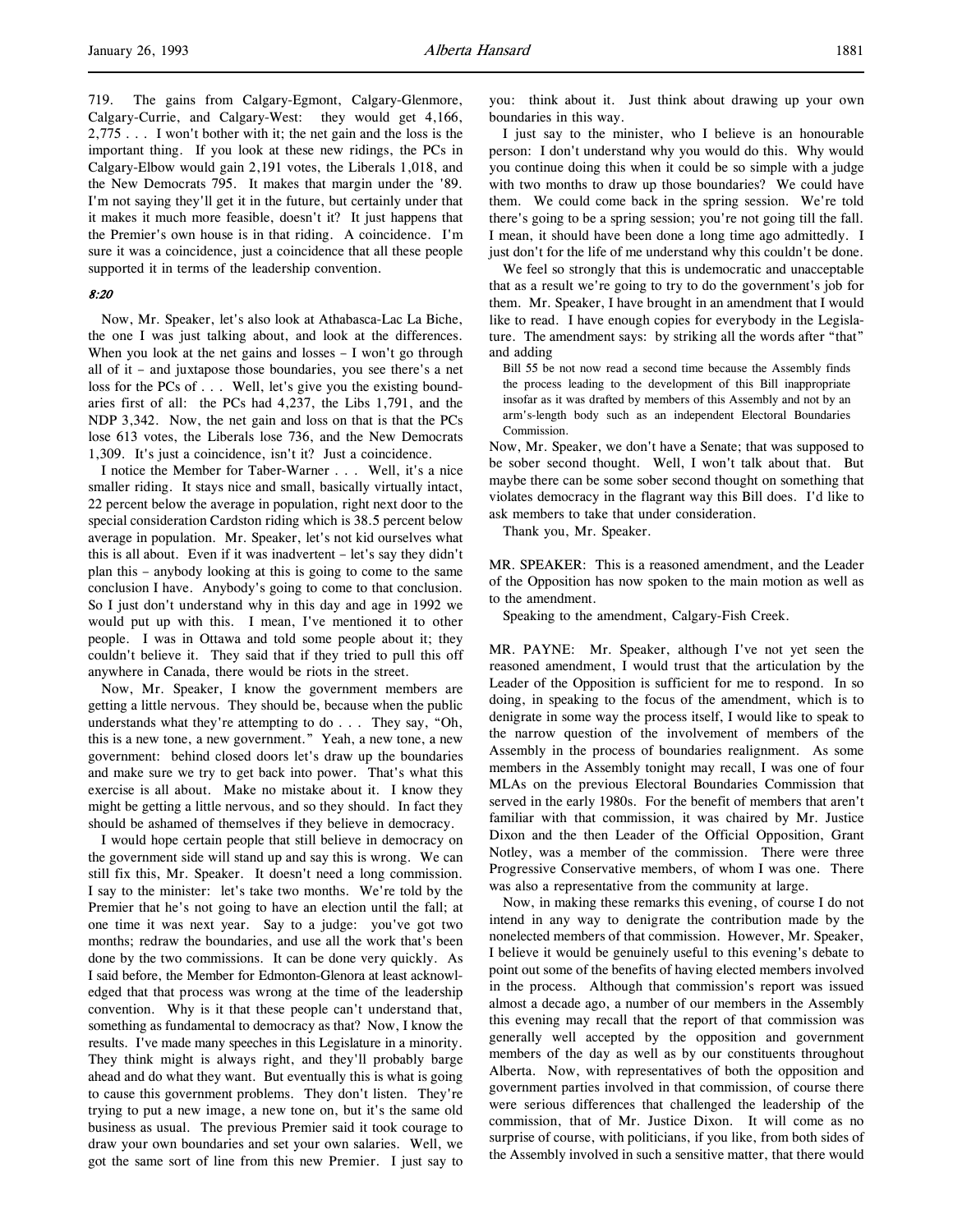be differences of view. They were well articulated, heatedly articulated from both sides. But despite the obvious difficulty in consensus building, that commission came up with a unanimous report.

Mr. Speaker, it's not that commission's unanimity that I want to comment on but rather the shared perspective that came from those four members of this Assembly. It was a shared perspective based on a real grass-roots understanding of the role of the MLA and the very real, not theoretical measure of effective representation.

Effective representation, Mr. Speaker, is one of those phrases that when tossed around frequently starts to lose some of its meaning. I would like to double underline tonight, if I could, for members that effective representation is really one of the bottomline roles and aspects of Legislative service, and who knows the ins and outs, the pluses and minuses, the victories and defeats of effective representation. Now, that shared perspective, Mr. Speaker, and the understanding of effective representation is perhaps reason enough to support the concept of MLA involvement in the process of redrawing boundaries.

Mr. Speaker, there are other significant reasons for my support of this concept. Notable among those is the obvious expertise and familiarity of members of the Assembly with the constituencies of Alberta from north to south and from east to west. Now, I don't think it's appropriate for me to consume the time of members tonight in listing or categorizing the aspects of constituency familiarity that come with effective representation by the members here. Each member in this House on both sides knows within his or her own individual constituency the vagaries, the anomalies both geographic, communal, and societal that contribute to a very reasoned judgment. Based on my experience of that commission in the early '80s, I think that consensus that came through much difficulty on the part of the Leader of the Opposition of the day and the three government members resulted in a very fine report, a report, as I said earlier, that was unanimously received by all members of this Assembly and I think was generally well respected around the province.

So, Mr. Speaker, I would like the members of the Assembly, especially the proposer of this amendment tonight, when each comes to a personal judgment as to the appropriateness of MLA involvement in the process – could I just say that from my experience there was just a lot of value in that kind of representation and debate and analysis and ultimately consensus on the part of the members. Frankly, not only would I plead not to discount it too readily but on reflection perhaps to continue to support that very fine and worthwhile concept.

Thanks, Mr. Speaker.

#### 8:30

## MR. SPEAKER: Calgary-North West.

MR. BRUSEKER: Thank you, Mr. Speaker. I rise to support the amendment we're debating at the moment regarding the process that has been followed in the construction of Bill 55 and the report that came out of it. As you recall, I'm sure, the process that we are now attempting to finish started three and a half years ago, in August of 1989, when the first select special committee was constructed, and we are still dealing with the issue of boundaries some three and a half years later.

I was fortunate enough – and I say that in all sincerity – to be a member of that committee and put in a lot of time and travel listening to the people of Alberta. You know, Mr. Speaker, one of the first agreements that we came up with on that committee was that there should not be members of the Legislature sitting on the commission, and that was unanimous agreement of that allparty committee of this Legislature that occurred three and a half years ago. So sometime between then and now we suddenly have a decision that it should be and not that it should not be members of the Legislature that are drawing the boundaries. Apparently the commitment that came earlier faded a little later on.

Now, we have to think back. We've heard a little bit about the history. The hon. Member for Calgary-Fish Creek talked about his experiences a number of years ago. I concur, Mr. Speaker, and I would suggest that each MLA here is probably the best authority on their own respective constituencies and should in fact be consulted. However, I think it is a vastly different process to be consulted about your constituency and the boundaries and the communal and societal and geographic issues that the member spoke of than to actually sit down and draw your new boundaries, and therein is the difficulty I have with this Bill.

If we think back to what started the whole process, why did we have that select special committee back in 1989 that led to this ultimately? Was it the decision that came down in British Columbia? There was a decision that said that the boundaries there were so far out of balance from rural to urban, north to south, east to west that a judge was appointed. The judge, one man, traveled around the province and heard from people all around the province of British Columbia and said: what should we do about the boundaries? One man traveled around, came up with a report that was accepted.

Mr. Speaker, the legislation that came out in British Columbia is vastly different from this document, Bill 55, that we're looking at today. Part of the difference is in the direction given to a commission on how to draw the boundaries. Therein is the difference that I think we need to consider. This Bill suggests that we should be looking at particular constituencies prescribed for different areas, and those MLAs of course are affected by boundary changes. Each of us is affected by the boundary changes proposed by this piece of legislation. So what ends up happening by having members of this Legislature draw their own boundaries as outlined in this particular Bill is that they say, "Well, gee, I didn't do so well over here, and I may do a little better over there," and we get some interesting, to say the least, constituencies being created.

Mr. Speaker, the problem with this legislation and the problem that the government says led to having to have government members, which is what it ultimately became, drawing the boundaries was: they said there was a lack of time. Suddenly we're pressured for time, and therefore the only people who could possibly do the job were the people who were most familiar with the task, most familiar with the issue. Of course, there was a motion that asked for members from all parties of the Legislature, but the Liberal caucus and the New Democrat caucus both agreed that we should not be drawing in isolation, and therein also is the difference between what the Member for Calgary-Fish Creek is talking about and this particular process.

This particular process, even in the original motion, would only have had MLAs. There were no outside members. When the Member for Calgary-Fish Creek was on the commission 10 years ago, there were some MLAs, but there were also some non-MLAs to act, if you will, as watchdogs to ensure or to oversee that gerrymandering didn't occur. Now, gerrymandering is perhaps a bit of an emotional term. There's no doubt about it. Has gerrymandering occurred? Well, if we believe the hon. Premier, then of course the way his constituency was miraculously, I would say, shaped the way it was was pure coincidence.

When we look at the Bill and the process that has come about, the problem, Mr. Speaker, comes from the basic philosophy behind the creation of this Bill: let's try to change some, not change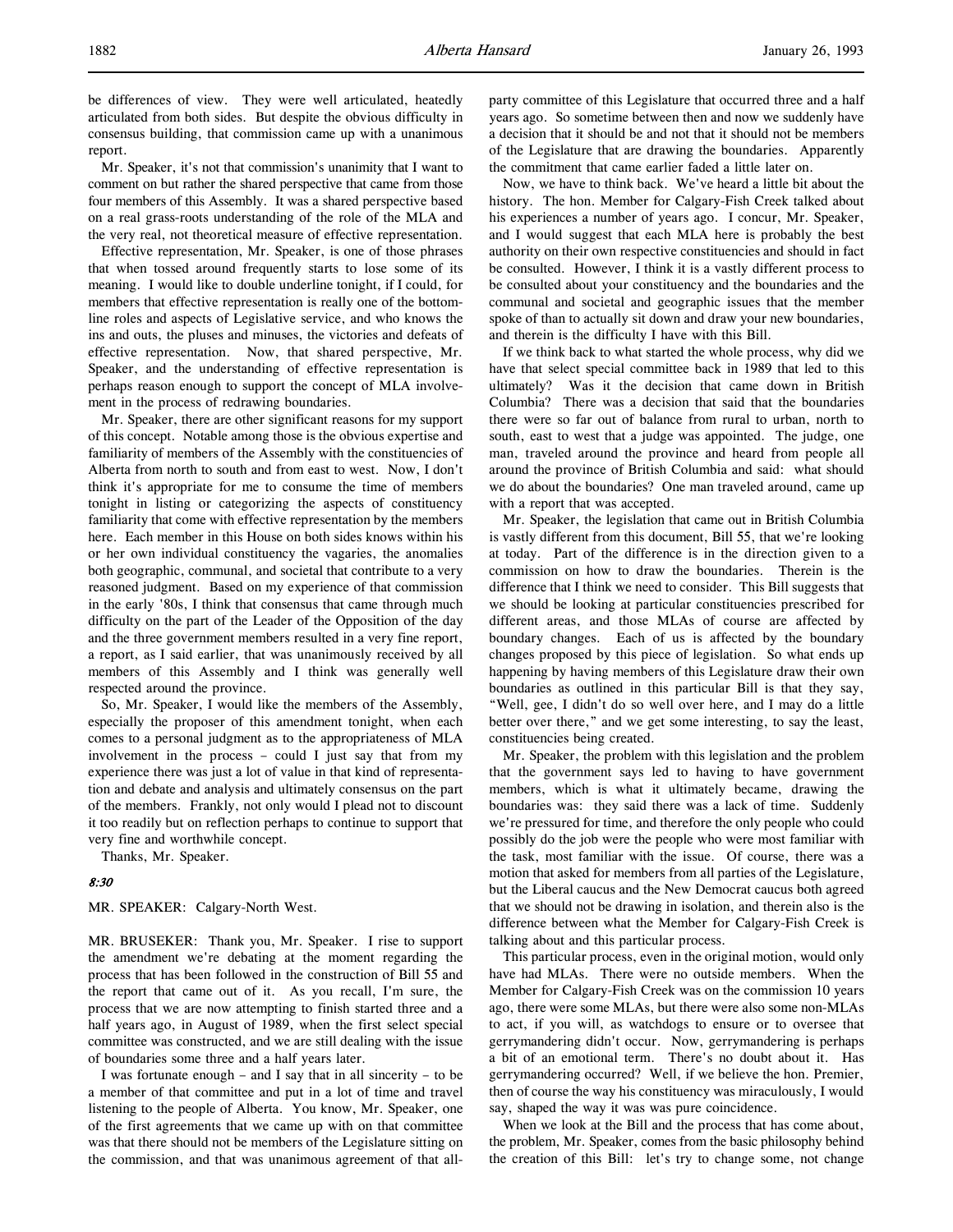some, move it around a little bit. But we don't get a basic change in the philosophy of the way government is trying to operate. What we're seeing is the same old thing. The process that led to Bill 55 is not new. It's not innovative, nothing like what happened in British Columbia where one individual traveled around, sat down and talked to people, got their input, and was a totally independent, nonpartisan individual who could come up with boundaries that were as fair as possible.

Now, there will never be, there cannot be because of the nature of our society, if you will, absolute parity between one constituency and another and another all around the province. There are some variations, and I think the hon. minister in his opening comments referred to those variations. Those variations must be in place. There's no doubt they will always continue to be in place.

The process that led to this Bill resulted in an institutionalization of the worth of a vote in a city being less than a vote in the country. The minister referred to 15 percent variation in Calgary above the average, typical for the average constituency in the city of Calgary. In Edmonton that figure is 11.3 percent. Mr. Speaker, the mind-set that led to this Bill says: let's not put the concept of representation by population. I'm not talking absolute parity, but I am concerned – and I've raised this concern before and I raise it again – that what we see here is patently unfair because we did not see a change in the way this process was created. For that reason I support this amendment as introduced by the Leader of the Official Opposition, because what we have here is something that impacts directly upon how and where in some cases, in many cases, we in fact do our jobs.

Mr. Speaker, this process was, still is, a long, drawn-out process. We still have better than a year before we must go to the electorate, before the mandate of this government has expired. There is no immediate pressure. So the argument of the government that this had to be done by a committee of MLAs only as opposed to an independent commission does not hold true. When that committee was struck about six, seven months ago now, Motion 24, there was ample time, there still is ample time for an independent review.

Now, I submit, as I said before, that MLAs are probably the best educated, the most knowledgeable about their independent constituencies. That's not to say that there is no one else in the province who could take the information that the committee had: populations, distributions, roads, highways, communities of interest, et cetera, all the things that we've talked about. All of those issues can be, I'm sure, interpreted by others than just us 83 members of this Legislature, Mr. Speaker. I'm convinced that there are other individuals that could do it. I am convinced that there are other individuals who could do it without the partisan concerns that MLAs obviously have. When you get a group of four Conservative members of the Legislature going and producing their own constituency boundaries, it is a flawed process that cannot and should not be supported. Therefore, I support the amendment by the Leader of the Official Opposition.

#### 8:40

MR. SPEAKER: Edmonton-Beverly, speaking to the amendment.

MR. EWASIUK: Thank you, Mr. Speaker. I, too, want to rise in support of the amendment put forward by the Leader of the Official Opposition, and I do so not so much as an individual but as a representative of community leagues within the Edmonton-Beverly and Edmonton-Highlands constituencies.

Now, the community leagues are formed in those two constituencies by something called an Area 3 Council, which is an umbrella organization representing all those community leagues in those two constituencies. I have correspondence from the Area 3 Council as well as from Beacon Heights community league and also Montrose community league, which are embodied within the Edmonton-Beverly, Edmonton-Highlands constituencies.

While they have many points to be made in their correspondence to us, they complete their letter to us by stating, and I quote, "Our community organizations are non partisan, and we feel the electoral boundaries should be set by a non partisan body." That is the underlying statement in their letter to us, Mr. Speaker. I support their position, and as a result I support this amendment.

Now, I want to just quickly refer to the comments made by the Member for Calgary-Fish Creek. Indeed, there was a committee struck back one decade ago or more that included MLAs on the particular committee that went about the province to redraw boundaries. However, that committee, as has already been stated by the member from the Liberal party, in fact had independent representation on that committee. It had opposition members on that committee, and those independent members and the opposition member on the committee in fact outnumbered the government members. Therefore, it provided a balance that in fact prevented any attempts of gerrymandering, if that was ever attempted. Also, Mr. Speaker, that particular committee had its meeting in open forums. They were not done behind closed doors. I think those are the major differences that committee had relative to this one, and I don't think it's a very fair comparison.

Now, the community leagues that have written to me always feel that it's necessary that a consultation process takes place. They feel that in this particular case there was no consultation taking place with the community leagues and area council. As a result, we have boundaries that were drawn up that are really not consistent with community connections. They've in fact isolated one particular community league entirely from its main source of activities, and it certainly reflects that the committee, well intended as it was, did not in fact recognize or know the exact functions and what takes place within those two particular constituencies. So the lines were drawn that really in one case, as I say, isolated a community league in its entirety.

These community leagues have a network system. They work with each other. These networks are important to them. They resolve their problems through this network system, Mr. Speaker, and this is where they find the flaws in the process that was used by this particular committee. They feel it's important that this group of individuals should have at least had the courtesy to contact community leagues, organizations within the constituencies to really get the feel of what it is they need. That is why we as a party did not participate in this particular exercise, because indeed, as we stated then and we repeat again today, the system was flawed. We don't feel that MLAs should be drawing up their own boundaries. As the community league says, they should not be; the group that does that should be nonpartisan. We believe strongly that it should be an independent commission that does this. Then, I think, it's not only done fairly, but it's perceived to be done fairly.

Mr. Speaker, the community leagues also suggest that they feel that the importance of a structure like this, the very important action to draw up constituencies that are going to represent their particular part of the province for another eight to 10 years suggests that there has to be some in-depth studies done, discussions with individuals throughout the province. This cannot be done in the manner that this committee did. They met with about six organizations. No problem; I think they were certainly credible organizations. But they were large groups of individuals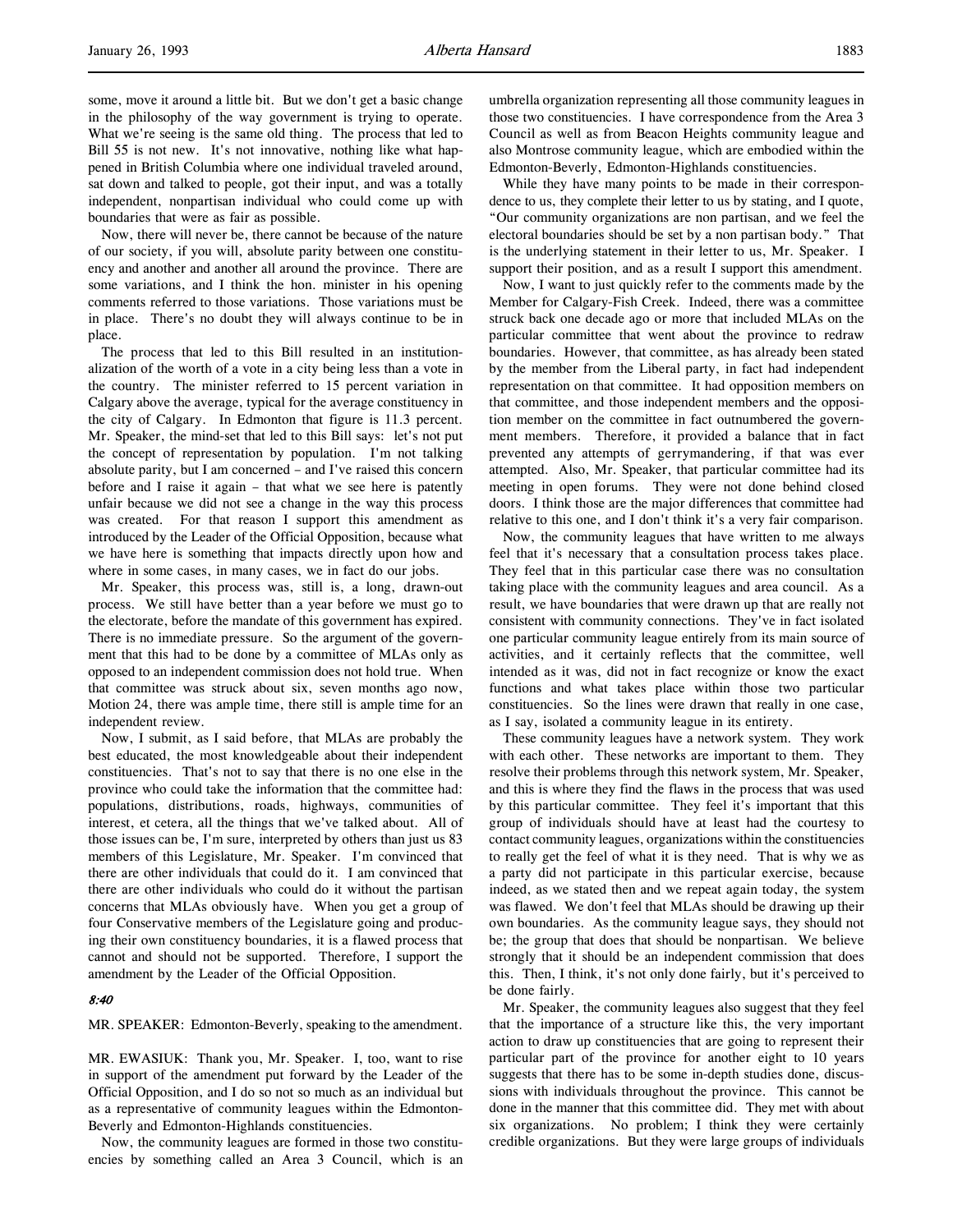So it's important, I think, that we go to the grass roots and talk to the grass roots. That is where you really get to know what needs to be done and how it's going to be done. I don't think this committee did it simply because they weren't interested in consultation. They were simply interested in getting the boundaries drawn up and submitted to this House for consideration. They have the numbers in this House, and of course they feel confident that they can perhaps ram this thing through. Mr. Speaker, you ram it through if you like, but I don't think you're going to be satisfying, you're not going to be meeting the obligations and the commitment that this body has to the people of the province of Alberta. I strongly feel the commitment that I have to the people that I represent in Edmonton-Beverly. They state very strongly that this thing is wrong, that it hasn't been done properly, and that it should in fact be tabled. They do go on to say,

We would ask that you table this so that the citizens concerns are adequately discussed [with the citizens.]

They want participation; they want to be involved in the process. What has happened? That has not occurred.

One other major area that these community leagues are concerned with, particularly the Beacon Heights community league, is the names. Now, I appreciate that the committee went to lengths to find appropriate names. I have no problem with that. I think that's great. We should recognize individuals that have contributed to the growth and development of our province. Certainly they should be recognized. If that recognition comes through the form of a constituency name, so be it. However, the constituency of Edmonton-Beverly and Beverly itself is a longstanding community in this area. Beverly, a mining community, was made a village in 1913 and then a town in 1914. Edmonton-Beverly has been a constituency basically for many, many years, and I think the individuals, the citizens who live in Edmonton-Beverly are offended that this committee chose to delete Edmonton-Beverly as a constituency.

So, Mr. Speaker, I intend later in the process to bring forward an amendment that would hopefully deal with the suggestions or recommendations of these community leagues and area councils and also an amendment that would deal with the required retaining of the name of Edmonton-Beverly. In the meantime I very strongly support the amendment advanced by the Leader of the Official Opposition.

## 8:50

MR. SPEAKER: Speaking to the amendment, Edmonton-Whitemud.

MR. WICKMAN: Thank you, Mr. Speaker. We're here this evening debating second reading of Bill 55 and at this particular time the amendment that pertains to Bill 55. This to me is a very, very important piece of legislation. It's a very important piece of legislation because it not only proposes altering the boundaries of the various constituencies in Alberta, but at the same time it also reflects a process which to me is very, very wrong and a process that to many, many Albertans is very, very despicable. It's a process that is an insult to many Albertans.

We have witnessed in the years gone by that Albertans have objected in vast numbers to MLAs sitting down and determining what their own pay is, what their own pension is to be, what their perks are to be.

MR. SPEAKER: To this amendment, hon. member.

MR. WICKMAN: The same holds true when we talk in terms of the process that's used in MLAs drawing their own boundaries. Albertans have a difficult time comprehending a system, a process that allows MLAs to decide that this boundary should take in this neighbourhood because it may benefit that particular person: we're going to take this out, and we're going to shift it over here or there. Some may argue that that didn't happen, but if one looks at the maps very, very carefully, you see the amount of shifting that occurred in areas that was of extreme benefit to many members that are sitting on that particular side of the House, in particular those members of the final four-member Tory committee that drew those lines.

I want to just back up in history a wee bit. We talk in terms of the process. The Member for Calgary-North West very, very wisely reflected on some of the original statements that were made when the initial process got under way. The select special committee went throughout Alberta, heard from many, many people. When they put that information together, made their various statements, and had their report, one of the items that was pointed out on page 61 of that report: "No sitting Members of the Legislative Assembly should be part of the Electoral Boundaries Commission." That was made very, very clear: no Member of the Legislative Assembly should be part of that commission. That's page 61 of that report done by that all-party select committee.

That original process then of course made recommendations to an independent commission – recommendations by that select committee, which was basically dominated by members from the government side – with a great deal of restrictions on it in terms of the process that could be allowed, that would be developed in having those members of the commission determine what the boundaries were going to be. They were told how many ridings there would be in Edmonton, how many ridings there would be in Calgary, how many ridings had to be urban, how many ridings had to rural. It was an impossible situation, and those members of the commission recognized that it was an impossible situation. They were not given the flexibility to do the work that they were created to do. They weren't given the flexibility that the four Tory members of this last committee gave themselves. Had they had that flexibility in the original piece of legislation, which was passed in this House, we would not be here today debating what we're debating.

When they did their final report, at that particular part of the process, again they got public reaction. The public reacted to it very, very strongly, saying that you can't have ridings that are part urban, that are part rural, that it simply would not work. But that commission really had no choice but to go that way because their hands were tied because of the restrictions that that particular process created for them. As a result of those restrictions and as a result of the public outcry we all know that they gave it another try. All five members came forward again, and they virtually threw up their hands and said that it was impossible to accomplish the task that they were asked to do without being given the proper tools. The proper tool, of course, was the necessary flexibility in the piece of legislation.

When they threw up their hands and said, "We can't do it," what happened from there? The government members then decided, "Well, we're going to do it the way the commission should have done it," instead of referring it back to the commission with amendments to the legislation that would have given them the flexibility that they gave themselves, for whatever reason. Why they did it that way, why the process went that way I don't understand to this day, because they could have done exactly the same thing. Instead of having what they called at that time an all-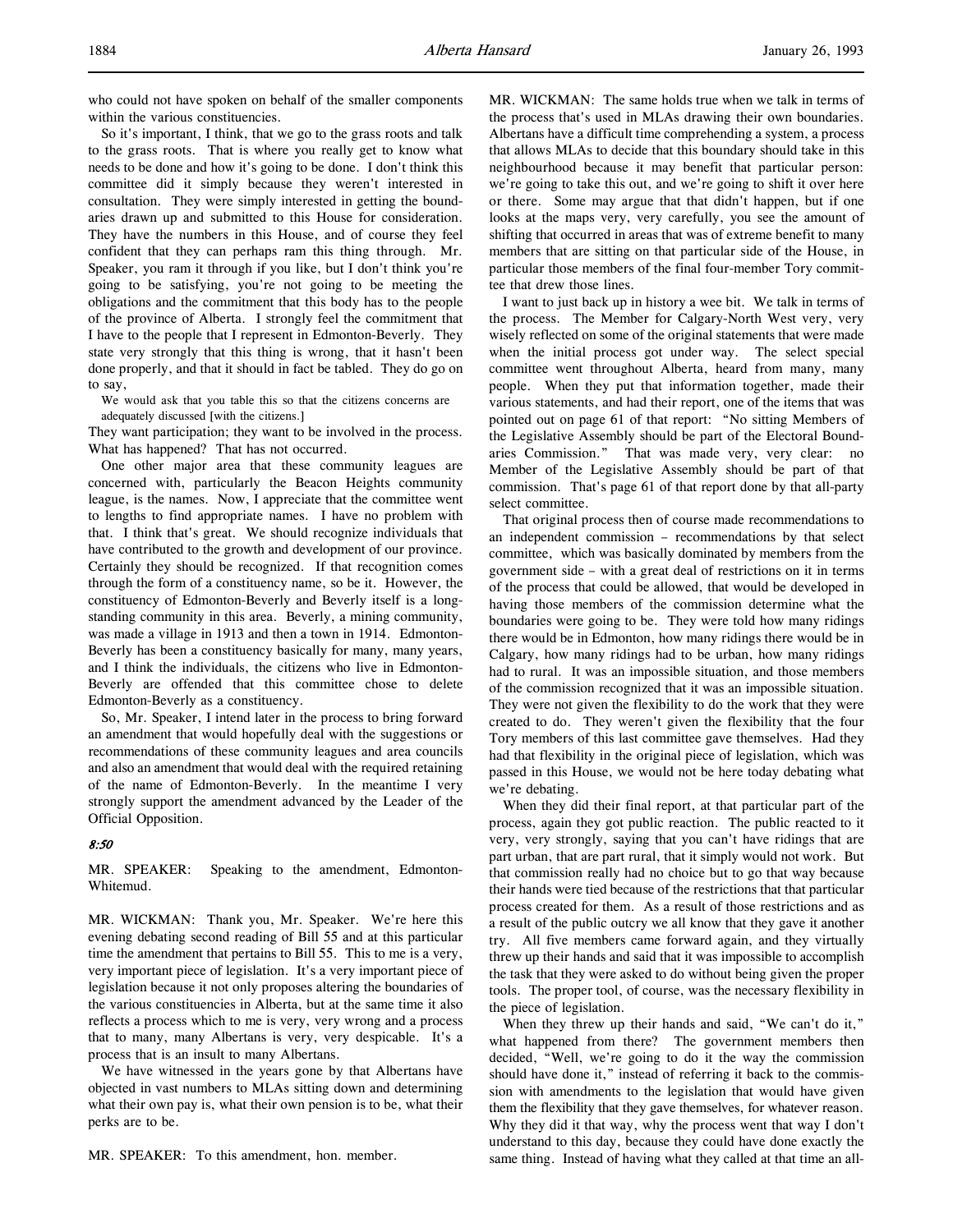I hear some of you government members stand up in the House and say: "Well, you wouldn't take the opportunity to participate. You could have participated. The New Democrat caucus could have participated." They chose not to; we chose not to. I assume they chose not to because the process was wrong. So how can one be part of a process when that process is so wrong? Now when I see the report that comes through, I look at the maps and I see – and it is very, very clear to see – the positive impact on three members of that four-member panel. The member that was referred to where we have a situation of an area where he, I believe, got about 14 percent of the vote: that's gone. That's gone from his riding. He retains that portion where he received 40 percent.

We look even at the Premier's own riding. Yes, the Premier may say that he didn't participate in that process, but four of his colleagues sitting on those same benches participated in that process. They did it for him. He didn't have to ask to have it done. I have to give the four members that sat on there credit for being astute in terms of being politicians in the sense that they read what they foresaw the next Premier of this province wanting. If I look back at those four that sat on that committee, I would venture to say that probably three, if not all four, did support the current Premier in his leadership bid.

So it all ties in very, very neatly. The Premier leaves happy. The members of that committee leave happy. I suppose there are many members over there that leave happy. There's probably the odd one that isn't. There are many members of the opposition that probably look at their boundaries and say: would it have been the same had an independent commission been struck? I can look at Edmonton-Whitemud. I'm going to live with whatever this body decides to do. That's the process. I'm not going to try and make amendments to my own riding, because it's wrong for me to attempt to do it even though what happened is very, very questionable from my point of view. Had an independent commission done it, I would have said, "That's fine; I can accept that." But when I see my riding, for example, carved up in such a way that my home is taken out, my constituency office is taken out, I question that and I say: was there some motive there? Possibly there was; possibly there wasn't. I don't know. Had an independent commission done it, I would have been very, very comfortable that there wasn't any gerrymandering involved.

It's not only in Edmonton-Whitemud. We can look at numerous ridings throughout the province and the correspondence that is now coming through where people are starting to object to changes here and changes there. It's just going to continue to pile up. There is no question in my mind that this government, probably with the exception of some changes, will ram through this particular piece of legislation, leaving with probably a sigh of relief, thinking: "Well, we did the right thing. We retained a whole number of rural ridings. We made it easier for this member. We made it that much easier for ourselves to attempt to hold onto power." Members, I'm not convinced that that type of strategy works. I don't think Albertans out there are really that dumb. I don't think they're fooled by that type of strategy. They may sit back in many cases and not say too much, but that's when you've got to start to worry, when they're not talking, when they're sitting back thinking to themselves as to what's going on. Many, many Albertans do tend to think. They don't all think out loud, but many of them do tend to think, and they speak. But when they speak, they speak at the polls, and I think that's when

the electorates, that's when Albertans will have their opportunity to reject this process. They're going to reject this process by rejecting those members, that government that was part of this process of putting together something that was so wrong.

### 9:00

I would hope if there's any sense of decency at all in terms of fair play, in terms of respecting the wishes of the electorate that the government would have the good sense to approve this amendment and allow this to follow the process that it should follow. On that note I'll conclude, Mr. Speaker, and I would hope that the right thing prevails.

#### MR. SPEAKER: To the amendment, Edmonton-Jasper Place.

MR. McINNIS: Thank you, Mr. Speaker. I rise to support what I regard as a positive amendment on second reading from the Leader of the Opposition. I believe he recognizes, as we all do, that the reapportionment of electoral districts from time to time has been a controversial issue throughout the history of democratic government. I daresay nobody's come up with a magic formula. There's no computer and no software that's going to solve all of the problems. The problems are going to have to be dealt with by people. I think the Leader of the Opposition is suggesting to us that there is one critical ingredient in ensuring that the goal of fairness is achieved in reapportionment of electoral districts. He, of course, is talking about the idea of an arm's-length or an independent body to make those decisions.

You know, this province, the province of Alberta, led the way in the reform of provincial electoral districting way back in the 1960s. This province was probably one of the first, if not the first, to move away from the spoils system of apportioning electoral districts to set up what was essentially a multipartisan approach, not quite the same as nonpartisan or independent but better than the spoils system or gerrymandered system, as the term has been used. So our province has been a leader in that area in the past. I noticed a recently published paper by Dr. Keith Archer from the department of political science from the University of Calgary. He refers to that fact.

The government's decision subsequently to strike a legislative committee to draw constituency boundaries is a significant step backwards in efforts to reduce the partisan impact in the redistribution process.

I think that's an observation that has to be made in this debate, that how we wound up here with this particular Bill is in fact a step backwards in terms of the leadership role that Albertans have played. Now, I know there is a history within a history here, that we've gone through a process from 1989 to the present which is long and drawn out. It started in 1989 with the motion setting up a Select Special Committee on Electoral Boundaries, the first one. I know that on that committee members of all parties served, some of whom spoke earlier today. I remember that occurred in my rookie session as a member of the Legislature. One of the things we did after that was to have a town hall meeting and discuss some of the things that had happened. I gave a report on all the important business that had been done in the Assembly, and one of my constituents stopped me on that one and said: "Wait a minute. Back that up again. Can you explain what happened with that committee you set up?" So I explained it, and he said, "Well, that sounds to me like it's a committee to study what kind of committee they're going to have." I said, "Yeah, that probably is pretty close to what was done." He said, "Well, you'd better reconsider that because every time you set up a committee to study what kind of committee, you've got trouble."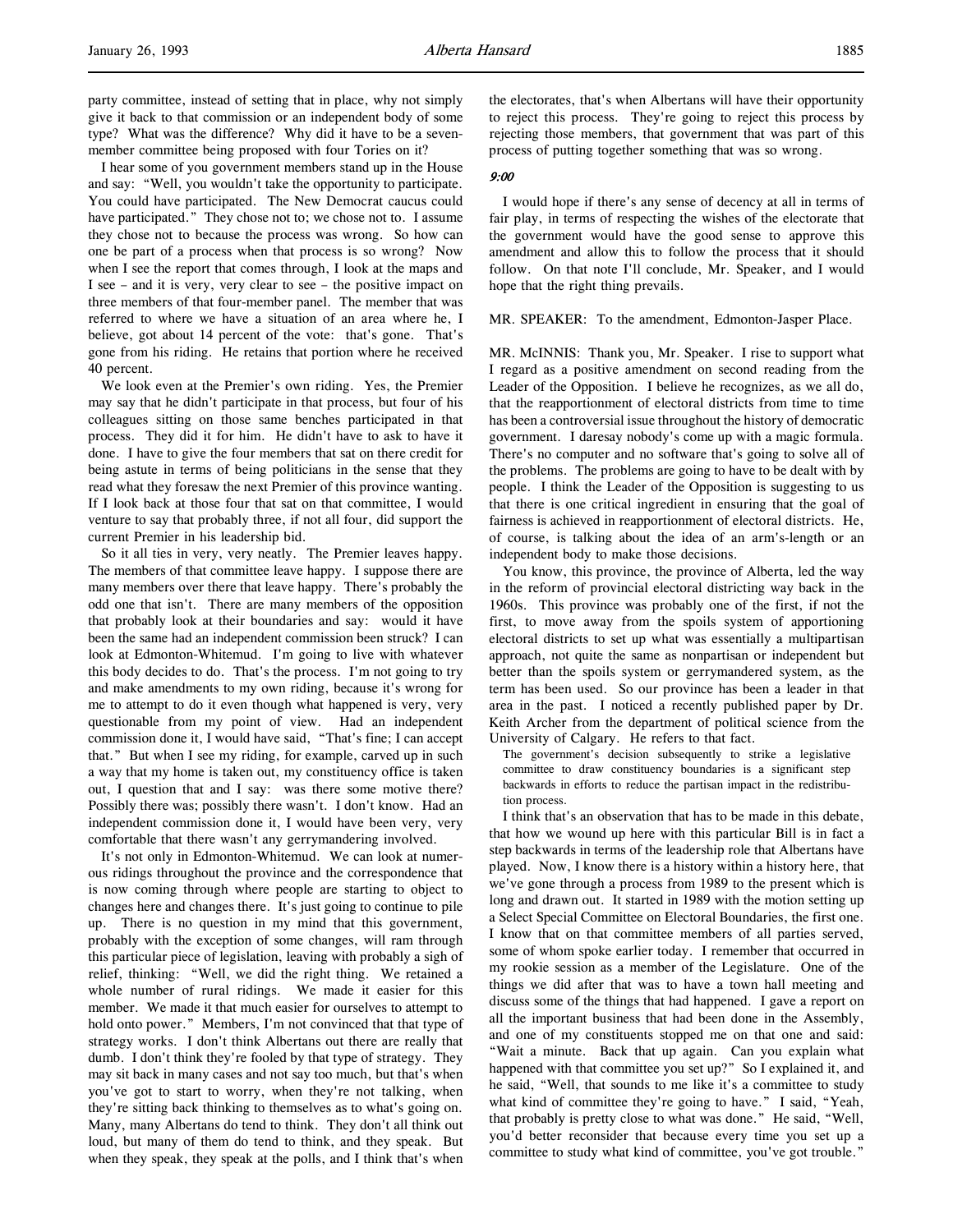In fact, what we've had out of that process is trouble. We then debated the adoption of that report in 1990, and we debated the Electoral Boundaries Commission Act which came out of the report. Then later on, we debated the Electoral Boundaries Commission Amendment Act because there were some problems in the administration, the ability of that commission to meet a deadline imposed by the Legislature. Then we debated the motion to set up Select Special Committee on Electoral Boundaries number two, the current one, and now we have this debate today. So I count six debates in this Legislative Assembly to date on this one particular problem. You talk about legislation by exhaustion. I think this is probably it. We keep bringing this thing back and back and back. We keep talking about it, but I'm not sure that we're making a tremendous amount of progress. So we have, you know, today's report.

Now, I think it's fair to say that there is a central dilemma which was posed in the first select special committee report. There appears to be a conflict between two principles that we all agree on. One is the principle of democracy, which is that all people are created equal. That is to say that your vote counts the same towards deciding a democratic matter. When we elect members to this Assembly, we do two things: we elect people who represent us politically, but we also elect a government. Both tallies are made and both are important. So there is this apparent conflict between effectiveness of representation and equality in terms of determining the outcome.

Now, what I thought was an innovative idea that came out of the first select special committee report was the idea of multimunicipality districts. I think the select special committee said in their report that they felt that kind of operation would tend to reduce the tensions or friction that takes place sometimes between urban and rural districts by having districts that combine both of them. I think the central ambiguity that came in the instructions that committee gave to the Electoral Boundaries Commission was how much latitude did they have in using that multimunicipality concept in order to blend these two concepts of equality and effectiveness of representation. Now, it seems that in the view of most of the government the commission went too far in its interim report to use that multimunicipality concept to marry those two concepts. I daresay that a lot of Albertans came out to the hearings and said they were opposed to putting urban and rural districts together. So that quarrel, I think, was the genesis of the breakdown in the commission. There were probably some other things as well, but I think that was the central conflict.

That commission was working with legislation which was complicated, which was lengthy, and which tended to forestall their options. For example, the commission was working with a quota of 17 urban districts in the city of Edmonton. Now, in the Bill before us today there are 18 urban districts in the city of Edmonton. So that was not an option the commission had in preparing its report but which this committee had and which I think we should recognize goes some distance towards redressing the concern felt by many Edmontonians that they are underrepresented under the status quo. The committee whose report is contained in Bill 55 also added two seats to the city of Calgary, from 18 to 20 urban seats, again an option which the commission didn't have.

It seems also, on careful inspection, that the select special committee report embodied in Bill 55 used different criteria for the special consideration districts than were given to the commission in the first report. I listened very carefully when the Attorney General explained that. He said – and I hope I'm quoting him accurately – that we have criteria which back up the creation of these special consideration districts. These criteria, I

think it should be said, are not fixed in stone. The criteria can vary from one to the other. I guess what I'm saying is that there are different rules at play here. My belief is that when it comes to rule-making, especially when you're empowering a body to do something with some degree of independence, you should keep it as simple as you possibly can. I guess it's the old KISS formula or Occam's razor, as they refer to it in academia.

I think there were too many rules put forth to the commission, and that probably led to their downfall as much as anything else. Now, I think when you look at the final product, as I say, the committee operated under different rules than the commission did. There's perhaps some movement. I hope I never get put on a committee to do a job where you'd be criticized because you used criteria which were later abandoned by the people who put you on it.

#### 9:10

What it boils down to in the final analysis is that there are some systematic differences in the map. It's not as if anybody denies that you can have special considerations to meet the needs of representation. I think most people would agree that those differences should be examined case by case. But when you look at a report, you know, in which 61 percent of the electors who live in urban areas are confined within 52 percent of the seats, that looks to be a systematic difference. If you had some in the rurals that were larger and some in the urbans that were smaller, you could say that somebody's looking at it on a case-by-case basis, but when it goes line by line by line, it starts to look systematic. Professor Archer observed, "It takes 146 urban votes, on average, to equal 100 rural votes." In short, the legislation for drawing constituency boundaries provides for systematic inequality in the value of a vote. I guess that's sort of the bottom line or outcome position out of this and why some people have problems with it. Special consideration is I think based on the principle of effective representation. What we have appears to be based on a principle of inequality of citizens.

Now, I think one of the criteria that probably needs to be elaborated is: what is a community? When you look at a map, you look at how things are drawn. A geographer by the name of Richard Morrill wrote that

One of the . . . bases of representation in our culture is territorial – not of arbitrary aggregations of geography for the purposes of conducting elections, but as meaningful entities that have legitimate collective interests arising from the identity of citizens with real places and areas.

Like my colleague from Edmonton-Beverly I find there are areas where, even though the committee did follow community league boundaries in urban areas, they missed communities of collective interests which arise from patterns of work, patterns of residence, from social, religious, and aspects of political participation.

Now, I know some communities in the west end of Edmonton have been in communication with the chairman of the select special committee. I would like to inform the members of the Assembly that some of those considerations will come forward in the committee, if we get that far. Meanwhile, we are hoping that this particular amendment will pass, because that will mean that we will have a process which is accessible and open and independent, in keeping with the reform tradition of Alberta. For that reason, I urge the passage of this amendment.

MR. SPEAKER: Speaking to the amendment, Edmonton-Gold Bar.

MRS. HEWES: Thank you, Mr. Speaker. I, too, want to speak in favour of the amendment, as have my colleagues in the Liberal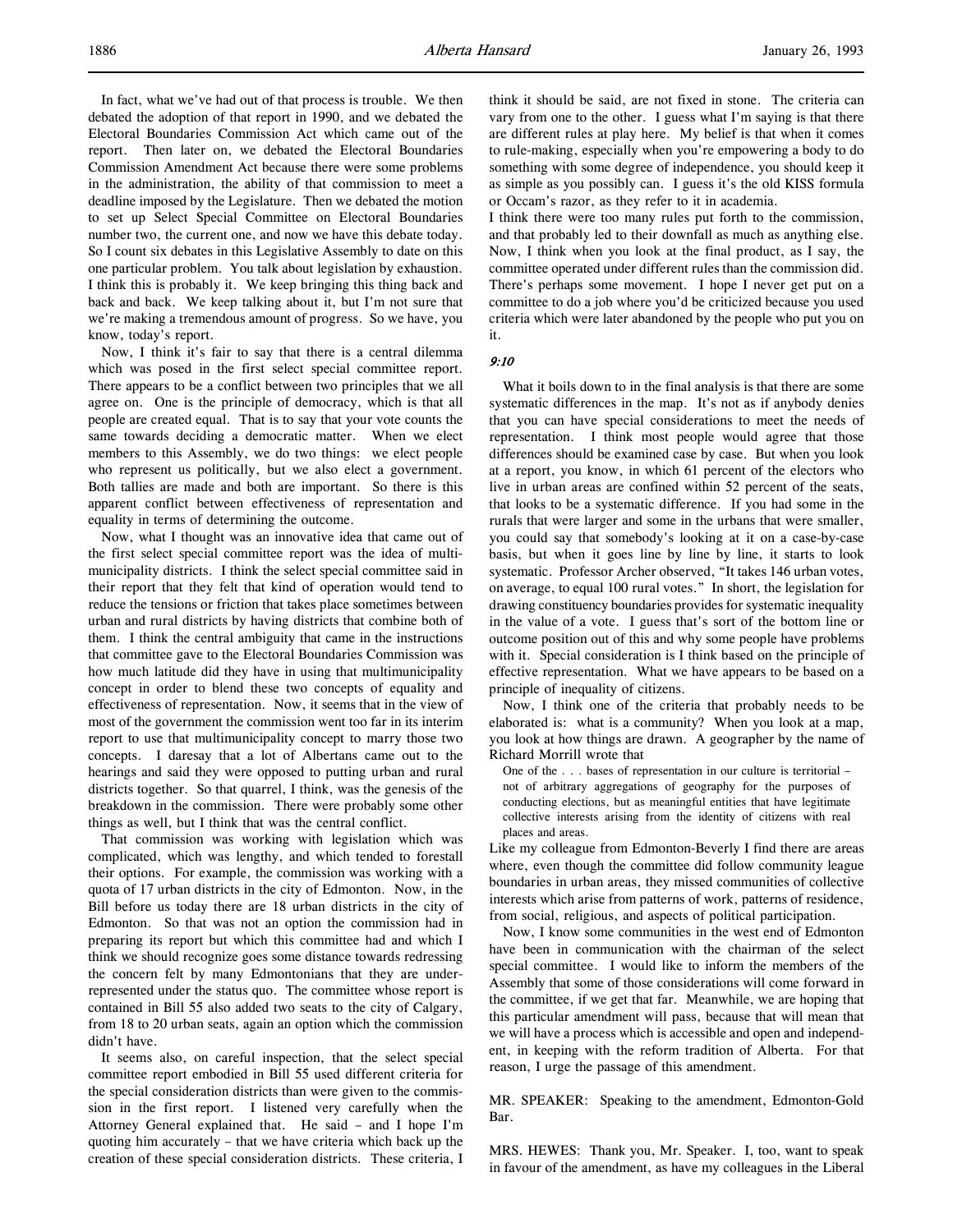caucus. I think the amendment is the only right and fair and just way to deal with this very complicated matter before us.

Mr. Speaker, I've spoken before in the House about the sense of angst and cynicism and even distrust of governments that is prevalent today. My view is that democratic representative government cannot now or ever be taken for granted and has to be protected and nourished and not eroded. Confidence in the integrity of the processes of government must be maintained. I think this whole boundaries exercise has been a frightening example of what is wrong when we misuse our power as government.

One of the primary principles of representative government is one citizen's vote should have the same weight and be equal to another's. It calls into question all of the difficulties that are inherent in this country where the population is uneven and the geography disparate. So we have had, subsequent to the Charter, consideration given to the value of the vote of citizens in different parts of this province and others giving rise to court decisions that allow for a variance of 25 percent plus or minus and even for a greater variance to accommodate unique geographic circumstances.

So the government of Alberta gets into a long and prolonged and protracted process. The Legislative Assembly agrees to an all-party committee to review the circumstances, Mr. Speaker, in this province regarding electoral boundaries and to consult with the citizens of the province to determine their desires and the principles under which electoral boundaries should exist. They traveled the province, and they came back with a report which we debated in this House, and that report said without equivocation that MLAs should not draw the boundaries. That was one of the enunciated principles. That process, of course, led to the Electoral Boundaries Commission Act of 1990.

I spoke against this Act at the time it was debated here in this House. I believed then that it was badly flawed, and I believe that now. The Act was far too prescriptive. It posed an impossible task for the commission. There were major objections raised to the commission about what the Act was demanding. They had to use the wrong census figures. They ended up with a report that had the majority of the constituencies at either end of the scale, not in the centre of the curve, with the dreadful 'rurban' constituencies that pleased no one. In fact, the report was a major disaster.

Mr. Speaker, I think the work of that commission was sabotaged by the legislation that we created and gave to them. The boundaries commission spent \$840,000 and reached no conclusions. It was a very expensive and wasteful exercise. We put a number of good people to work doing something that was impossible.

#### [Mr. Deputy Speaker in the Chair]

Mr. Speaker, subsequently the leaders of the opposition pleaded with the government, with the Premier for an objective process, a process that would be removed from bias, suggesting that the problem should be sent to the Associate Chief Justice. The leaders of the two opposition parties submitted the following:

We're concerned that the process must not only be fair, but must be seen to be fair. The public is demanding that elected officials not be self serving or manipulative. In order to allow for a process and a result that are fair, we maintain the principles outlined in our letter of 23 June, 1992, as follows:

- 1. Members of the Legislative Assembly should not participate directly in re-drawing electoral boundaries, for reasons related to real and perceived conflict-of-interest.
- 2. Prior to re-drawing of electoral boundaries, the legislation needs to be changed to reflect . . .

I'll go through them briefly, Mr. Speaker: fairness to electors, approximate voter equality, the parameters of the Supreme Court decision, use of the current population data, that the electoral boundaries be established by the Associate Chief Justice based on material used by the recent Electoral Boundaries Commission, and finally, that the report be presented by the first of October.

Now, I thought that was an eminently sensible letter, a very sensible suggestion enunciating practical principles that could have been used by the Chief Justice to determine reasonable boundaries. They were workable principles.

#### 9:20

MR. FOX: That you and I voted for.

MRS. HEWES: Yes, that's true. We write good letters, don't we?

The government, however, for whatever reasons had to do it their own way in spite of these sensible principles. The government insisted that they were right, so they struck a committee of MLAs. To be sure, they used the 1991 census, which I think was a great improvement.

Mr. Speaker, there have been, however, some substantive changes in the new piece of legislation that are different from the last report that we saw. Some people have mentioned the name changes, and I know that's caused some consternation. I'm thankful that Edmonton-Gold Bar remains the same. I expect we will deal with those further. The new Bill has some other changes. The criteria for special areas has changed, and the number of times and when the boundaries are to be reviewed has changed. I have not heard from the minister as to what the rationale for those is, but perhaps he will speak to that further when we get into the committee state.

Mr. Speaker, here we are. I support the amendment because I believe the process is suspect. I believe it's a violation. I believe there may have been another agenda at work, and that's most unfortunate. The results certainly don't inspire any confidence.

The Member for Calgary-Fish Creek comments about a previous commission that he was part of, and I suggest that times are very different, and whatever it was he was involved in doesn't make it necessarily right for today. I believe this process is in error. I believe the process is regressive, and it's an unfortunate mistake. I think the amendment may be one way that we can finally correct it.

MR. DEPUTY SPEAKER: The hon. Member for Calgary-Forest Lawn.

MR. PASHAK: Thank you, Mr. Speaker. I, too, rise to speak in support of the amendment, which says in effect that the process by which this Bill was drawn is inappropriate. Not only is it inappropriate, but I would argue that it's undemocratic, that it's self-serving, and it violates one of our fundamental constitutional principles, which is that of fair and effective and equitable representation.

Now, Mr. Speaker, I just would like to go through parts of the process itself. As we recall, an all-party committee was established, and on the basis of their report a Bill was brought before the Legislative Assembly. I think all members will recall that we the New Democratic Party opposed that legislation at every step of the way. Even that legislation that was introduced in 1990 we saw as being undemocratic and unfair. Not only were we of that opinion but also the mayors of Alberta's two largest cities saw it as being equally unfair. They spoke out against it because they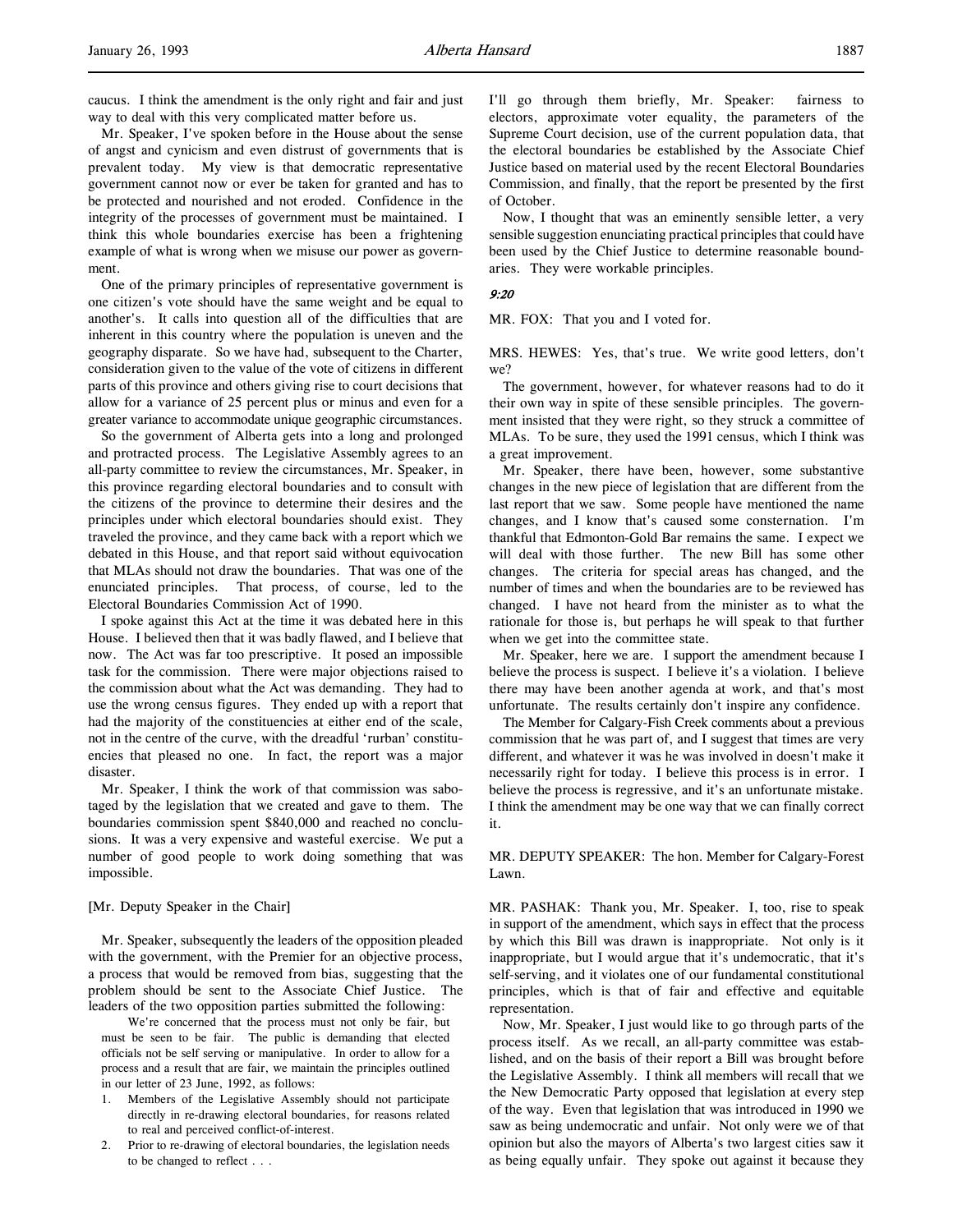Another problem with that legislation at that time: it was to be based on the '86 census. We were already well past that. We were looking at a 1991 census even then. We know that Calgary is the fastest growing area of the province, so even if there was unfair representation based on the '86 census, Calgary would continue to be even more unfairly represented by whatever boundaries were drawn if they were to be drawn on the basis of that legislation.

The legislation also created some hybrid concepts. There are some very ambiguous concepts. They created the concepts of single municipality and multimunicipality, which, as we foresaw at the time, led to problems later on when the boundaries commission attempted to draw legislation. So here we have a situation where we established a boundaries commission to come in with new boundaries, and they have two things that are there before them that they have to take into account as they draw these boundaries. One is this very undemocratic legislation that we've passed. They have to draw boundaries in accordance with that, so they're limited in terms of the number of single-municipality seats that they can construct in Calgary and Edmonton. At the same time, the boundaries commission has to deal with their interpretation of various judgments that have been made both by the Alberta Court of Appeal and by the Supreme Court of Canada in their reaction to decisions that were made by the Supreme Court of Saskatchewan.

Now, I think that the boundaries commission interpreted the Alberta Supreme Court decision in a way that's very different from the way in which most Conservative members of this Assembly have interpreted this decision. I'd just like to read part of that decision by the Alberta Court of Appeal when they were asked to comment on the proposed legislation. They said this, and I quote:

We are bound also to say that a rule permitting a 25 per cent deviation does not offend the Charter as an "undue" intrusion upon voter parity.

I think that's where the members of the Progressive Conservative Party stopped reading this decision, because they seem to feel that there's no reason why urban seats couldn't be on average 25 percent higher than the mean and all rural seats could be 25 percent lower. The judgment goes on to say:

See Carter, [pages] 19-20. That case does not, however, mandate the use of that or any deviation in a case where it is not needed.

Now, the judgment doesn't go on to explain what need is, but certainly the government in terms of drawing up boundaries would have to explain what their justification is by way of need to have urban ridings substantially greater than rural ridings.

### MR. TANNAS: Get back to the amendment, Barry.

MR. PASHAK: Well, back to the amendment. I'm talking about the whole process being inappropriate, and part of the inappropriateness was to design legislation that really handcuffed any possible boundaries commission if they had also to comply with court opinion on the way boundaries should be established. So it's no wonder that when they came out with their report, they had to create something that was not happy to city residents nor to rural residents. They had to come up with this 'rurban' kind of constituency that had people who had very different communities of interest combined in the one riding.

There was a lot of representation made to the commission after they rendered their interim report from both urban residents and rural residents about the unfairness and the unworkability of these 'rurban' ridings, so the commission had to go back to the drawing boards. But because they were hamstrung by both court decisions and by the legislation, they couldn't agree. They couldn't do anything other than either to come up with these 'rurban' concepts where they had to render five different, individual reports, which they did. Then that report came back on the government, and the government, instead of sending it out to an independent commissioner or striking a new commission or changing the legislation in any substantial way, took it upon themselves to strike a committee of the Legislature itself. Now, quite correctly the Liberal Party and New Democrats refused to sit on that committee because that reverses the whole trend of democratization that has been going on in terms of drawing electoral boundaries.

Until the 1960s it wasn't unusual for governments to draw their own electoral maps, but it became very clear to the population generally that this lead to all kinds of abuse, particularly gerrymandering, so it became kind of a practice in Canada that boundaries would be drawn either by bipartisan or strictly nonpartisan commissions. We reversed that. We went back to a situation where a committee of this Legislature itself attempted to draw boundaries, and that's what we have before us in this Bill. Highly undemocratic, not done in any other province or jurisdiction in this country any longer.

Now, what did they do? They've come in with, certainly, some improvements. They've at least brought us up to the use of the 1991 census figures. As I say, it's an improvement, but in some respects it doesn't go far enough, because as I say, it's 1993 right now. The city of Calgary is the fastest growing area of the province. It's going to continue to be underrepresented just on the basis of what's being proposed in the new legislation as well as by population trends. Calgary, in fact, if we had fairness should have not two additional seats as proposed in this legislation but it should have five additional seats. Calgary should have 23 sitting members if we adhere to the principle of fairness and equity in terms of representation.

There are some arguments, and I listened to them, that were presented by members, particularly our rural members, who argued that if urban/rural ridings get too large, there are some particular problems that rural members have in representing their constituencies. They have all these hospital boards and school boards to deal with. Well, there's an obvious rejoinder to that: Alberta has more school boards than the province of Ontario. We could certainly begin to collapse the number of school boards in this province, and it might make sense to look at regionalization of health care so that there'd be fewer boards for rural members to deal with. In any event, there are other ways in which members today can communicate with their constituents. You don't have to knock on their doors. The whole notion of constituency is very much related to – well, a synonym for "constituency" I guess is "riding," and the notion of riding comes from the days when our population was largely rural and not urban. In fact, at the time of Confederation I think Canada was about 80 percent rural and only 20 percent urban. Today that figure has changed. Over 80 percent of our population now lives in urban areas. When we had a rural population, the concept of riding arose because that was the distance that one person could ride on a horse over a 24-hour period, and that's often how riding boundaries were established.

#### 9:30

Well, today I'd like to point out to rural members that you don't have to get around by horse any longer; you have automobiles. You also have telephones; you have fax machines. You could use interactive videos, teleconferencing, and there are many other ways in which a rural constituency could be served. In fact, you could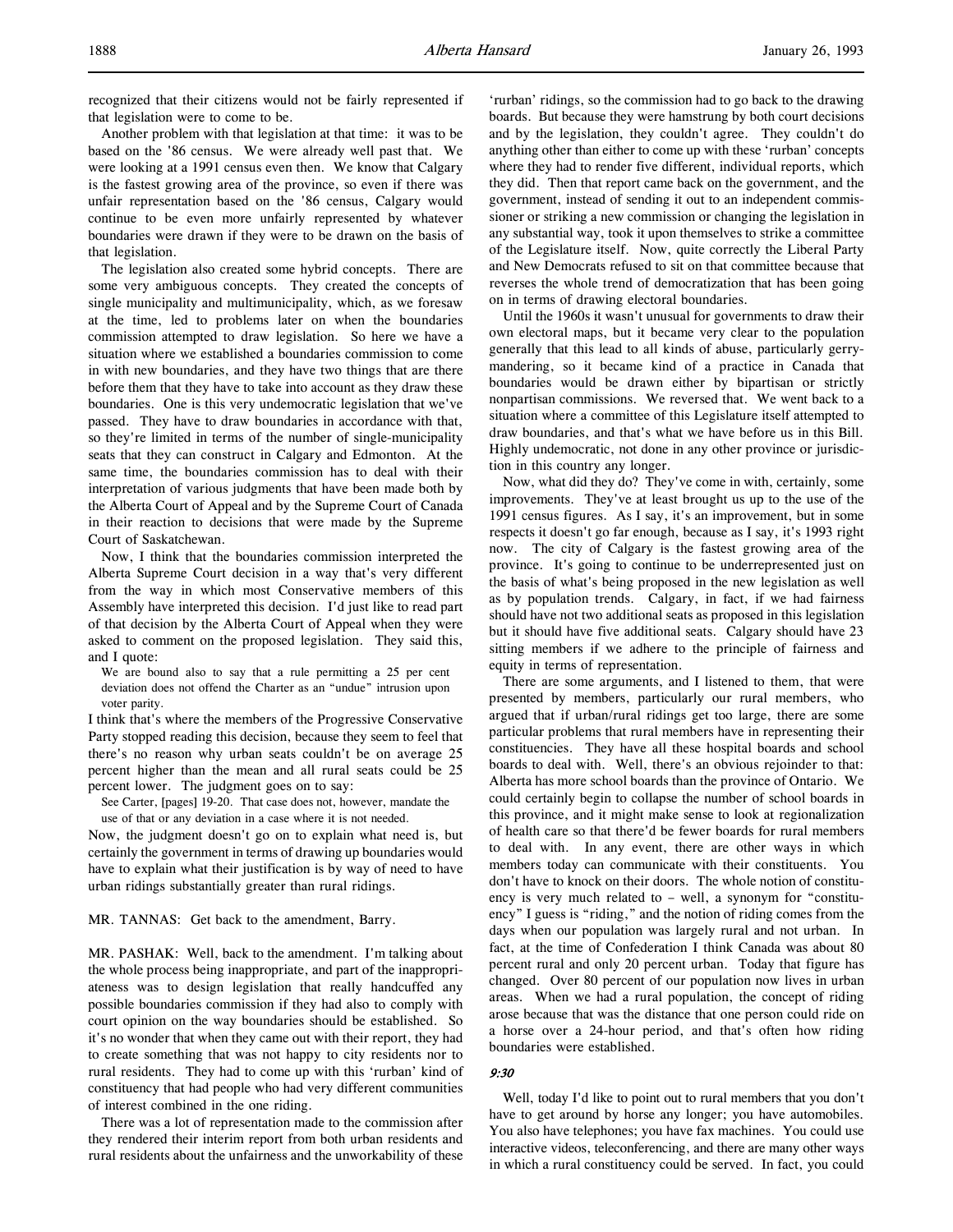There's no barrier any longer to having fairness of representation: one person, one vote. As an urban resident I don't like to feel, I just don't accept, that some other person in this province should have a vote that counts either more or less than my vote counts. That really is completely offensive to me. Within certain limits I could understand that you can't draw maps perfectly and that maybe some ridings would have to go somewhat above the mean and then that would mean, of course, that some ridings would have to drop below the mean, but certainly 25 percent is just wrong. It's undemocratic and it's unfair.

In fact, my colleague for Edmonton-Jasper Place mentioned a report that was done by Dr. Keith Archer, and he has made some suggestions – if I can only find it here  $\dots$ 

### AN HON. MEMBER: Make it up.

MR. PASHAK: I'll make it up, as my colleague has suggested. Anyway, it would be based on a sense of a federal commission that has recommended that the deviation for a riding should not exceed at the very most 15 percent either below or above the mean. I think that should be built into our legislation, and that would certainly then introduce an element of fairness into representation.

Now, I'd like to just turn to the Calgary situation for a moment. The minister said in his opening remarks that he was going to try to protect communities of interest, and you saw the kinds of communities that are established in geographical territories within cities like Calgary and Edmonton. In fact, he suggested that he had representation from the two mayors to say that they'd like to see community boundaries kept intact in terms of any redrawing of the electoral map. I think that's a good principle, and I adhere to it, but it doesn't take into account the larger notion of what community is.

Just let me speak about my own constituency by way of example. The constituency of Calgary-Forest Lawn apparently includes within it the following Calgary communities: Alberta Park, Radisson Heights, Forest Heights, Forest Lawn, Penbrooke Meadows, Applewood Park, Southview, and most of a community called Dover. The Member for Calgary-Millican has the other half of Dover. We seem to co-operate quite well in terms of representing Dover's interests, so even if a community is split, it's not out of the realm that it can get good, effective, fair representation. But let me just say this, Mr. Speaker: these communities in a way represent a longtime historical entity. They're really part of an older town that was called Forest Lawn, and the communities have a history of co-operating together. They built twin arenas in the area. I must give the Member for Calgary-Millican a pat on the back for helping to get that project off the ground. In any event, he was the alderman at the time. They have this history, as I say, of co-operation.

In the new boundaries that have been drawn, the whole name of Forest Lawn is just gone completely. So we've lost a good part of the heritage of the city of Calgary just by getting rid of the name itself. The new constituency is really kind of a hybrid constituency. It includes from my existing constituency three communities, Southview, Dover, and Penbrooke Meadows, and then two new communities – well, the new constituency of Calgary-Millican, that is, the one that I intend to run in. It also picks up Inglewood and Ramsay. Now, that's fair enough, but there's a major road called the Deerfoot Trail, and there's the Bow River that separates Inglewood and Ramsay from the rest of Calgary-Forest Lawn. Similarly, two of these communities,

Alberta Park/Radisson Heights and Forest Heights are now part of the new proposed Calgary-Mountain View. There are a couple of miles that separate these communities from Mountain View. The whole Deerfoot Trail and Nose Creek run down between the two. There's a big industrial area, and the residents of Alberta Park and Forest Heights do not have the same community of interests that the existing residents of Calgary-Mountain View have. So the process is flawed. It didn't take into account reasonableness in terms of communities of interests when the boundaries were drawn within the city of Calgary.

Mr. Speaker, our leader has demonstrated, in addition to this, just how one-sided the drawing of boundaries was in terms of favouring the new leader of the Progressive Conservative Party, the new Premier of the province – and it's more than just a coincidence – and how these new boundaries have also favoured members who sat on the commission itself. For that reason among many others – the fact, as I've said, that the process is really flawed; it was really inappropriate; it's led to undemocratic provisions that are contained in this Act – I ask all members of the Legislature to support the amendment.

MR. HYLAND: Mr. Speaker, I'd like to make a few comments against the proposed amendment. It's been interesting to hear some of the comments in support of the amendment. When we talk about holding up, not voting on this Bill, not having the second reading vote on it, in reality what we're doing is holding it up, stopping it, procrastinating, putting in more time. Certain members of this Assembly who also serve on Leg. Offices Committee know from conversations with the Chief Electoral Officer of this province that from the time that this Bill is passed it will take a minimum of six months to process and have people in place, have enumerations done. What they're saying tonight is: "That's good. Let's put another six months in there. Let's get it a year down the road before anything can be done. Let's hold it up for six months. Let's send it out. Let's let somebody study it for six months." Let's take it maybe to the political scientist they've quoted tonight, let him design lines.

I wonder if the quotes that were used tonight, talking about representation, relating to a political scientist I believe from the University of Calgary – I wonder if that person has left his family at 4:30 Monday mornings to come to Edmonton when session's on. I wonder if he's left his family at 4:30 in the mornings to go to do his job and come back to that family Friday night when those children are asleep. I wonder if he's done that. I wonder if that's been done. Mr. Speaker, that's why some of those variances were put in place in the court decision. That's why they were there, for differential.

As the Member for Calgary-Forest Lawn said, we may have modern conveniences like the telephone, fax machines, video games. That's true, and there is the concern about one person, one vote, but what about the access of the constituent to the MLA when he wants to talk to him? In the city or in an area closer to Edmonton or other areas that are closer to the capital, how much time does it take for the member to go back and forth to their constituency? Personally, it takes me five and a half to six hours on either Sunday night or Monday morning to come to Edmonton and the same to go home. That's a day and a half out of the week lost in travel. Those closer have that day and a half or portions of it extra to use either with family or to deal with their constituents. So, Mr. Speaker, there are reasons for the variance.

#### 9:40

It was interesting to hear the comments of the hon. Member for Calgary-Forest Lawn suggesting that we do away with some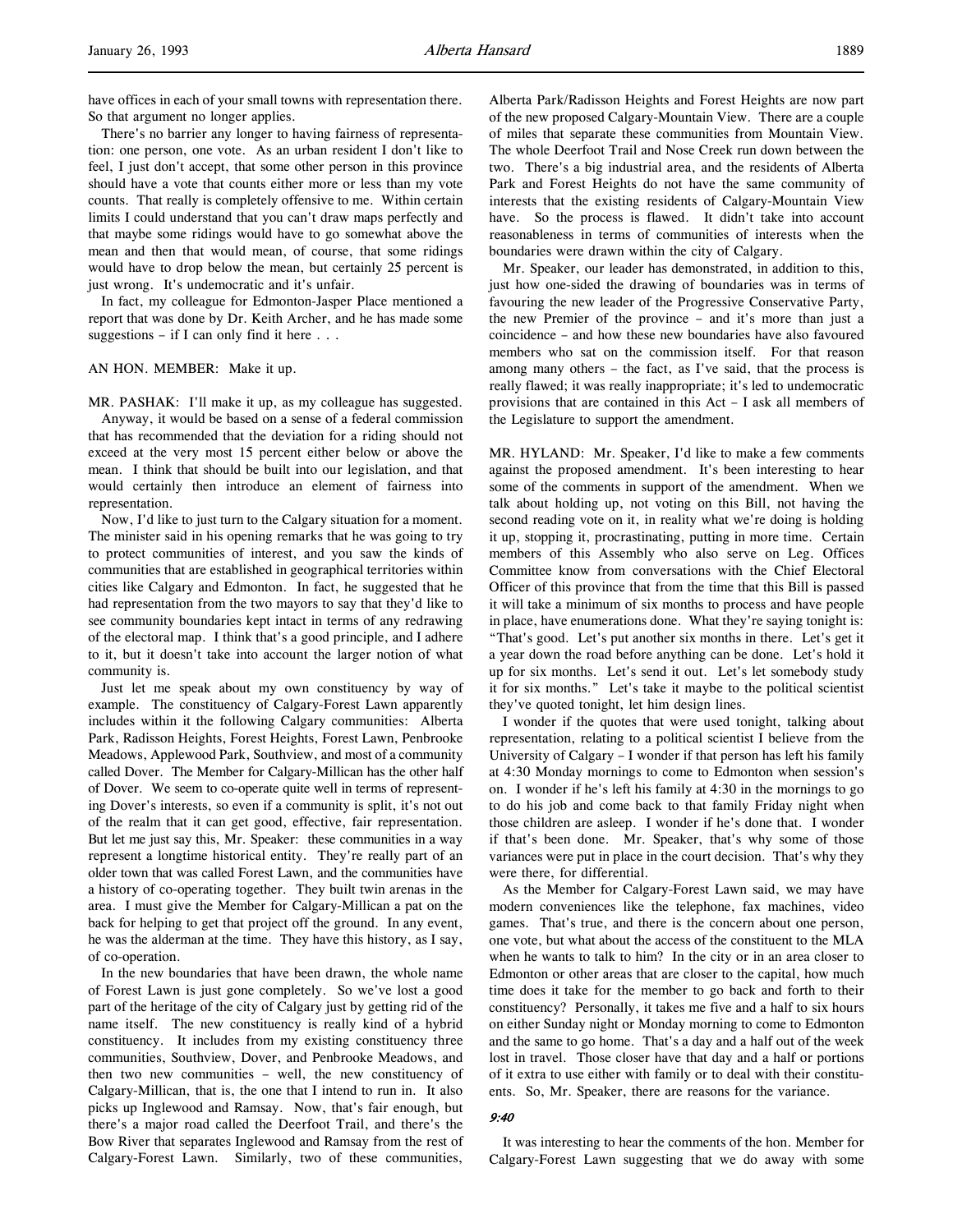school boards and some hospital boards and do regionalization. I'm sure that when those boards read those comments in *Hansard*, they'll be overwhelmed with glee, and so will the candidates for his party when they run in those areas and start answering why it is a position of their party to do away with commissions and school boards, to cut down on the public participation in government. Cut it down; there are too many participating. There are too many for MLAs to work with, so let's cut the boards down so they don't have as many to work with: that's what he's telling us. It's a funny solution to a problem.

Mr. Speaker, we've heard comments about the lines drawn around Calgary-Elbow and that it's the present Premier's seat. We hear comments related to gerrymandering. But isn't it interesting? I believe the report was tabled on or about November 22, before the hon. member was elected Premier. Also, the one part that isn't in there: what's the seat in rural Alberta that's lost? The seat of the then Premier disappeared under redistribution. They haven't said that.

Mr. Speaker, I would urge members to reject this amendment so that we can get on with debate on the Bill.

### MR. DEPUTY SPEAKER: The hon. Member for Three Hills.

MR. MacDONALD: Thank you, Mr. Speaker. It's a privilege to stand today to not only speak to this issue but to take the opportunity to say that it's a privilege to represent the people of Three Hills, which I might add was so ably served by Mrs. Connie Osterman for nearly 13 years.

I, too, rise to speak in favour of this amendment. Mr. Speaker, while I recognize the difficulty in redrawing boundaries in a province this size with its great diversity, I'm troubled by the process as we arrive at a decision as to whether or not we will accept it. Elected officials are called upon to give leadership and are in fact elected because they are seen to be able in that realm. However, for elected officials to define whom they will represent or will not represent I think raises the question of undue privilege. Should we as elected officials be given the opportunity to cut away from a riding those people who challenge our leadership in order to gain a district that will support us in a greater way? I think not. Rather, we as elected representatives must be willing to submit, I think, to a judicial process that will not be subject to political whims and personal preferences. If we as elected officials want to regain the trust of the populace and rekindle the belief that we stand first and foremost to represent the interests of those we represent, we must be willing to take some risk in putting our seats at the decision of a judicial body. Doing what's right and not doing what is expedient must become the norm in this province. To me the question of drawing boundaries goes far beyond which political parties are represented on a committee. Rather, I think the underlying philosophy must be to represent to the people a set of boundaries free of political heavy-handedness and represent that which is fair and equitable.

I'd call on this government to accept this motion, withdraw the Bill and instead present this committee's report to a judicial body that can then make necessary changes that will reflect the concerns expressed by various communities and ultimately will be far more acceptable to the electorate as a whole. Thank you.

MR. DEPUTY SPEAKER: The hon. Member for Edmonton-Avonmore.

MS M. LAING: Thank you, Mr. Speaker. I also rise in support of this amendment, because I believe, as other people do, that the process used to develop the boundaries was indeed inappropriate and flawed.

We've heard that Albertans want a nonpartisan process. I think for any of us that have been paying attention to what Albertans and indeed Canadians have been saying for the past while, they are most skeptical of what politicians do. So in order to address the wishes of Albertans, it should have been a nonpartisan process. Further, Mr. Speaker, an all-party select committee has recommended that no MLAs be involved in the process of drawing boundaries. I will quote from the paper by Keith Archer that the Member for Calgary-Forest Lawn spoke to:

The government's decision subsequently to strike a legislative committee to draw constituency boundaries is a significant step backwards in efforts to reduce the partisan impact in the redistribution process.

We have a regressive step at a time when we would have hoped for what we had been promised by the new Premier: new management and hopefully new priorities and a new way of addressing issues.

Mr. Speaker, an independent commission was established because the select special committee recommended that. However, the legislation was so restrictive in defining where and how a constituency could be drawn that the commission members, in attempting to honour the guidelines of the Supreme Court of Canada and the restrictions of the legislation, could only come to an impasse with four minority reports. In addition, the original judge resigned in dismay because of the failure to provide resources to the independent commission to do a thorough job. So much for independence and nonpartisanship. The restrictions were such that the principles articulated by the Supreme Court could not be honoured.

Instead of remedying the legislation, this government decided to create an all-party committee of MLAs. So much for the need for a nonpartisan process that Albertans want. Yes, we have heard that the opposition members were asked to participate and that we refused. We were asked to participate on a government controlled committee to violate the principles of nonpartisanship, to legitimize a behind-closed-doors process in which we had little power, participation that could have been used to legitimize a process that can be interpreted as gerrymandering, drawing boundaries to serve partisan political purposes.

Mr. Speaker, I believe there are political purposes. One of these purposes is to undermine the principle of one person, one vote, equality of representation in this Chamber. Of course, in Alberta we recognize that we cannot have absolute and strict adherence to the principle of one person, one vote, but we must use our common sense and come as close to that principle as possible.

#### 9:50

Mr. Speaker, we often hear of the great difficulty government backbenchers have in representing their areas and getting here as compared to those of us who represent urban areas. They suggest that we cannot understand the difficulties they face in serving their constituencies. With all due respect, however, I suggest that they speak with only half the information: their own experience in a much larger geographical area but with much smaller numbers of people to serve. They hold that geographic size is the primary consideration, something that may have made a great deal of sense 50 years ago, the horse-and-buggy days, but given communication and transportation systems of today, those considerations are less relevant. There is a failure by these members to recognize that greater numbers of constituents mean greater numbers of people that need our help and attention. I would suggest that because the attention is so much greater, it negates the time spent traveling in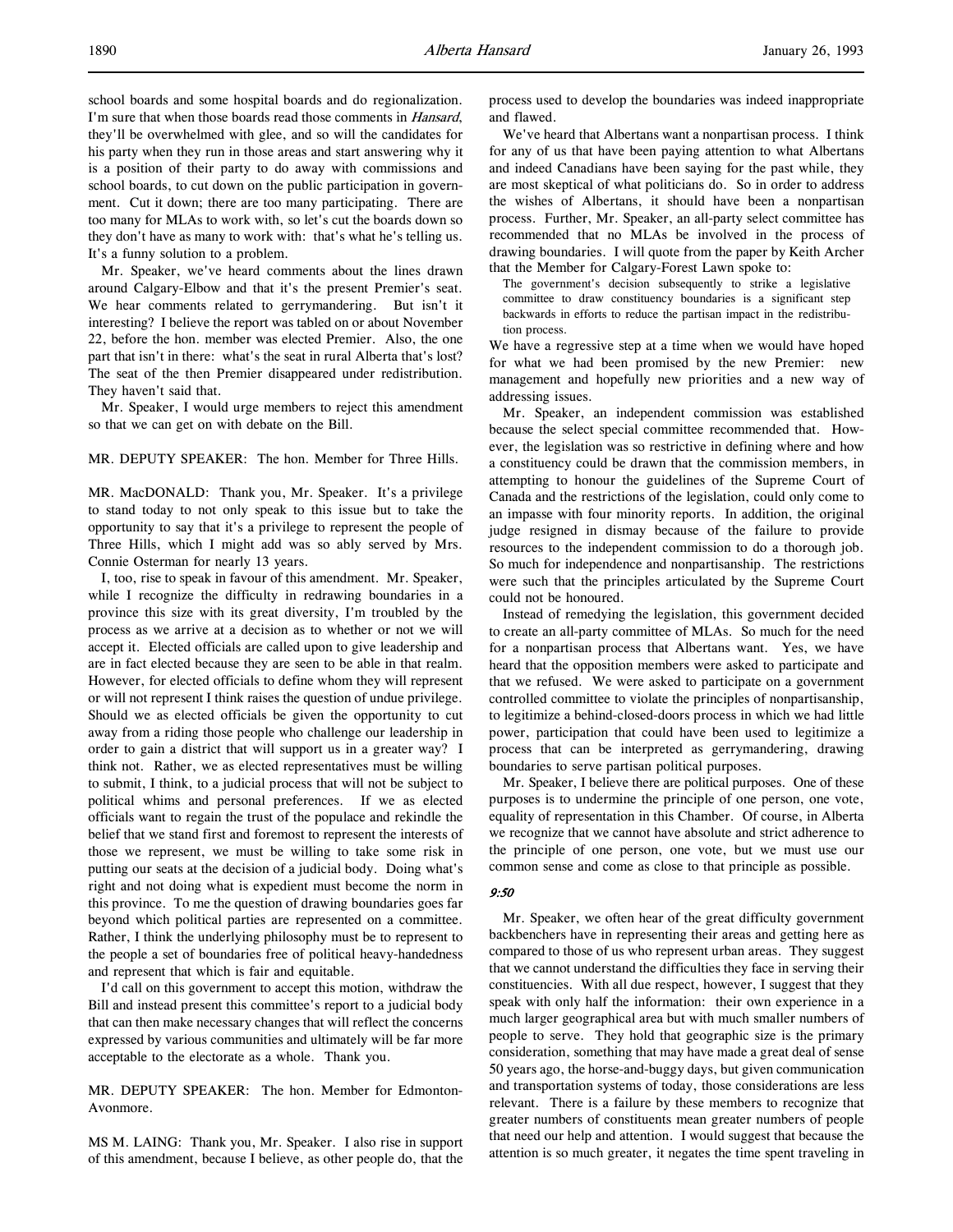order to meet with constituents. But what must not be forgotten and is often forgotten by those members is the need for equality of representation in this House where decisions about how we shall live together are taken that impact on every citizen of this province. Thus, in this Chamber all interests must be represented and be given weight and proportion to the people that hold those interests. Surely then we must understand the importance of equitable representation in this House.

Barriers to service in terms of distance can be overcome in many ways other than giving undue power to certain members in this Chamber, to certain voters, and certainly many of those were suggested in the other innumerable debates we've had on this problem, this issue. The residents of cities, urban areas, have votes of diminished importance compared to voters of other parts of this province, importance that is one-half to one-third of that of voters in other areas of the province. That is not acceptable in this day and age.

Mr. Speaker, in terms of my own constituency, it has been changed in ways that will benefit but confuse the voters in the areas represented, but one can accept that. However, what is less acceptable is the failure of the committee to look at increases in population that will occur in the new constituency of Edmonton-Avonmore. At the present time, it is one of the larger ridings, and through the projected population increase over the next decade, it will become a very large riding that will far exceed the guidelines established by the Supreme Court. In other areas we have seen integrated communities, communities of interests that are divided, and we have to say to what purpose? How did this occur? We have to say then that if this has occurred, the process is suspect.

Mr. Speaker, I urge adoption of this amendment because the process is suspect, not only because of who participated in it but because of the results of that process.

Thank you.

MR. DEPUTY SPEAKER: The hon. Member for West Yellowhead.

MR. DOYLE: Thank you, Mr. Speaker. I rise in support of the amendment from the hon. Leader of the Official Opposition and the Member for Edmonton-Norwood. I listened patiently to many of the speakers and got a better idea of how some people feel about their ridings throughout Alberta. I believe many people who represent urban ridings will learn from this process that it's very important that they take a look at rural Alberta and the distance some people have to travel to serve their constituents. That goes with not only members of the government party but members of the Liberal Party and members of the New Democratic Party. Unfortunately, we cannot agree with everything, but I do agree with this amendment, that these boundaries should not have been drawn up singly by MLAs on the government side but by a public commission or committee that would address issues that are relevant in rural ridings.

Mr. Speaker, the urban ridings quite often have as many people in an apartment building or a high rise as do some of the communities in rural Alberta. I say to members of urban ridings: can you go to any restaurant in your riding or any gas station or community hall or function or coffee shop or church where you'll not be recognized? In rural Alberta it's much different than it is in urban Alberta.

In my riding of West Yellowhead, my home in Edson, I'm closer to the city of Edmonton than I am to 3,500 to 3,700 people in the beautiful community of Grande Cache. I'm an equal distance, basically, from the city of Edmonton as from the town of Jasper. It's quite regular in rural ridings that people in rural areas around municipalities will travel to one municipality rather than another. When these boundaries were drawn up, they should have been drawn up to take into consideration the shopping trends of rural Albertans. They should have taken into consideration those who have to come from one rural area to buy their farm machinery, to pay their gas bills or power bills, and where they do their banking and send their children to school and where their families could be in local hospitals.

Mr. Speaker, the boundaries drawn up by the government MLAs did not recognize many of those factors. I say, what do the people of Athabasca have in common with the people of Fort Chipewyan? I say, what are the shopping trends of the people of Lac La Biche? Do they run down to St. Paul? I know that area quite well. They generally shop in the Athabasca area. Some 30 percent of the people that come to my office in Edson are from my bordering riding, east of my riding, simply because those people come to Edson to do their banking, their shopping, and pay their power bills and put their children in school and their sick in the hospital.

#### [Mr. Speaker in the Chair]

Mr. Speaker, it doesn't matter who the representative is. When people come to those municipalities, the MLA's office is there. They know that the office is available, and that's where they prefer to go to regardless, sometimes, of who the MLA is. So I believe much consideration should have been given to drawing these boundaries based on the shopping trends and travel of the general public. People in urban ridings – of course, it's easy to say that it should be one vote, one person, but it's very difficult. It's very difficult for me to understand why in the north of this province there's a very small population; many of the ridings have three or four towns. I have in my riding four major municipalities – Edson, Hinton, Jasper, and Grande Cache – and of course smaller communities like Marlboro, a native community of some 130 people. I'm sure some apartment buildings in the cities of Edmonton and Calgary would have that many on one floor. So it's very difficult for me to understand how people in urban areas can only give the urban perspective when we are here to represent all of Alberta. Mr. Speaker, we have to be fair to all Albertans, but these maps were not drawn up with fairness. I see in southern Alberta some of these ridings are some 23, 21 percent lower with a very small traveling area with airplane service, something that some of us don't have in our ridings in the north. I'm sure they could have adjusted some of those ridings to bring in a better population and not have such a large spread. In larger ridings like mine and several others in northern Alberta we have to have some flexibility as to how many people we have within those riding boundaries and definitely have to take in the shopping trends and the movement of those people. Thank you.

#### 10:00

MR. McFARLAND: Mr. Speaker, I would like to take this opportunity as well to make a few comments. Although I can't at this point in time support the amendment that has been made, I do respect some of the comments the Member for West Yellowhead had made and that's the mere fact that rural Alberta has been mentioned. I've heard all but the Member for Three Hills and the Member for West Yellowhead stand up as city MLAs and expound the virtues of one person, one vote. I think it comes down to effective representation. I, for one, cannot give effective representation to 40,000 people or 38,000 people when they aren't there within a reasonable area.

The area that I represent and many that rural MLAs represent cover huge areas. For those of you who would sit there and smile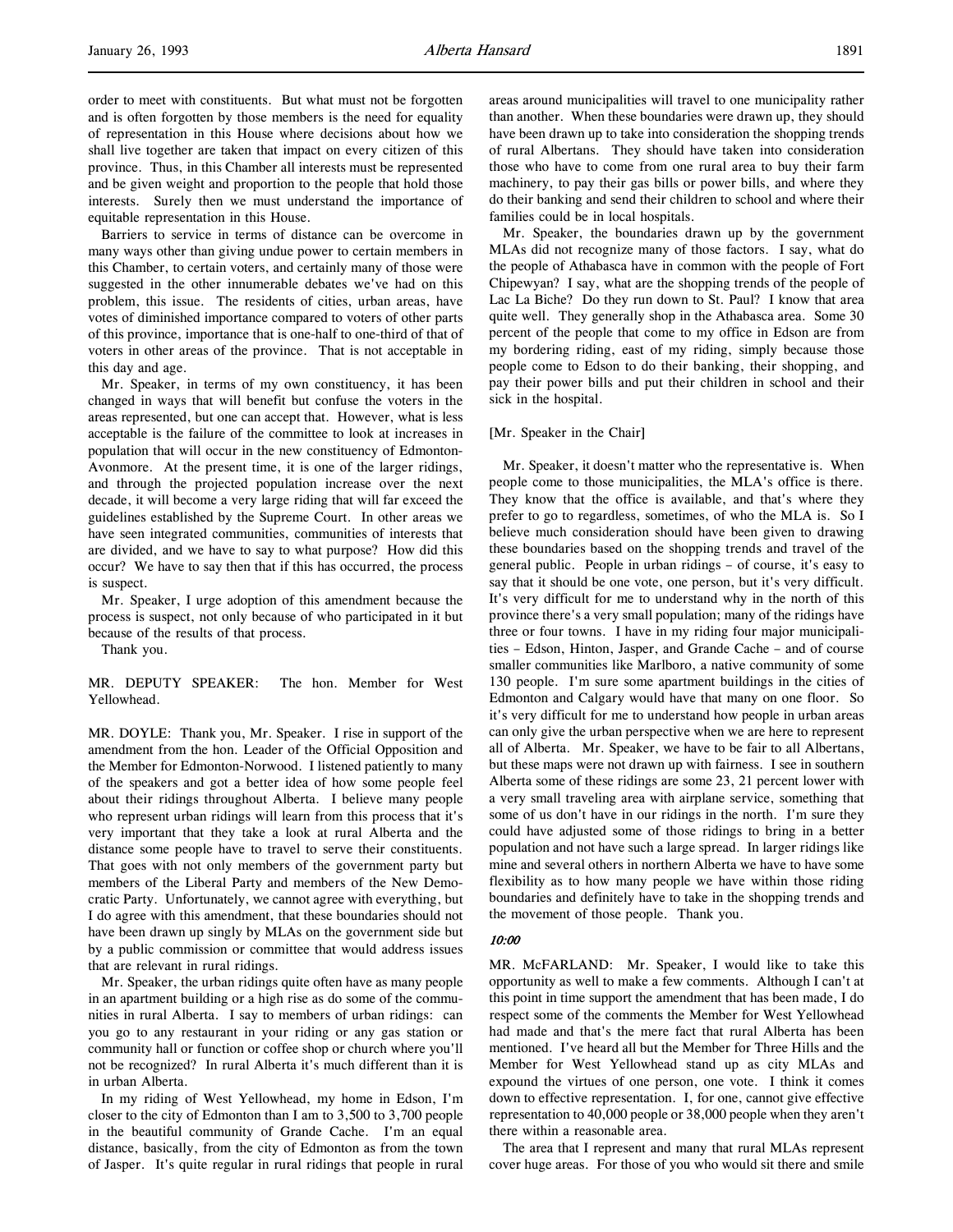and represent one city council and one or two school boards and possibly one or two hospital boards, I'd like to remind you of those of us who represent something like 17 towns, villages, and hamlets; six MDs and counties; six hospital districts; one native reserve; eight school boards. I'd reiterate Cypress-Redcliff when he said that he would basically dare anyone to come down and challenge eight hospital districts to amalgamate, eight school boards to amalgamate, when they are already a hundred and some-odd miles apart.

It's far too easy for somebody in a city riding to be able to walk across a constituency in a half hour or hour at the most, to be able to go back the same night on an airbus from Edmonton to Calgary, fly back the next morning on the airbus from Calgary to Edmonton in about 55 minutes. It'll take me 55 minutes to get to Calgary, and then I can look forward to driving for two or two and a half hours after to get across my riding.

Mr. Speaker, I noticed that the Leader of the Official Opposition hinted that perhaps the ridings were drawn for political purposes. In my own riding I take exception to that for the simple fact that we have the Siksika Nation. I received one vote in the by-election. Your candidate, with a great deal of credit to herself, received 3,000 percent more than I received. So I don't think that by keeping the Siksika Nation in Little Bow we discredited the process. I think we enhanced it, because we did a favour to the people in keeping them in an area that's consistent with the geographic area, bound on the north by a natural boundary, the Bow River, and partially by the Trans-Canada Highway, a man-made barrier.

The Member for Three Hills was troubled by the process. Perhaps none of the processes are perfect. I do think we have to take a little bit of responsibility for the areas we represent, because who better than the MLA knows the area they travel on a weekly basis. Boundaries do have to be closer to natural and geographic boundaries. I don't think it's fair or reasonable to assume we can arbitrarily pick a point and at the same time be perceived as working the system to disadvantage another MLA or to advantage our own selves for political reasons. I just don't think that happened in many of the cases.

Mr. Speaker, there are a few other points I'd like to make, but I did want to come down to the fact that I think effective representation is paramount in this thing. When you are representing so many boards and districts and people do want to see you on the weekend, it's pretty darn tough to travel home, get home at midnight, and then try to contact 17 towns and villages and eight hospital boards and eight school districts and do it effectively on a weekend where we're in a session. So I don't accept the argument of one person, one vote. I accept the argument of something that's reasonable. Even though the proposal is in my particular case one that will make it approximately 30 percent larger geographically, it is going to be a challenge, and I think it's one that we'll have to live with. At the same time, the government side has lost three seats. Three seats have gone to the cities. It may not be as much as you want, but at the same time the people in the rural areas deserve just as much.

Thank you, Mr. Speaker.

MR. SPEAKER: Westlock-Sturgeon.

MR. TAYLOR: Thank you, Mr. Speaker. I'd like to say a few words in support of the amendment too. Following the Member for Little Bow, I'm fairly familiar with his constituency, and I know that no one would even think that he possibly influenced the committee. It's just sheer accident that the Trans-Canada Highway, an area on the north side of Little Bow that had all voted Liberal,

north of the Indian reserve, is now missing. It's all up in Drumheller. I'm sure the member didn't have anything to do with that, that the towns of Gleichen and Cluny that hadn't voted for him suddenly end up outside Little Bow. Of course, these accidents will happen, and I know that we can expect this every now and again.

As we roam through the province, Mr. Speaker, we find all kinds of things going on that bother one a bit. It's not only a question of doing right, even though the members of the committee may have thought they were doing right. One of the problems with any party – Conservative, Liberal, NDP – after being in 22 years, they start feeling they're anointed rather than appointed. Consequently, somehow or another there's that almost indefinable something that's connected with the infinite or with the Almighty that somehow says that whatever is good for Bull Moose is good for the country. In this case, what is good for the Tories is good for Alberta.

I know they'd be the last in the world, if they were examined before a psychiatrist, to ever think that in any way they were warping or doing anything wrong. It's just one of the natural things that flow through as sure as being in favour of motherhood – although in these days I'm not too sure that's in anymore – and in favour of the natural things that occur. They just think that's the way the thing operates. But the point is that any system that is run by the politicians themselves is going to be subject to manipulation by the politicians. If there's anything the public is saying today, it's that the politicians have been manipulating too much, whether it's in boundaries, salaries, bureaucracy, friends, appointments, pensions. It doesn't matter what it is. Consequently, we get editorials like this down in a certain Calgary paper. Neither one has ever been accused of being Liberal, but I'll just read you three short paragraphs:

It's no surprise that opposition MLAs suspect the rural Tories have gerrymandered electoral boundary revisions.

The greater surprise would be if the Tories had not.

Certainly, that would be a heck of a surprise.

Tailoring ridings . . .

Pardon the pun, Mr. Speaker. It's spelled with an I not a Y.

. . . to give the government an edge has a long history. If the Tories have deliberately attempted to skew ridings, they would not be the first.

Hence again, as I mentioned, once you've been power many years, you forget you're appointed and think you're anointed. It's happened to all parties.

Indeed, even if the Liberals and the New Democrats had not refused to participate in the process, the Alberta legislature would still be faced with a conflict of interest.

Politicians of every stripe are open to suspicions of mischief whenever they're involved in divvying up their own electoral territory.

Now, let's look at some of the mischief.

Remember when the 'rurban' riding came out how everybody jumped up and down and said that was awful that Edmontonians and St. Albertans and so on would have to vote with the rural? But what did we see that the committee has sneaked in the back door? Northwest St. Albert is in the old Westlock-Sturgeon riding. You know, for some reason, when northeast St. Albert was stuck in under my feathers like a surreptitious thief of an egg, it somehow was wrong, but then when the committee did it, I got stuck with northwest St. Albert. Very interesting indeed. For some reason or another, northeast St. Albert was a sin. It shouldn't be mixed with the country area, but northwest St. Albert: who cares? They can go in under old Taylor's feathers anytime.

### 10:10

Another 'rurban' riding is Grande Prairie, a peaceful metropolis of the north, one of the greatest prairie areas you can visit. It's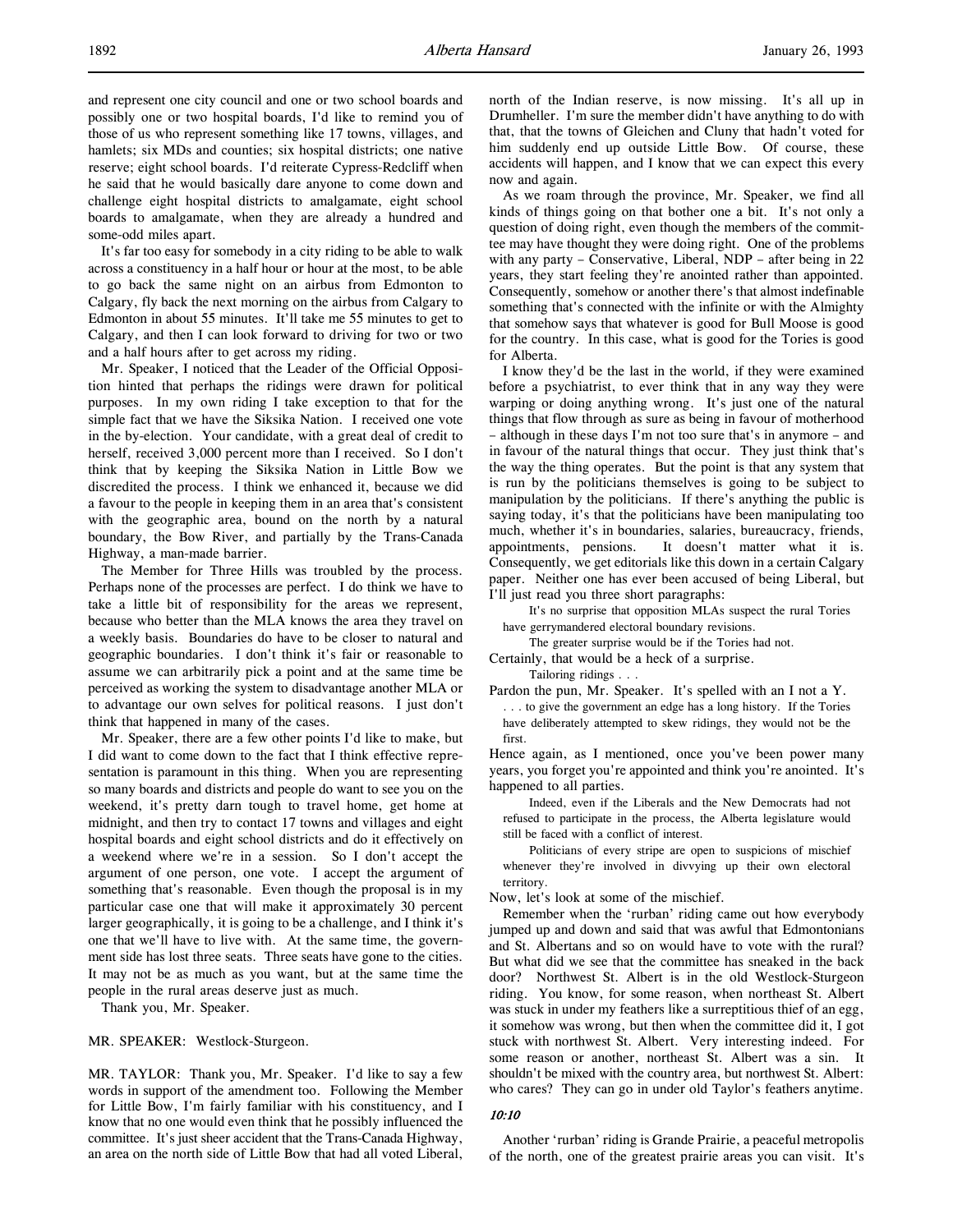had a tendency of being a little mixed up in its politics and voting Tory for the last while, Mr. Speaker, but there it was, a jewel up there in the Peace River country. What did our committee do? Right down through the middle. You've got east Grande Prairie and west Grande Prairie. Just after they took down the Berlin wall to unite the two sides of Berlin, we have the Member for Taber-Warner putting a wall down through the middle of Grande Prairie. Well, I know most Tories and the wages they get go south, but if they ever get a chance, they should go north and find out how enthused Grande Prairie is with the fact that there is now an east Grande Prairie and a west Grande Prairie. They've got a lot to look forward to. This is by the committee that was going to get rid of the 'rurban' riding. This is the committee that said Fort McMurray should have its own setting, a town also in the north all surrounded by rural areas. But for some reason or another Grande Prairie isn't that way. I wonder why. Could it have had something to do with the votes or how it was going to break up? No, no, it was an accident. There was an accident. These things happen.

Gerrymandering. Well, Mr. Speaker, whether you spell that in two words or one, the point is – everybody's already touched on Calgary-Elbow. I won't touch that because I lived in the area for some years that didn't support our Premier, not only when he was mayor but doesn't now. I can see why they want to excise that out. Some vestigial appendage that was of not much use to the Tory party, so lop it off and stick it into Calgary-Currie. No wonder the Member for Calgary-Currie is retiring. All those Liberals that were eating our Premier's lunch have now moved over into Calgary-Currie. I'd be scared too if I was a Tory.

Take a look at Lac La Biche and Athabasca. The member of the committee said the natives should be all in one area, and we have the natives now strung out in a constituency all the way from St. Paul to darn near just short of Yellowknife, Mr. Speaker. What kind of gerrymandering would put that together? It's a long, snaky area going by, picking up every Indian reserve they could find in order to solve the problem of the committee, again by accident. Maybe it is. Maybe that's what's happened.

Of course, I leave the last, Mr. Speaker, the best for the chairman of the committee himself, Taber-Warner lying down next to the border in between the dry area of Cardston where you're lucky if you can get ginger ale and the area of Montana where you can get anything you want. It should by common sense be united with Cardston. But no, no, no. They have four exceptions, one of their own rules they've put in. As long as you're next to the border, you're allowed to jockey the constituency. For some reason when you're on your way out of this province or in a hurry to leave, that constituency snuggled up to the border, according to the regulation, you're allowed to warp. Whether it be Hanna or whether it be Taber-Warner or whether it be Cardston. As long as it's on the border, our committee decided it could be changed. It's just an accident, of course. I was born and raised in that country.

Now, if you crawl up on a windmill tower in the chairman's constituency, you can see the other end of Cardston. As a matter of fact, to be honest, on a clear day you can see Chicago. They don't have any hills down there. The fact of the matter is that the people are all alike. They're all the same. But they end up with two MLAs because it appears to be Tory areas, two Tories where there should only be one.

It starts a movement all the way around. What happened? Macleod, of course, disappears in with Crowsnest Pass. Now, I don't know what's in common between coal miners of the Crowsnest Pass and the wheat growers of that flat area for the hon. Member for Macleod. But they got stuck all into one area because the chairman happened to be over in the other area which

he didn't want to get stuck in, which he didn't want to put in with Cardston. So as you start taking up the slack, it's like putting a little bit of elastic through a corset. Eventually you get it out the end. Something has to stretch, so the stretch had to be done in Macleod and Crowsnest Pass. What do we have here? Oh, no, another bit of manipulation. And these are all by accident.

Then I think sometimes, Mr. Speaker, you have outright errors. Somehow or another the committee just did some really peculiar things. They put Camrose and Wetaskiwin in the same constituency – two scorpions in a bottle – Lacombe and Stettler in the same constituency. They can't even cheer for the same hockey team, those four towns. Why are they together? Then we have adjoining towns, Spruce Grove and Stony Plain, snuggled up together with a common boundary. You would think that they would have the same thoughts. As a matter of fact, they drive through each other to get to Edmonton to make money. Out there most of those people have to work to make money; they don't work in here for the Tories. Anyhow, they're right beside each other. Why? Because one of them is represented by the NDP, and the other town happened to go by a couple of votes over to the Tories. For some reason those two towns, twin cities, are separated in two different constituencies: one put in my old constituency of Westlock-Sturgeon and the other left hanging in the breeze with the old constituency of Stony Plain.

I leave the last, possibly, for the best. [interjections] No, I don't. I forgot one other area, but I'll touch on it. One of the last ones I want to talk about is my own constituency. You know, what they did to my constituency, Mr. Speaker, isn't fit to say. They just jumped all over it, tore it to pieces, a fine jewel in the centre of the province with probably some of the best representation that you could find anywhere, plus some of the best soil. They took a piece and said to the Member for Barrhead, who's now the Deputy Premier, "You can be rewarded with Westlock, because it went Tory last time." You know, I think they might have messed up there, because it went Liberal the time before and it might go Liberal again. Can you imagine the Member for Barrhead so busy trying to put out fires that he won't be able to go around and campaign? Can you imagine what will happen to the lottery fund? They'll be springing up all over the place. Right now I'm having an awful time trying to keep up to openings occasioned by the minister of lotteries putting out the loot there. That just happened in the northern part of my constituency.

Then that wasn't enough. They said: "Well, you know, maybe we can hack up these Liberals a little more. We'll put this in with that Tory riding. Then we'll take the southwest corner and stick that off in a corner, and maybe a Tory can win that too." So we've got the new one called Spruce Grove-Sturgeon. Poor old Spruce Grove, as I said, living side by side with Stony Plain, happy as the dickens for generations, suddenly yanked asunder, pulled out of the family, thrown on its own, saying, "No, you're over there with Sturgeon." Then to add insult to injury, they took the southeast of my constituency, where I'll admit a lot of the rich live. They have acreages and horses and white fences, people that, you know, put big fences around the places. They used to all vote Tory years ago, but for some reason or another they're voting Liberal now. They stuck them over with the Member for Redwater-Andrew, said that maybe he'll have enough votes to dilute it. They've left me in a quandary, because I've got three constituencies I could win with, Mr. Speaker, and I don't know which one to jump in. Nevertheless, they did their best to try to put the heat on.

Now, all in all, I could go on with a number of things, but the whole point I want to drive home in moving the subamendment – and Mr. Speaker, I might have had my kilt down this afternoon,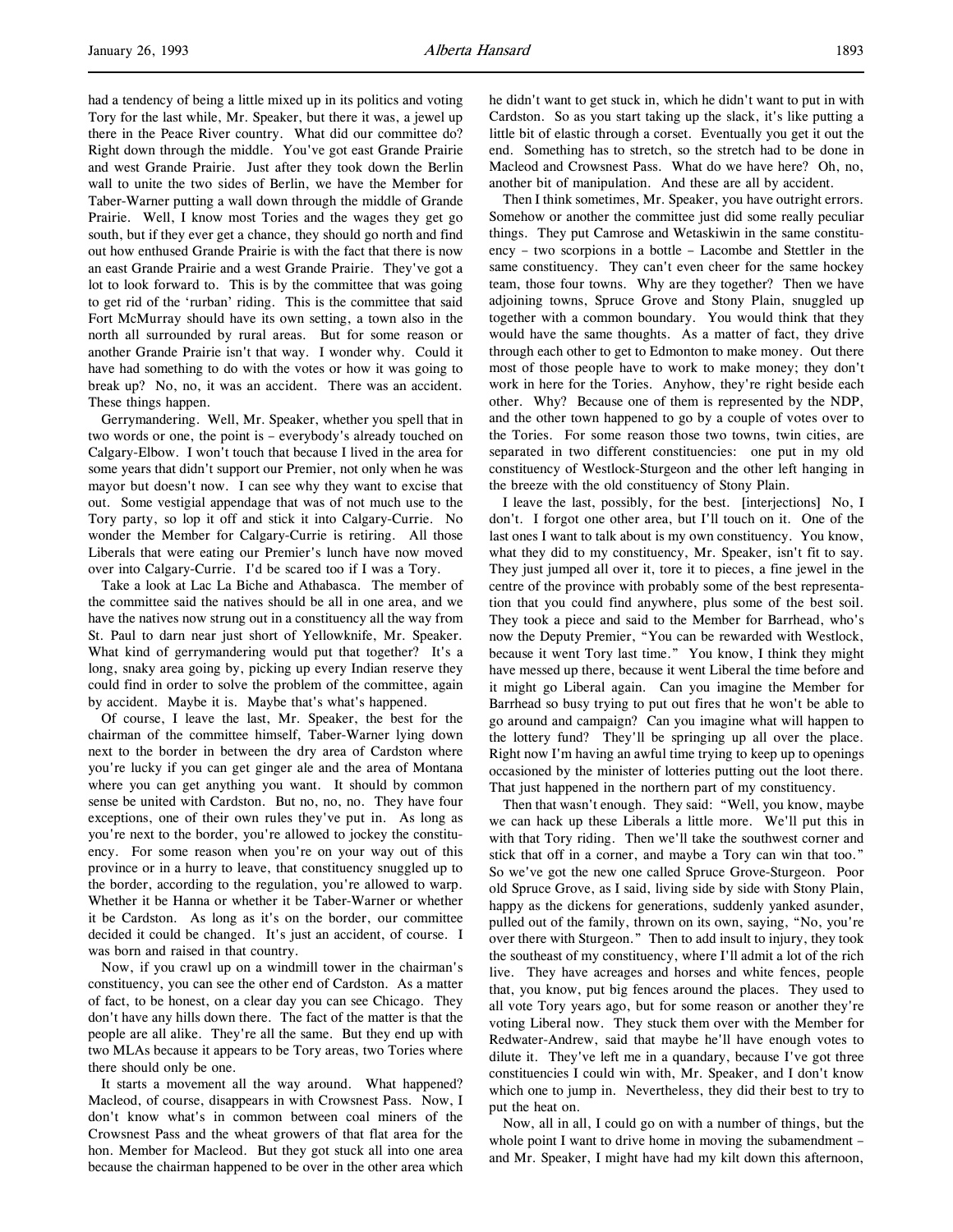but I'm prepared for you tonight. There are 80-some copies here of a subamendment to Bill 55 that reads that the motion is further amended by adding the words, "and contrary to the principles of democracy and fairness to the electors" at the end of it. May I circulate this?

## 10:20

MR. SPEAKER: It will be brought to the Chair so the Chair can at least look at it for the first time and see whether it's in order.

MR. TAYLOR: You would like to look at it for the first time, Mr. Speaker? Of course.

MR. FOX: At least he wrote it out, Mr. Speaker.

MR. TAYLOR: It was done on the government processor.

MR. FOX: Tell them what happened to Vegreville.

MR. TAYLOR: The hon. Member for Vegreville says tell what happened to Vegreville, but I won't. It's too obscene, Mr. Speaker. It would cause the whole crowd to break into tears, and I think I'd just as soon wait and let the member explain it himself.

MR. SPEAKER: The subamendment is in order. We will wait for it to be distributed to the whole House. If our two volunteer pages would do that, please, perhaps assisted by the Sergeant-at-Arms and the legal counsel, you can split it up and move them around.

Thank you, hon. Member for Westlock-Sturgeon. If you care to continue for the balance of your time, dealing with your subamendment.

MR. TAYLOR: Mr. Speaker, could I ask how much time is left?

MR. SPEAKER: My understanding is that you began at 6 minutes past 10. You have 30 minutes entire.

MR. TAYLOR: Mr. Speaker, the motion is contrary to the principles of democracy and fairness to electors, and I think this is the whole thing that comes through to anyone looking in from the outside. The big problem with the job that's been done here is that it reflects on all of the members of the Legislature. The public have a strong sense of propriety in that the politicians shouldn't be trying to gild their own nest, whether it's in pensions or in pay or whether it's picking who they will represent. I think this is the principle that's been most offended by the government marching forward with their committee.

Sure the government will say, "Well, the NDP and the Liberals had every opportunity to join this committee." What they neglect to point out is that the government insisted on having the majority. I'm sure that the people who were House leaders would remember this. If it had been a tripartite committee, with equal representation from all, or even so far as the government equaling the opposition members so there would be no question of railroading any one party's point of view through, I think it wouldn't have been as good as having it independent, but we could have participated. But we were asked to participate with a committee that was rigged to have the voting majority to the government.

I notice the Minister of Energy over there. She will very well recall how just and democratic the votes were in the heritage trust fund committee. When any issue came up, the old whip was laid on, and on it went. We had an example again today in nominating the Speaker. The whip was laid on all the way through. Well, that's the whole idea.

AN HON. MEMBER: You came in fourth.

MR. TAYLOR: As a matter of fact, Mr. Speaker, if I had come in first, I would have demanded a recount; that's for sure. Fourth is where I expected to be, and I'm glad.

The point is that to join a committee that was stacked in favour of the government to begin with was foolish.

What we're doing here in trying to push this through – it will be interesting to see whether the government is going to make any amendments. I just pointed out a few of the most glaring errors. I'll be interested in knowing whether the government members will try to rectify some of the damage done by the committee, but as it stands now, we're going to be accosted here and there and all through this province: "Oh, I hear you're fixing your own boundaries. You fix your own pensions. You fix your own salaries. You're fixing your own boundaries." I don't see why the hurry. It's only a worried government that's concerned about losing the next election that would have gone to the ends and the depths that we have in the doctoring of the boundaries, Mr. Speaker. Hence, in closing off on my subamendment, I hope it will be supported by some other parties, and it does open it up for us to have another go-round again.

Thank you very much.

#### Speaker's Ruling Relevance

MR. SPEAKER: Now, before the Chair recognizes anyone else, it gives fair warning that as hon. members start to craft their strategy, as you will, start moving further and further down and narrowing and narrowing the window of discussion, you do it by your own device. Now, the Chair will be listening more attentively to the business of the subamendment and its wording so that we're not going to be going into large, encompassing areas, but I do look forward to your ability to go through the matter of this particular wording of this particular subamendment.

#### Debate Continued

MR. SPEAKER: Stony Plain.

MR. WOLOSHYN: Thank you, Mr. Speaker. I don't know if I should feel honoured or beleaguered to be the first one up after your kind words of wisdom.

We are speaking now of democracy and fairness to the electors. The subamendment just expanded what the intention of our amendment was, which is only proper in this House. I find it rather interesting that this Bill is being sponsored by our soon to be beleaguered minister of justice, who puts forth the greatest injustices this House has seen for a long, long time. I would say that even his honoured position can't enhance this poor-quality Bill, this Bill that goes against all the principles of democracy that we have seen. We had legislation passed in this House that was purported – and I stress "was purported" – to make sure the process was democratic. If we look through the literature on it, we will find that somewhere there's a commission that ruled that in order for the process to be democratic, MLAs should not participate directly in the process. I feel that it's very important that MLAs have a duty to make sure that everything that happens in this House underscores the principles of democracy, underscores the principles of fairness to all.

I think the subamendment as proposed by the Member for Westlock-Sturgeon, soon to be Spruce Grove-Sturgeon or choice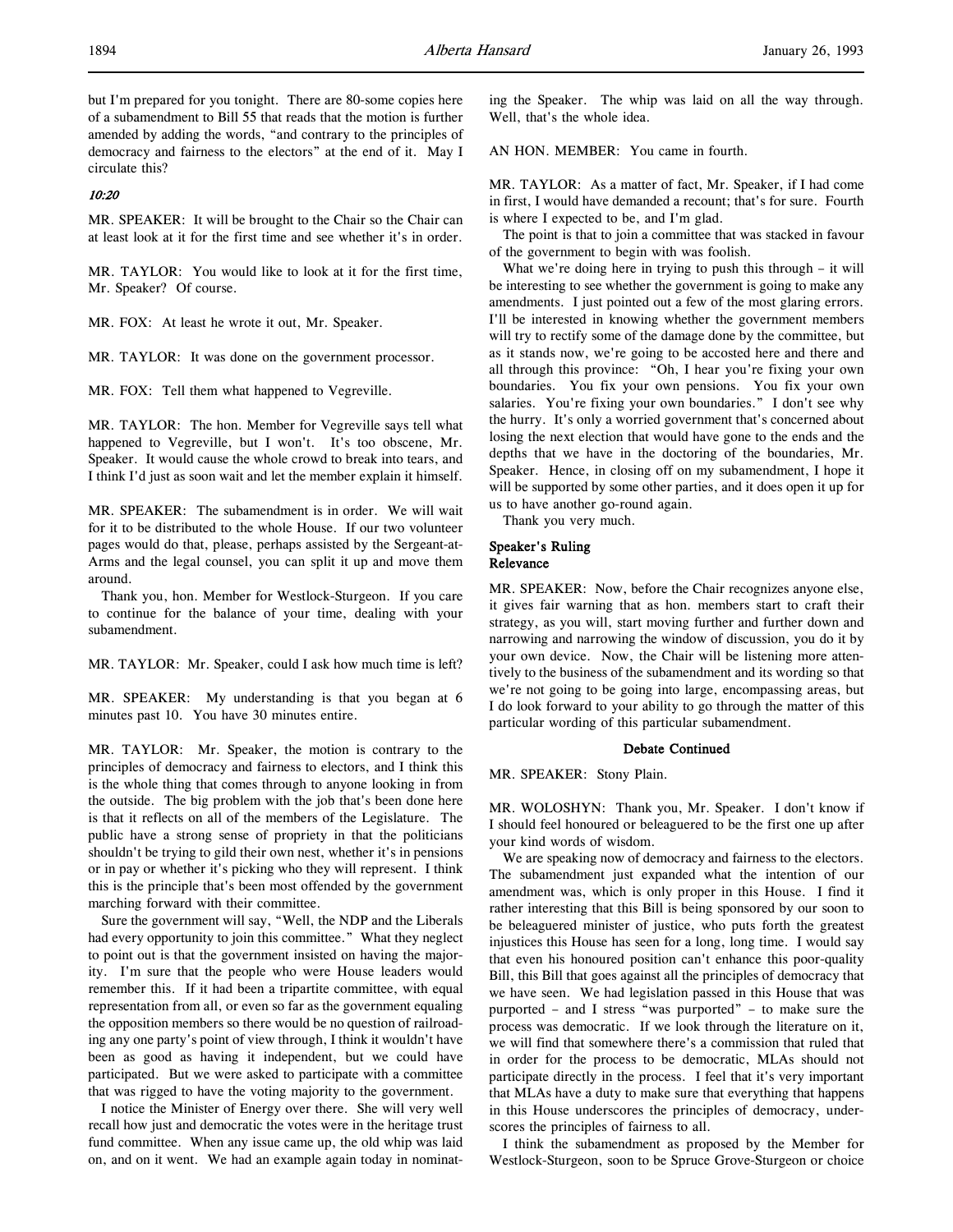of constituency thereof, underscores the very need that we have in this House not to be politically oriented as to party but to look at what we are doing here. What we are doing is sending a message to the public, the public that belongs to all of us, that we are going to railroad through for heaven knows what reason a changed electoral map for which, although time has been wasted along the way, time is not of the essence. We have 14 months left before an election must be called. The Chief Electoral Officer has indicated that a maximum of six months is needed. So why did we go from a commission of five members and five reports to adjusting the rules and then to a commission of all MLAs? I don't know, but I know that the perception that is out in the public is one that the process is certainly not democratic. I think the message was very, very clear that there was a need for some rethinking when both opposition parties chose not to participate. We know that in committees we're outnumbered. That's a part of the game. But at least at times we are heard. At least at times our suggestions are given some credence, so we participate in the committees that we can with the idea of being able to contribute as best we can on behalf of our constituents.

## 10:30

This perhaps is the most important piece of legislation to come before this House this whole session. All of a sudden it's only done by one party. There wasn't a need for it. One can say: oh, we invited you to take part. But an invitation to take part in an undemocratic process: for us to do that would have been sheer folly on our part. I think the fact that the invitation was turned down was a clear signal that the government members should have reconsidered the railroad that they had so diligently embarked on.

I feel very, very strongly that with the number of positions being given under the amendments, with the concern expressed not only by members of the opposition but by the leadership candidate, currently the MLA from Glenora – and I think the observations were very astute; they were based on the process – the end does not justify the means. I think no matter how you flavour this particular redistribution, whether you want to pit urban against rural, whether the 25 percent factor is fair or unfair, whether courts endorse it or don't endorse it, the process by which it was achieved is definitely undemocratic.

We look at fairness to the electors. I find it very interesting, Mr. Speaker, that you provided all the MLAs with copies of letters – we certainly appreciate it – that indicated how a group of constituents representing a few towns and villages in the new constituency of Camrose felt about being included in there. They were very vocal in stating quite clearly that the people of Bashaw and the villages of Bawlf, Bittern Lake, Edberg, Ferintosh, Hay Lakes, New Norway, and so on, are all unhappy. They all proclaimed that their wishes were not heard. We have a news release from the Minister of Justice saying how all these things were taken into consideration. I find it very interesting that your office, Mr. Speaker, has got letters that state very clearly that the end result was not fair to them, the end result was not desirable.

We can talk about gerrymandering all we please, but if we're talking about fairness to electors, there has to be consideration given to where some people want to be represented. We have to look at some of the criteria that were outlined – shopping patterns, communities, and so on – but it appears that only lip service was given to this. The Member for Westlock-Sturgeon did identify very clearly some areas that are subject to question, Grande Prairie, and certainly it distressed me to see Stony Plain and Spruce Grove split down the middle. There may be a rational reason for it, but certainly the people of Spruce Grove or Stony Plain or their municipal authorities were not consulted about it.

They had to react after the fact. The constituency of Stony Plain will extend considerably farther west and encompass parts of Drayton Valley and Whitecourt. I don't have a problem with that. If I happen to get re-elected in the constituency of Stony Plain, if it goes through as it is, I'll do my level best to represent those people as well as I have anybody else.

However, the point is: are we here to serve ourselves or are we here to serve the people? If you look at the map of northern Alberta, I think that somehow or other buffalo and trees came into the equation. Because of a dramatic shift of constituencies there, where very few people live, the only criteria that could have come about had to be buffalo and trees. I don't see that in the guidelines, and hence I wonder how fair that had to be. Lesser Slave Lake goes from Swan Hills all the way up to the Northwest Territories. I would only speculate that if the aircraft that flies that particular MLA around stays on a straight north/south course, they will make it through the constituency, but if it should go either to east or to west they'll be out of it and into either Athabasca or Peace River. That constituency for some strange reason has to be narrow and long and go forever. Again, it must be because of the trees there.

The same can be said for Athabasca-Wabasca. Why were those changes made? I would imagine that they wanted a squiggly line instead of a straight line, so they followed the river, or maybe they consulted with the buffalo. They certainly didn't consult with very many of the electors.

Mr. Speaker, I think we would be very remiss if we didn't pay close attention to issues which were drawing a lot of input from members of this Legislature. I think every member in here realizes the need for redistribution. You can have the discussion on urban versus rural and methods of representation all the way through. I'm sure there are as many different ways of doing the job as there are MLAs in this House, but we can't deviate from why we are here. We are here and we were trying to establish a set of boundaries that would represent a method of representing people in a democratic fashion. We can take this as a frivolous exercise. We can accuse each other of gerrymandering, whatever may have happened. It may not have; I don't know. What I do know is that the process which this House let itself fall into, of letting strictly MLAs determine the redistribution, was wrong. It was unfair. It was undemocratic, and no matter how much window dressing is placed on it, no matter how many lists of individuals who were allegedly consulted – those four or five people there – it still does not take away from the fact that the map was put together by a group of elected MLAs. It does not change the fact that people want fairness, that in order to get fairness people feel that we should have independent commissions doing these kinds of exercises. We cannot sell to the public the fact that this was the only way to go, because it was the least desirable choice.

When we get to the committee stage, it will be interesting to see how many government members are going to propose changes to this particular map, either minor or great. The argument that's going to be used is going to be democracy and fairness to electors. I'm waiting to see that, because that will indicate to me very strongly whether or not it's only the opposition members who are astute enough to detect the fact that this map was not put together in the best possible way. It will perhaps indicate that some government members themselves feel that the lines weren't drawn properly.

I would also suggest to the House that the basis for a lot of the arguments – and I will be presenting one of the amendments and one of the minor adjustments – will be based on splitting communities. Now, this is happening all over. If that has happened in a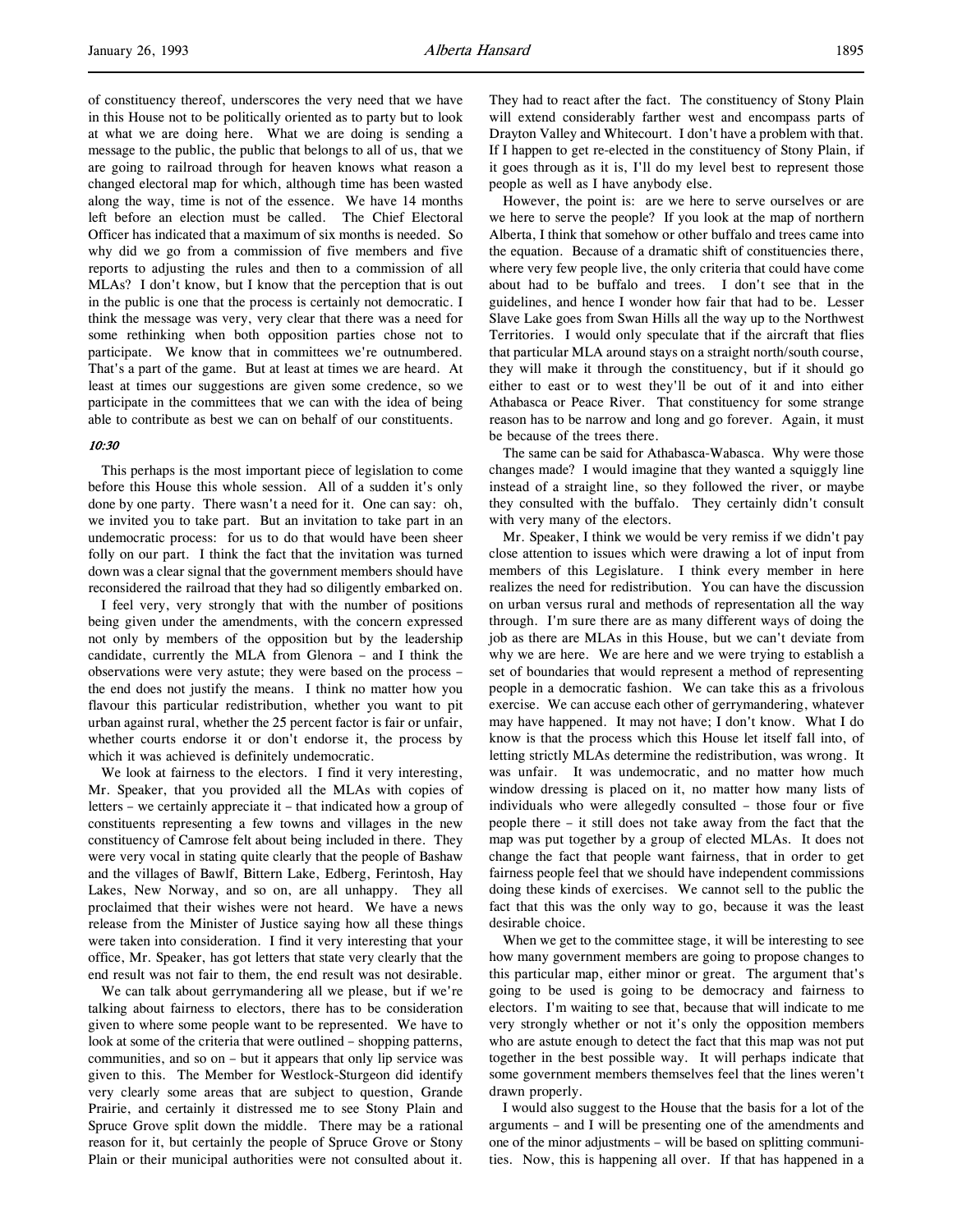significant number of jurisdictions, then it begs the question: was there sufficient input to this process prior to this particular report being presented to the Legislature? I would strongly suggest to the House that it did not happen. It did not happen because for whatever reasons the government may have had, they chose to establish a committee of MLAs and fast-track it through.

We'll hold an election on it. The election will work. Some people will get re-elected; some won't. It won't really matter. But what we are going to live with for the next 10 years is every inequity that this particular redistribution may represent. I wouldn't question the individual integrity of my colleagues, because I look at all MLAs as colleagues on that particular committee. However, no matter how hard they tried to be fair, there is that influence. Where was the influence coming from? It certainly wasn't from the public. Letters to the Speaker indicate the frustration that was going there. The various submissions to all members of this Legislature from various communities indicate that there's a lot of people who are not happy with the new map. Yes, I know: no map will be there that will please everyone all the time; that's understood. But when you get some of the observations that have been made to this point in this House by various members, it certainly indicates that if there are not flaws, there's a good reason that flaws are being perceived as being there.

As the Minister of Justice knows: you can't only be just; you have to be perceived as being just. This process I don't feel is just, I don't feel is democratic, I don't feel is fair to the electors, and it certainly is not perceived in that fashion by a good number of members in this House who ultimately have to assume responsibility for it.

Thank you, Mr. Speaker.

### 10:40

## MR. SPEAKER: On the subamendment, Edmonton-Strathcona.

MR. CHIVERS: Thank you, Mr. Speaker. It may come as no surprise to members opposite that I rise to support the amendment to the amendment. The question here is whether or not the process that has led to this report, that has been presented to this Assembly, is contrary to the principles of democracy and fairness to the electors.

It seems to me, Mr. Speaker, that this leads us to an examination of the process that led up to the development of the Bill. The roots of that process, of course, are in the previous legislation. I'm speaking here of the requirement in the previous legislation for a redistribution after every second election through an Electoral Boundaries Commission, and that legislation contemplated an independent commission, which is in furtherance of the principles of democracy and fairness to electors. I submit that that is why that requirement was in the legislation to begin with and that is why that process was countenanced by the Assembly at the time those rules were passed by the Legislative Assembly.

Now, redistribution is one of those touchy political problems that raises its ugly head from time to time, and the previous legislation recognized that reality. It recognized it by inserting in the legislation a requirement for redistribution through an Electoral Boundaries Commission process after every second election, and there was a good reason for that. There's an old anecdote from Saskatchewan with respect to Ross Thatcher dealing with the problems of redistribution in the context of democracy and fairness to electors. He was being much criticized in Saskatchewan that his electoral boundaries were not in keeping with the principle of democracy and fairness to electors. Indeed, he responded to those

criticisms by stating that the minute he was in opposition he, too, would join the chorus of criticism of electoral boundaries in Saskatchewan and would champion the cause of redistribution. Now, I think that says something very badly about fairness and democracy, because it bespeaks altogether too much of political partisanship.

I think that anecdote underscores a number of important issues which are at the heart of the redistribution question, which are at the heart of fairness to electors and democracy. First in any redistribution process you have the reality that the governing party, when the pressure comes to bear to commence an investigation of distribution, invariably is the beneficiary of the disproportionate representation in the Legislative Assembly. Obviously, that must be so, because were it otherwise, were the governing party the victim, then you can imagine how quickly and expeditiously the government would move to respond to the needs of fairness to electors and democracy by redressing the imbalance in the electoral system. The party in power does not long tolerate population disparities if it is the victim of those disparities. If those disparities work to its disadvantage, then fairness to electors and democracy are soon adjusted and addressed.

Secondly, the anecdote also speaks of the situation that occurs here. Where the governing party is invariably the beneficiary of the disproportionate representation, quite content to allow that political advantage to it and the disadvantage to the other parties engaged in the political process to remain until such time as it becomes apparent to a widespread number of members of the electorate, then in fact this is not a democratic system. It is unfair to the electors. Consequently, the pressure comes to bear on the governing party to respond to those needs, and that of course is exactly what has happened here. This government is not addressing this issue willingly. This government addresses this issue because it must, because the reality is that there is a widespread, recognized unfairness and lack of democracy in the present electoral map, and consequently the government has to appear to be responding to it.

Thirdly, once that point where the government must respond because of the demand for equity and fairness in the electoral map has become such a serious liability that the government must respond to it, then the governing party does in this situation, perhaps not unnaturally, respond to it in a way that best serves its own interests and not the interests of democracy and fairness to electors. It seems to me, Mr. Speaker, that is precisely what is at the heart of the amendment to the amendment. What is being requested here is that there be permitted to unfold a process that will be fair and impartial and nonpartisan and that that is the process that should have been adopted by the governing party and that that is the process that would respond to the needs of democracy and fairness to electors.

The opposition parties obviously in these circumstances that I've described are the victims of the disproportionate representation, and as victims, of course, they are concerned about the electoral map that is being drawn. Some members on the opposite side of the House have quite correctly pointed out that opposition parties also have vested interests in these matters. Sitting MLAs have vested interests in these matters. Surely that is not what the business of this Assembly is all about. Redistribution is not a simple process; it's not an uncomplicated process. No party wishes to champion a position that is perceived to be detrimental to the base of support that it perceives it has, but that is the reality of why the amendment to the amendment calls for a fair and democratic process, which would be an independent, nonpartisan process. We can hardly be expected to act contrary to our own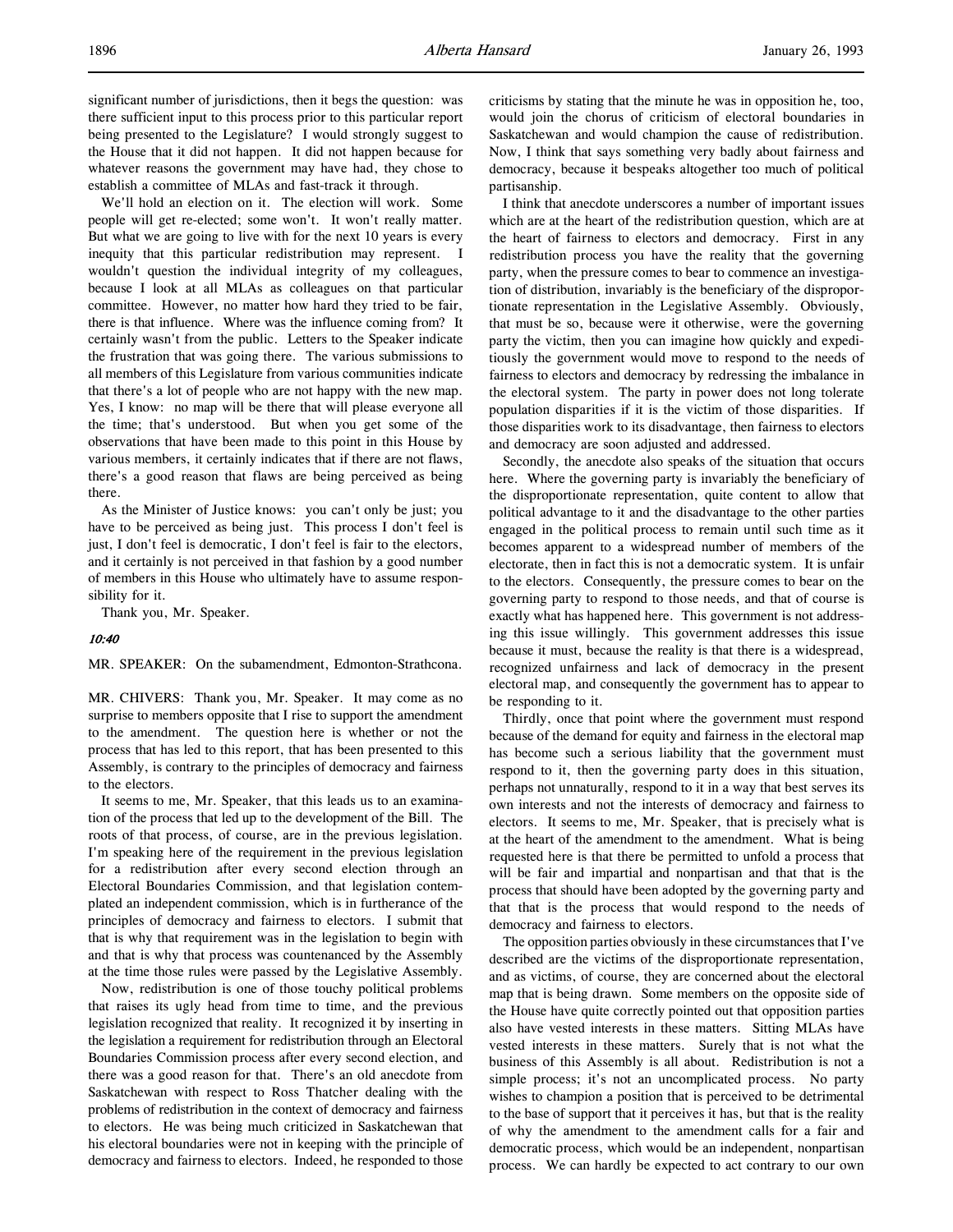self-interests unless there is the pressure and power and force of an independent commission.

It seems to me that the reality here is that the government got started on the right track but somewhere along the line – perhaps it was when they established the Electoral Boundaries Committee after having set up a very complex, complicated, and inconsistent scheme of criteria for the Electoral Boundaries Commission to apply in its report. Perhaps it was because the government was disappointed that that commission attempted to adhere to the requirements of fairness to electors and the principles of democracy.

#### 10:50

Of course, what happened after that is history. We all know that the government was displeased with the report of the Electoral Boundaries Commission and decided it could do the job itself. Once again, it strikes me that that is exactly what is wrong with this process. As the previous member stated, justice must be seen to be done. Put it another way: fairness must be seen to be done. It must not only be seen to be done; it must actually be done. It is not being seen to be done in the context of the process that's been engaged in at this point in time, and it seems to me that the requirements of a fair and effective and relatively proportionate and equitable redistribution require the appointment of an independent commission to achieve that goal. The principle of nonpartisanship is paramount. The merits of that principle in terms of fairness to the electors and the principles of democracy are well underscored by our experience here, firstly, with the first committee that attempted to draft a complex set of rules, a set of rules that did not work to its intention in terms of the Electoral Boundaries Commission.

I wanted to make some reference to some comments that had been made in that regard with respect to fairness by the Alberta Court of Appeal. It seems to me that when we're speaking of fairness and democracy, some of the comments made by the Court of Appeal have a particular relevance. In speaking of the division of the province into 43 single-municipality divisions and 40 multimunicipality electoral divisions in the original instructions given to the Electoral Boundaries Commission, the Court of Appeal made the observation that the split was "troubling" and stated:

One is driven to ask how the Legislature could know, before detailed study by a boundary-writer, that the deviations forced by the 43/40 split are justified on the basis of practical need or effective representation.

One might ask oneself the same question with respect to the numbers that have been chosen by this committee to reflect that split within the province of Alberta.

The Court of Appeal also noted:

We close with the comment that the real issue may not be about adequate representation of the less populated areas but underrepresentation of more populated areas.

Now, of course that comes down to the same problem. There's inadequate representation on one hand or the other or more than adequate on one hand or the other. The reality is, the Court of Appeal stated, that "no argument for effective representation of one group legitimizes the under-representation of another group." That is the ultimate principle of fairness to electors and adherence to the principles of democracy. I think all members can agree with that proposition. On the basis of the process that's been followed here, which has not been seen to be fair, which does not have the appearance of fairness, the question is whether or not the product could ever meet that test that indeed it can be seen that there is effective representation of all groups within the province of Alberta. Ultimately that has to be the object of our exercise.

In closing, Mr. Speaker, let me say once again that the object of everyone's attention here is to draw an electoral map which does reflect the principles of fairness to electors and the principles of democracy. Those principles, of course, include the principles that have been enunciated by the courts with respect to the application of the Charter. I don't believe any Member of this Legislative Assembly is seeking to have an electoral map which does not adhere to principles of fairness and democracy, but the reality is that the process that has brought about this product is flawed. We don't need to get into the question as to how flawed the product is, and I won't address that. It was certainly well addressed by the Member for Westlock-Sturgeon.

Those are my comments, Mr. Speaker.

#### MR. SPEAKER: Thank you.

The Member for Taber-Warner.

MR. BOGLE: Thank you, Mr. Speaker. The subamendment that we're dealing with at this time relates to the principles of democracy and fairness to electors. I think it's important that we go back and reflect on the reasons this Assembly approved a motion to establish the Select Special Committee on Electoral Boundaries in 1989.

As some other members in the Assembly have alluded to, we were all taken aback by the Court of Appeal decision in British Columbia wherein Madam Justice McLachlin ruled that based on the Charter of Rights, the British Columbia boundaries did not conform. That sent a shock wave across this country in terms of how other Legislatures and indeed the federal government would deal with boundaries when indeed they were next up in terms of review. Because of our own requirements through our legislation that redistribution occur after every second general election – and indeed two general elections had passed since the last redistribution occurred in 1982-83 – the Legislature approved the creation of an all-party committee to examine carefully various factors relating to fairness, relating to principles of democracy, and to ensure that whatever recommendations would come forward would comply and meet the test of our Charter.

The committee had numerous meetings across the province, met with individuals, with groups and organizations, with local governments, with mayors from smaller towns and mayors from the largest cities. A lot of input was received. One of the observations made by the committee in its findings in 1990 – and I ask you, Mr. Speaker, to bear with me, because the discussions we've heard tonight really were predicted by the members of the committee at that time. On page 1 of our recommendations we indicated that

approval of these recommendations by the Legislative Assembly means that all 83 electoral divisions will see some changes. These changes may be minimal in some cases; however, most will be major and significant.

When you're going through redistribution, it's not possible to do it in a way that pleases everyone. It doesn't please all of the electorate. It does not please the local governments and jurisdictions, and it certainly doesn't please those of us who sit in this Assembly, because we have become accustomed over time to working with constituents within a given area. We become comfortable with that, and to disrupt that process either by deletions or additions is something we'd rather avoid if at all possible, but – back to the subamendment on principles of democracy and fairness – that was indeed necessary.

The Court of Appeal is an important element. I appreciated the remarks made by the hon. Member for Edmonton-Strathcona. However, he did omit some very important points that were dealt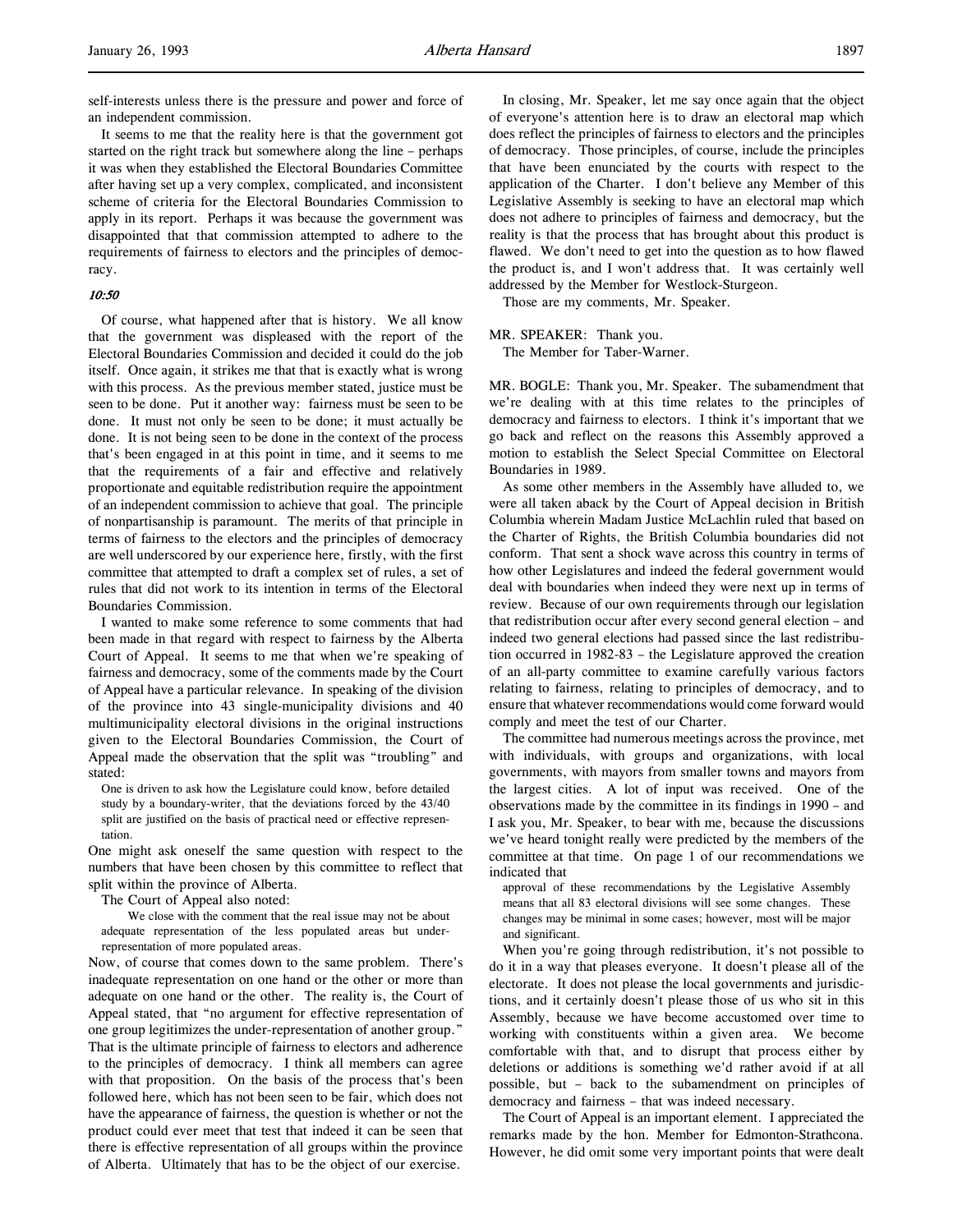with by the Court of Appeal. Members of the Assembly will recall that when the report was handed down in 1990, there were those who said: the recommendations contained in the report are contrary to the Charter of Rights; it won't pass the test. So when the report was released, the commitment was given that we would refer the legislation flowing from the recommendations to the Alberta Court of Appeal. While the hon. Member for Edmonton-Strathcona may have read certain excerpts, he missed a key point, and that is that all 13 key provisions contained in the legislation were not only upheld but unanimously upheld by the Alberta Court of Appeal, including the concept of single-municipality constituencies, including the concept of multimunicipality constituencies, including the voter deviation from the mean, including the concept of special consideration ridings, up to four out of 83. Those principles were all upheld by our court. They were upheld in a more general sense by the Supreme Court of Canada in the Saskatchewan reference, wherein the plus/minus 25 percent was again reinforced.

### 11:00

We created by an Act of this Assembly an Electoral Boundaries Commission, a five-member commission, chaired by a judge with four other citizens. The commission went out and did its work, developed an interim report, a report which recommended among other things the so-called 'rurban' ridings, something which had not been recommended either by the previous report or by members of this Assembly. After holding public hearings across the province, the commission came under fire everywhere, in the urban centres, in the smaller communities. There was unanimous disapproval of what the commission had recommended. [interjections]

## Speaker's Ruling Interrupting a Member

MR. SPEAKER: Excuse me, hon. member. I know you haven't been here for the whole evening and it's inappropriate of me to comment on that, but is appropriate of me to refer you again to the Standing Orders. You will not interrupt. The first intervention on my behalf was my concern that you were criticizing a decision of the court.

Please proceed, Taber-Warner.

#### Debate Continued

MR. BOGLE: Thank you, Mr. Speaker. The commission in their public hearings across the province received almost unanimous condemnation for the concept and in their final report presented to this Assembly were unable to reach a consensus, in fact were unable to agree on much of anything. There were five individual reports presented to the Assembly. We then were left with a dilemma. Do we go into the next general election on old boundaries, or do we take the challenge that's been thrown back in our lap and get on with the job? I'm going to deal with that matter at another time in our discussion.

But because we're dealing with the principles of democracy and fairness, I want to come back to a couple of matters relative to voter parity, because it's important. Members from the two opposition parties have commented on it this evening. Some members from the government side have also made reference to the matter. Relative voter parity remains important but is not the sole or overriding consideration in drawing constituency boundaries. The courts have ruled that where necessary, deviations from average of up to 25 percent do not amount to an undue intrusion into the voter parity principle.

Earlier this evening the minister of justice gave several examples, and again I'm coming back to the principle of democracy and fairness to electors. In the single-municipality constituencies – and that includes in this legislation 20 in the city of Calgary, 18 in Edmonton, two in Lethbridge, one in Medicine Hat, one in Sherwood Park, one in Fort McMurray, and one in St. Albert, for a total of 44 – only eight of the 44 are above 20 percent from the mean. That's an average of plus 11.3 percent. Of the multimunicipality constituencies – and we're speaking of 39 across the province – only seven deviate as much as 20 percent from the mean, for an average of minus 8.4 percent. It's important that when we go back to the last report handed to this Assembly, a report by a commission in 1983, a short nine years ago, 14 of the 79 constituencies deviated by more than 40 percent from the provincial average. That's quite a marked difference from where we are today, Mr. Speaker, in terms of the principles of democracy and fairness.

I want to conclude my remarks by talking about openness because there's been discussion and suggestion that a lot has been done behind closed doors, that there wasn't an opportunity for public input. With your permission, Mr. Speaker, I would like to read a portion of the last report presented by the Select Special Committee on Electoral Boundaries, which was delivered to you, sir, and distributed to members on Monday, November 16, 1992.

The committee is proud to recognize that over one thousand Albertans contributed to this report by giving their ideas to the Select Special Committee on Electoral Boundaries (1989-1990), the Electoral Boundaries Commission (1991-92) and the Select Special Committee on Electoral Boundaries (1992). Many hundreds of Albertans attended one or more of the 62 Public Hearings held by the Select Special Committee on Electoral Boundaries and/or the Electoral Boundaries Commission while hundreds of other Albertans sent in written submissions; many took the time and effort to do both. All of these important pieces of valuable information are sincerely appreciated and indicate a high level of interest in this democratic process to ensure fairness for Albertans across the Province.

MR. WICKMAN: Mr. Speaker, I'd like to add a few comments aimed specifically at the subamendment that is dealing with the amendment to Bill 55. The previous speaker, the Member for Taber-Warner, made references to the report of the Select Special Committee on Electoral Boundaries. I want to start there. I'm talking in terms of principles of democracy and fairness to the electorate. On page 76 it's pointed out that

the committee is proud to recognize that over one thousand Albertans contributed to this report

and the previous process that was in place.

Many hundreds of Albertans attended one or more of the 62 Public Hearings held by the Select Special Committee.

It goes on about how Albertans took time for written submissions. In some cases they took time to not only make a written submission but also a verbal presentation. It concludes that paragraph by saying – and this is very, very significant:

All of these important pieces of valuable information are sincerely appreciated and indicate a high level of interest in this democratic process to ensure fairness for Albertans across the Province.

Now, I believe it's ironic that reference can be made to over one thousand Albertans participating in a process, hundreds attending public hearings and making written submissions, and then it's summed up in reference to the importance of "interest in this democratic process to ensure fairness for Albertans across the Province." I would submit, Mr. Speaker, that for those people making those presentations to read now what they would have to read in many instances and to interpret that as fairness – they would be gulping. They would question exactly how fairness is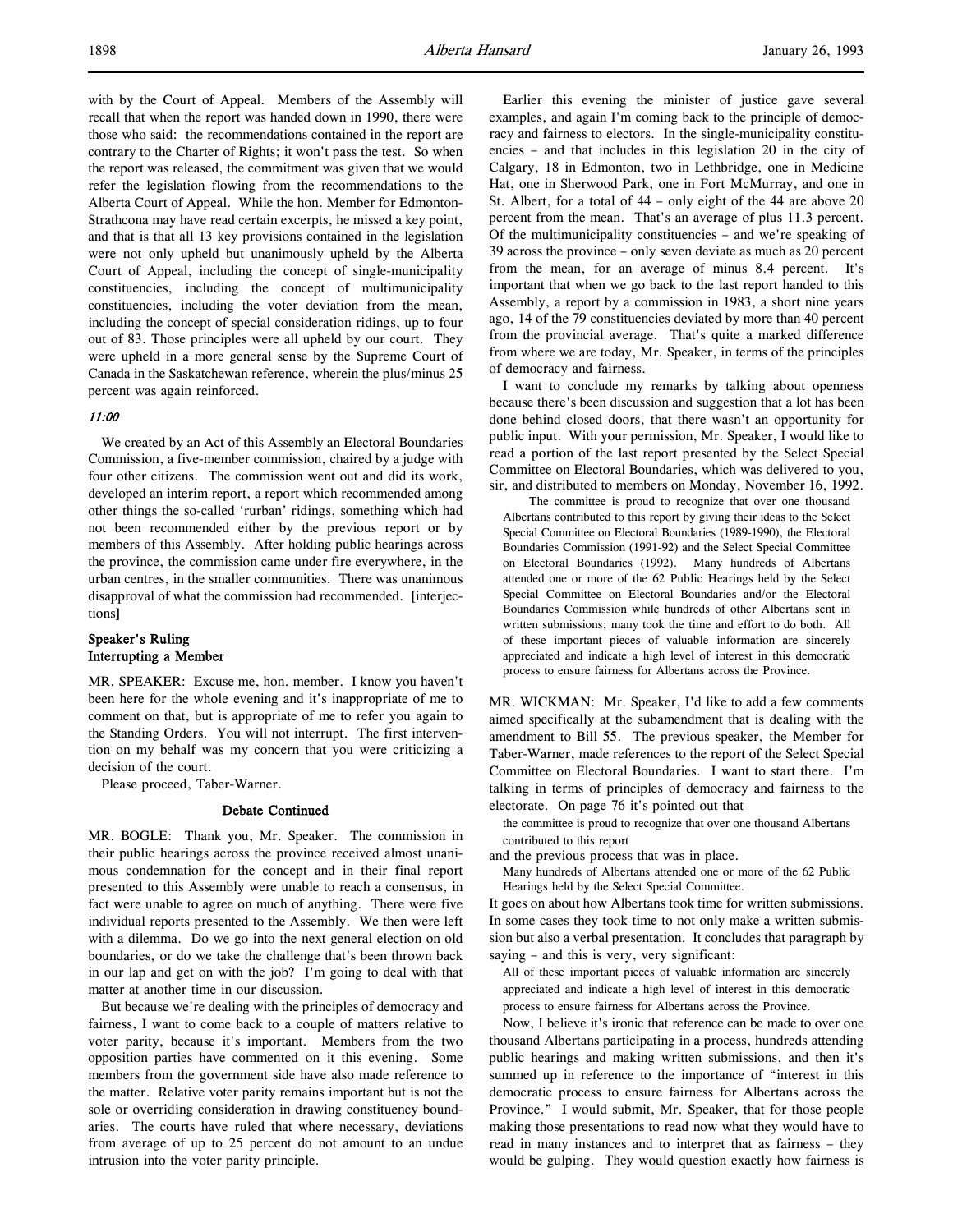defined in the eyes of the select committee of the four Tory members.

If we talk in terms of fairness, we can go back to the original motion moved in this House by the hon. Mr. Anderson. That's on page 66. One of the significant portions of that motion to us that deals with the question of fairness is point 2.

If either Opposition caucus does not appoint its members to the Select Special Committee on Electoral Boundaries before its first meeting, such members may be appointed by the other Opposition caucus.

Now, I relate that to fairness in terms of the obvious intent of a manoeuvre, of a squeeze play to make it as difficult as possible for the two opposition caucuses in making that determination. Do they participate or not? So from day one the process was flawed in terms of fairness in that even when the ground rules were being laid out, the ground rules were not being laid out with the intent of fairness and recognition of the democratic process. Recognition of the democratic process isn't going to attempt to pit one opposition caucus against the other. Obviously, that's what this particular portion of that motion would have done. Fortunately, the two caucuses both stood on principle, and in principle both chose to refuse to participate in that particular process.

### 11:10

Again, reference is made to fairness in this report on page 69, in terms of a submission made by Gordon Miller, president of the AAMDC, the Alberta Association of Municipal Districts and Counties. Now, in his submission he refers to Grant Notley. All of us in this House recall very, very readily Grant Notley and what Grant Notley stood for. Grant Notley as an individual without question – I don't think anybody in this House would disagree – was one that believed in fair play. In his references, when he talks in terms of the impact of redistribution, he talks in terms of recognizing as a member for a rural constituency the need to have some variance. That's the first thing he recognizes when he determines his interpretation of fairness.

We in our caucus, myself as a member of this caucus, recognize there is a need to have variance because of geographical differences, to take into consideration comments made by the Member for Little Bow, for example, comments made by the Member for Three Hills. There is a geographical difference. We recognize that, and we didn't object to that variance in terms of fairness. We had absolutely no objection to that at all.

Grant Notley goes on to say in his particular submission:

It may be fair in an abstract . . . sense, but in my judgment it is not fair in terms of providing access by the electorate to their member of the Legislature.

Now, he was very, very intent in ensuring when he participated in any process that led to electoral boundaries that he highlighted the importance of fairness. It's more ironic that this particular quotation would come from the president of the AAMDC. Having talked with that gentleman on a number of occasions, I doubt very, very much that he is a card-carrying member of New Democratic Party. I do respect the fact that he recognizes fairness when he sees it, and he saw the fairness in the representation that was made by the former Member for Spirit River-Fairview.

I also want to make one more reference in this particular report where we talk in terms of some of the general discussion that was made. On page 72, under 5, we have, "Access to Member of the Legislative Assembly." This is one of the general guidelines that was laid out, one of the principles that was going to guide the committee.

The committee endeavoured to ensure that constituents have the most effective access to their Member of the Legislative Assembly.

Mr. Speaker, I would submit that even though that is there in writing, that did not appear to be the overall objective of the

findings of that particular committee. If effective access was the main concern, those boundaries would not have been drawn in such a way that we got to accommodate a member up north by taking off a good portion here in which he did not do that well in the last election. I have to argue that this particular principle was not abided by. It was there in writing, but it didn't mean anything as far as the four members were concerned.

Mr. Speaker, I recognize that we are speaking in terms of democracy, we're speaking in terms of fairness, and if anywhere in the province that should be demonstrated, it's in this very Legislative Assembly. This is the Legislative Assembly many Albertans will look to when they see supposed democracy in action or when then see what they expect to be fairness being played. If it isn't played in this particular court, how are they going to react in other areas? We have failed them by even discussing this report here, and we will fail them even further in terms of principles of democracy if members of this House see fit to go ahead and approve this on the basis of the process that was followed. If there is any wisdom on that side of the House and the corner over here, we would just quietly shut down the session tonight, come back tomorrow, and have a motion to have this referred to the independent body to allow it to be deemed on that basis.

On the reference that was made by the Member for Taber-Warner in terms of it going to a ruling by the court – and that is on page 75, the reference to the Court of Appeal – my understanding, and correct me if I'm wrong, is that the Court of Appeal is not being sent there to look at fairness in terms of how the boundaries are drawn but rather to look in terms of fairness as to the distribution in terms of numbers. In other words, is it acceptable to have four ridings over the 25 percent variance? That aspect of fairness will be judged by the Court of Appeal but not the question of fairness in the sense that is it fair to take this boundary and draw it here to accommodate this particular member because it enhances this member's chances of getting re-elected? So as much as the argument may come from various members on that side of the House that they can see fairness in this process, fairness in this report, I reject it. There's an old expression: what goes around, comes around. This is going to come around to haunt many of those members on the other side someday because, as I said earlier, Albertans aren't fooled that easily. Keep it up; you're playing into their hands.

I'll conclude on that note.

MR. SPEAKER: The Member for Edmonton-Mill Woods.

MR. GIBEAULT: Thank you, Mr. Speaker. I'd like to make a few remarks on this subamendment by my hon. colleague from Westlock-Sturgeon, who talks about refusing to give second reading to this Bill because it is contrary to the principles of democracy and fairness to electors. I'd like to make a few comments in that regard, as these proposals have impacted on my own constituency of Edmonton-Mill Woods. Just before I get into that, I would like to say and put on the record that there is a positive feeling among people in the Mill Woods community that there is a recognition of the tremendous amount of growth in the southeast corner of Edmonton by this proposal. We'll be looking at an additional constituency.

But, Mr. Speaker, I do have to say that they have mentioned to me on a number of occasions their concern about the public perception of the integrity of this process. They have mentioned to me that they are looking at this with perhaps more skepticism than should be the case because of the fact that we have politicians here basically drawing the lines on their own constituencies. No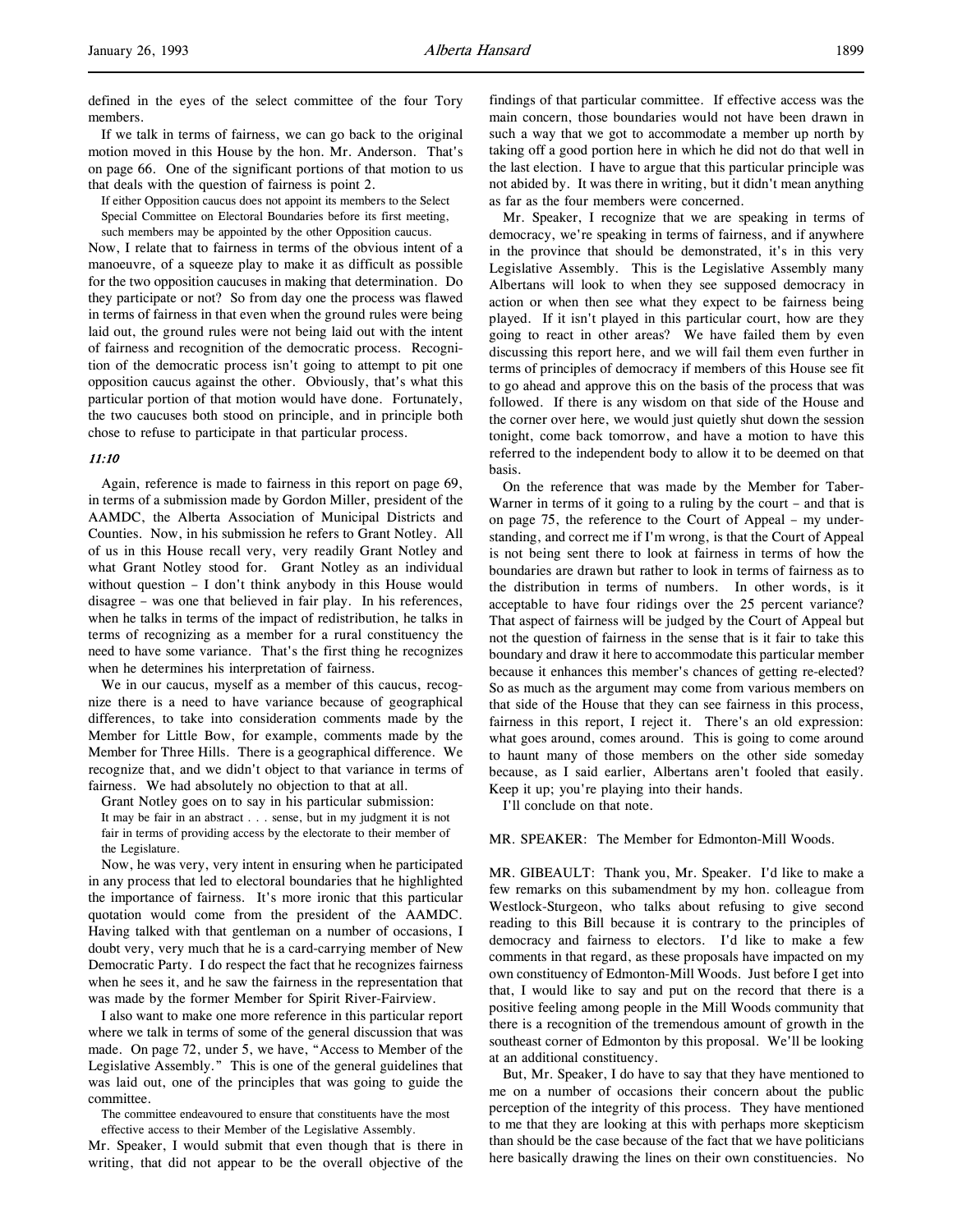matter how you cut it, no matter which sort of democratic model you care to look at in the 20th century, any model that considers fairness to electors as an important criterion, an important consideration . . . You cannot have a parliamentary institution, if you like, with public credibility when we have politicians slicing up the pie to suit themselves. It just is a very offensive principle. It sort of reeks of the time when kings and lords had their own little kingdoms and fiefdoms, if you like, and so on, and they all protected them with a certain amount of jealousy and self-interest. We should be much beyond that.

### [Mr. Deputy Speaker in the Chair]

So if we're interested in protecting principles of democracy and concerned about ensuring fairness for electors, we cannot really accept this kind of a process. It is an inappropriate process; it is an illegitimate process. Certainly the Leader of the Official Opposition and the leader of the Liberal opposition were entirely correct last year when they said that we were not going to participate in that kind of a process which lacked basic respect for principles of democracy and which would lead to the crisis that we're in now, this lack of public confidence in the process that has brought Bill 55 before us at this time.

#### 11:20

Now, I just would like to give some examples of how this affects my own constituency, my own area of Edmonton here, the problem of unfairness to electors. If we had an opportunity to consider fairness for electors and basic principles of democracy in this process, we probably would have respected the fact that in Mill Woods the current boundaries provide for the Edmonton-Mill Woods constituency being that part of the Mill Woods community which is east of 66th Street and south of 23rd Avenue by and large, and that that area of the Mill Woods community that is west of 66th Street and north of 23rd Avenue is part of the Edmonton-Avonmore constituency.

Now, in the proposals that are before us in Bill 55 and in the committee's report and so on, there is a very arbitrary swap of population, so that all of the people east of 50th Street who were in the Edmonton-Mill Woods constituency and the Mill Woods community would now be part of the Edmonton-Avonmore constituency, and those people living west of 66th Street and who had been part of Edmonton-Avonmore constituency would now become part of Edmonton-Mill Woods constituency.

Mr. Speaker, even if my colleague the hon. Member for Edmonton-Avonmore and myself stood for re-election and were re-elected under this proposal, virtually everybody in the Mill Woods community, which would now have three constituencies to be concerned about – even if we were both re-elected and there was someone else re-elected in the new riding – would have a different MLA. So some people in the Mill Woods part of Edmonton-Avonmore, the area west of 66th Street and north of 23rd Avenue, after a period of seven years are still not clear about the fact that at the provincial level of representation they are represented by the MLA for Edmonton-Avonmore. Many of them have now after seven years become more attuned to that reality, yet this proposal would come and switch that all around for no productive purpose and simply have all those people then be part of the Edmonton-Mill Woods constituency and all those people on the east side of 50th Street, who understood themselves to be represented in the riding of Edmonton-Mill Woods, now for no useful purpose, a very arbitrary decision, are to be represented in the riding of Edmonton-Avonmore.

Mr. Speaker, when we're talking about principles of democracy and fairness to electors, I don't see how these principles have been respected in the committee's deliberations insofar as they affected the community of Mill Woods in southeast Edmonton.

Mr. Speaker, this is indeed a very flawed process. As my colleague the hon. Member for Edmonton-Strathcona mentioned earlier, when we are looking at such a change to the representation of Albertans in this body, the Legislative Assembly, justice must not only be done, it must be seen to be done. There are a lot of questions about just how just and fair and democratic this whole process has been.

Mr. Speaker, when we talk about fairness to electors, we can talk about the elements that have been referred to by some of our colleagues across the way, about how the rural constituencies are so much more geographically distributed and so on and how this is more difficult. They represent perhaps more town councils and school districts and municipalities and so on. We don't deny that there is more of a challenge for people representing a more geographically disparate constituency, but on the other hand we're all blessed with only 24 hours in the day. We do live now in the 20th century, on the verge of the 21st century, looking at modern communications, with the fax, the cell phones. We've even got the RITE system now. That's been in for some number of years now so that people in one part of the province can contact their member whether they're in Edmonton or in a long-distance exchange that's not convenient. There are a lot of communication advances that have made it much more possible for MLAs to be in touch with their constituents, even those who represent rural districts.

I would suggest that we have to consider the fact that the Legislative Assembly – at least, the practice in the last seven years that I've been a member of the Assembly, Mr. Speaker – is not a body that meets 12 months out of the year, not even 10 or nine months out of the year. In fact, we're lucky often if we get five months of session to conduct the public business here. That means that for the other seven months of the year the MLAs are available to be in their district to be available to their constituents on a daily basis, not just on weekends but on a daily basis. They're available seven months of the year to serve their constituents on an ongoing, daily basis, and then for the other few months of the year when we're in session, there are these communication options that are available to us, as I mentioned before. Then, of course, they have weekends and perhaps evenings as well on occasion. So while I have some sympathy for the logistical challenges facing those of our colleagues who are from the rural areas, I would suggest that they can be met.

I would even be sympathetic to go further and suggest that we may have to review the benefits that are available to those of our colleagues from rural constituencies, the travel allowances, communications allowances. For example, I would recognize that in a constituency like mine I can make one public notice in the Mill Woods edition of the *Edmonton Examiner*, and it goes to every household in my riding – nice and simple and clean – whereas in some of the rural districts I imagine they would have several weekly community papers. I know my colleague for Vegreville has that situation, and I'm sure it's the same in many of the other rural districts. Maybe we have to take a look at that to make sure that rural MLAs have the opportunity to communicate effectively with their constituents and are not unduly hampered.

There was a reference also, Mr. Speaker – and again we're coming back to the questions of democracy and fairness to our electors – to the fact that rural members have to meet with a variety of city councils, school boards, municipalities, and so on, and I accept that that's a challenge. On the other hand, those of us who are from the urban districts have a city council which has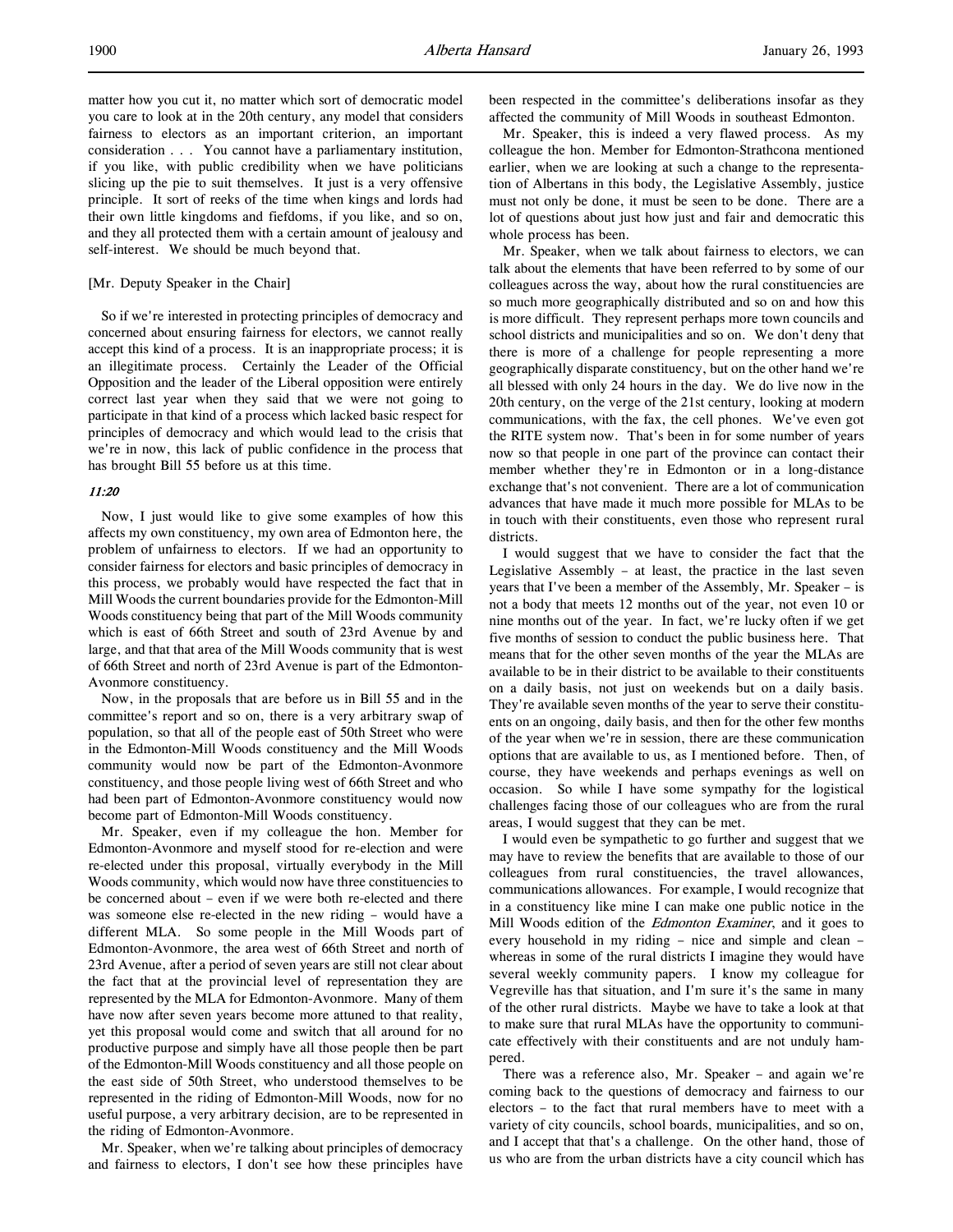a great deal of business before it, much more in terms of its responsibilities than a lot of smaller municipal councils. We have two school boards. I have over 25 schools in my own district, which I try to keep in touch with on a regular basis, so in terms of schools and students I may have more contacts and responsibilities there to try to maintain than some of my colleagues in smaller constituencies. I have seven community organizations, community leagues we call them in Edmonton. There's a variety of additional community organizations that I try to have regular liaison with: the Millwoods Cultural and Recreational Facility Association, a whole range of ethnocultural organizations, environmental groups, faith community groups, labour organizations.

[Mr. Speaker in the Chair]

## Speaker's Ruling Relevance

MR. SPEAKER: Thank you, hon. member. We're dealing with the principle of fairness and democracy as stated in this subamendment. If you want to discuss those issues, you can come back with them when we go back to the amendment.

MR. GIBEAULT: Yes, indeed.

### Debate Continued

MR. GIBEAULT: I'm talking about the question of democracy, and democracy involves the ability of MLAs to represent all of their constituents and to have those constituents' concerns raised here in this Legislative Assembly. Mr. Speaker, when we're talking about principles of democracy and fairness to electors, I don't think there is really any significant difference between those of us in rural and urban constituencies. We all have the same challenges.

I think that in all fairness I would like to urge all of the members of the Assembly to support this very useful subamendment to the Leader of the Opposition's amendment, that we not read this Bill 55 a second time at this time because, as I have outlined and made the case for, it is in fact contrary to the principles of democracy and fairness to electors.

SOME HON. MEMBERS: Question.

MR. SPEAKER: Well, in terms of the back and forth of the debate, the yes and the no side, I do have to . . . The Member for Fort McMurray?

MR. WEISS: I beg your indulgence, Mr. Speaker. I was just leaving the Assembly.

MR. SPEAKER: Thank you. Calgary-North West.

#### 11:30

MR. BRUSEKER: Thank you, Mr. Speaker. I rise to support the subamendment by my hon. colleague from Westlock-Sturgeon. The concept of fairness is certainly of paramount concern to this Legislature and to members of this Legislature.

The reason, as I said before, that we embarked on this process, started, I guess, in part in British Columbia, which led to a decision by now Supreme Court Justice Madam Beverly McLachlin. In her decision she said in part that we don't represent trees or mountains or rocks; we represent the people.

Now, earlier on, the Member for Little Bow was concerned about the distances he had to travel and how difficult it was for him to represent his people because of the variety of boards, et cetera, that he had to represent. The problem with this particular Bill and why we do not believe it is fair and supporting the principles of democracy is reflected in the numbers that are given as part of the Bill. Mr. Speaker, when you look at the schedule in this Bill that we're discussing here, where the unfairness comes in can be found by doing a little bit of examination of the numbers in the charts on pages 11 and 12. The Member for Taber-Warner talked about attempting to balance them off considerably, but when you do a little bit of careful analysis, you'll see that there is a substantial discrepancy in those numbers that I believe causes this Bill to be unfair.

I would draw your attention to the city of Calgary. As you know, I represent a constituency in the city of Calgary, Calgary-North West, a constituency I'm very pleased and honoured to be able to represent. It is only slightly over the mean. When you look at some of the other constituencies that are listed in that chart, Mr. Speaker, you will note with a little bit of reading that five of them exceed the average by more than 20 percent. That's a quarter of the constituencies in the city of Calgary. An additional five vary from 15 to 20 percent over the average. There are only three in the entire city of Calgary that are less than 10 percent over the average. By contrast, if you look at the electoral divisions other than the special consideration Calgary and Edmonton division column, there are a total of 39 listed there, and seven of those are as far as more than minus 20 percent below the average.

The point I'm making here, Mr. Speaker, is that within this chart what we see happening is an institutionalization wherein the population of three urban constituencies – now we're calling them single-municipality constituencies – is going to have a total population on average of about 105,000 to 110,000 persons, and they will get three MLAs. That's on average using the city of Calgary numbers. If you use the multimunicipality numbers, you will see that same population of Albertans will in fact get four MLAs on average.

Now, I represent a constituency in the city of Calgary, and I say to myself: I understand the concerns that the Member for Little Bow raises. But I say to myself and to my constituents: is it fair for a certain population in one part of the province to get four representatives whereas that same number of voters, the same number of Albertans in another part of the province only gets three? Mr. Speaker, I would suggest that that is not a fair measure of representation for those Albertans.

It seems to me that one of the principles should be – and I believe the Supreme Court has talked about this; I believe Madam Justice McLachlin talked about it – that the weight of a vote in one part of the city or the province or the nation should be equal with other parts. In fact, what this Bill proposes to do is institutionalize a discrepancy. Now, admittedly it is better than it was. This proposes to be better than the current balance, but it does not go as far as what is needed, in my opinion, to get fair representation between all parts of this province. For that reason, Mr. Speaker, I support the subamendment as proposed by the Member for Westlock-Sturgeon.

Mr. Speaker, there are a variety of things that are different between cities and noncities or rural and urban or multimunicipality and single-municipality constituencies: whatever terms you want to use. We've heard talk of a variety of different boards and so on that people have to represent. Those are characteristics that are inherent, that we cannot change. Every individual, when they choose to run for a political party, to run for an office, accepts those differences of his or her potential constituency. Those kinds of things we cannot change. They are the character or the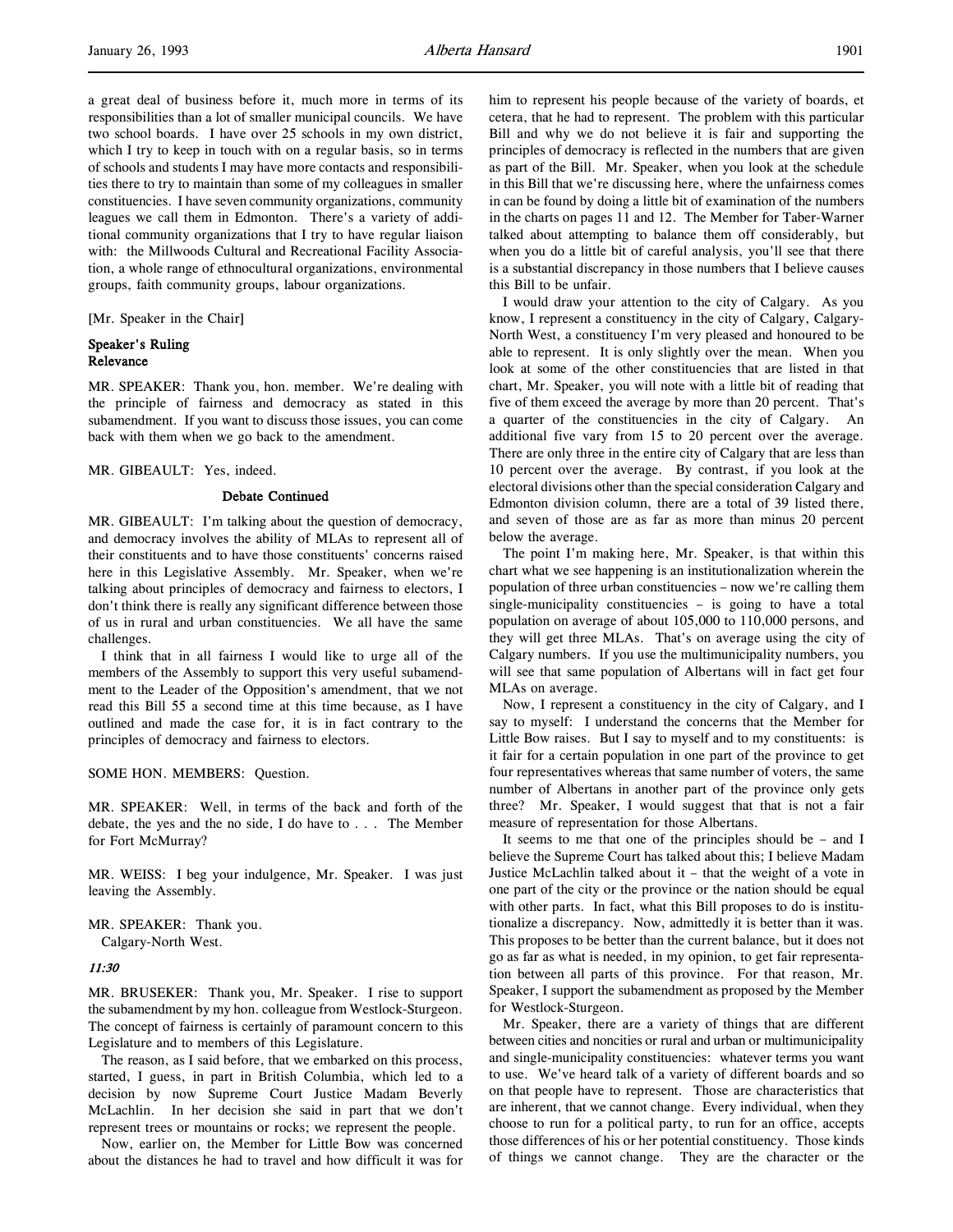makeup. The number of people that you represent though, Mr. Speaker, is something that should be fundamentally fair.

The concept, as I said, of distance, of boards, hospital boards, et cetera, et cetera, is not an issue that at least Madam Justice McLachlin accepted as being a primary concern. Her concern was that we represent people. Now, there have to be boundaries that make sense. There are natural divisions like rivers that make logical boundary lines. I'm not talking about individual boundary lines here, Mr. Speaker. I'm talking about the overall philosophy of inherently structuring the representation in such a fashion that gives an extra number of representatives to the electoral divisions we're calling multimunicipality divisions.

Mr. Speaker, it's curious too. You hear of rural MLAs expressing their concerns about their areas and distance and travel and so on and so forth. I have some sympathy for those kinds of concerns, but when you're talking about representation, it's the ability of an MLA to get out, to meet with his or her constituents, and in the cities it's every bit as difficult when you have the differences that you have in the cities. For example, if I use the Member for Calgary-Buffalo as an example, there you have a constituency where you have vast changes in the population. The people move in and out of the constituency on a regular basis. It's the nature of that particular constituency. Is it a fair thing that he has to go out and attempt to rediscover, if you will, his or her new constituents? It's inherent in the nature of that constituency. It's something that MLA has to accept. But when we build in unfairness as this proposes to do, then we have a problem. It needs to go back and be reconsidered, and it should be redrawn.

Thank you.

MR. McFARLAND: Mr. Speaker, speaking directly to the subamendment, Edmonton-Whitemud and numerous others have raised the issue of fairness. Well, I understand that democracy is a system of government by fairly elected representatives of the people, and fairness is honesty and correctness. Democracy is the will of the majority of the people while respecting the minority, but if you put the minority wishes at the forefront, democracy becomes unworkable. An independent body is not, and I repeat is not, by definition a democratic process, because it is not one that's been fairly elected. We're the elected representatives put here to make decisions.

Socialism is a belief that all property belongs to the state and all people are equal. If the courts have upheld that there can be variances, then the concept that one person equals one vote is struck down. This legal variance that's been allowed by the courts and upheld should not reflect on the majority wishes of the elected representatives. The supporters of this subamendment are confusing fairness with equality, and I repeat that equality, which the courts have upheld, does not have to be constant in terms of representation.

Thank you, Mr. Speaker.

MR. SPEAKER: The Member for Wainwright.

### 11:40

MR. FISCHER: Thank you. I would like to just speak for a minute against this motion as well, and it's on the same topic of fairness. When we talk about fairness in almost any democratic system, government in the British Empire, they have regional representation. In Australia they have the Senate. In the U.S. they have the Senate. They have the House of Lords or whatever it is in Europe, and they all have regional representation.

Now, I know that if we go back to representation by population, we won't have any regional representation, and I just want to bring to your attention what happens when you don't. We watch from the rural areas the population migrate to the city year after year after year. Our young people have to leave home and go to the city to find a job, and pretty soon we're going to have all our people in the city. At that point, I guess we're then going to have to take turns living out in the country. Maybe you people would like to go down to Bodo, next to the Saskatchewan border, for a while or go up to Garden Creek or Peerless Lake and take your turn living there for a while to see how the fairness in the system works. You're looking at one thing in the city areas where everybody has a nice standard of living. I say that and suggest that many of you people should go out there and see how it works.

MR. TAYLOR: You should at least look at the Speaker.

#### Speaker's Ruling Decorum

MR. SPEAKER: Thank you, hon. member. The Member for Westlock-Sturgeon makes a very valid point. You're to speak through the Chair, which is located in this direction.

Thank you.

#### Debate Continued

MR. FISCHER: I'm sorry, Mr. Speaker.

I would like to refer back to the last time the boundaries were changed. I was around at the time, in 1983, and my MDs and councils at that time did not approve of the way the boundaries were changed in the Wainwright area. We took on, I believe it was, parts of three different municipalities and took on some fragmented areas and gathered them up and put them in the Wainwright constituency. We didn't think that was fair at that particular time, but we made our presentations to the commission and then accepted it. We accepted the change that was there. We didn't sit around and whine all the time about the commission that did it and whine because our committee went and did it.

I really believe today that we have to accept change. Members of the opposition had a chance to be part of that change, and what did they do? They sat home and whined about it and wouldn't come and help. So I think that it's time we got on with this.

Thank you.

MR. SPEAKER: Calgary-Mountain View.

MR. HAWKESWORTH: Thank you, Mr. Speaker. I'm pleased to be able to make a few comments this evening in regards to the subamendment before us, proposed by the hon. Member for Westlock-Sturgeon. I also accept your admonition to keep my comments to the principle of democracy and fairness to electors. In that regard, I would just like to say that I appreciate a number of the comments that have been made by speakers preceding me here in terms of defending Bill 55 and some of the arguments they've put forward. It would be my hope that I could in turn, to some extent at least, respond to the arguments they've put forward.

First, I'd like to respond to the intervention from the hon. Member for Taber-Warner. I should say at the outset that I was only making notes as best I could. I don't take shorthand. I've got some comments as they appear on the paper, and if I misunderstood the comments or the point the hon. member was making, I apologize ahead of time. I certainly would be prepared to look to the Blues or Hansard tomorrow to clarify if I didn't quite get the points he was making.

I thought it was interesting that he would go back to the 1989 report that sort of started the process. I think there's one lesson that informs us about that, Mr. Speaker, in terms of democracy and fairness to electors in that it was a bipartisan effort. There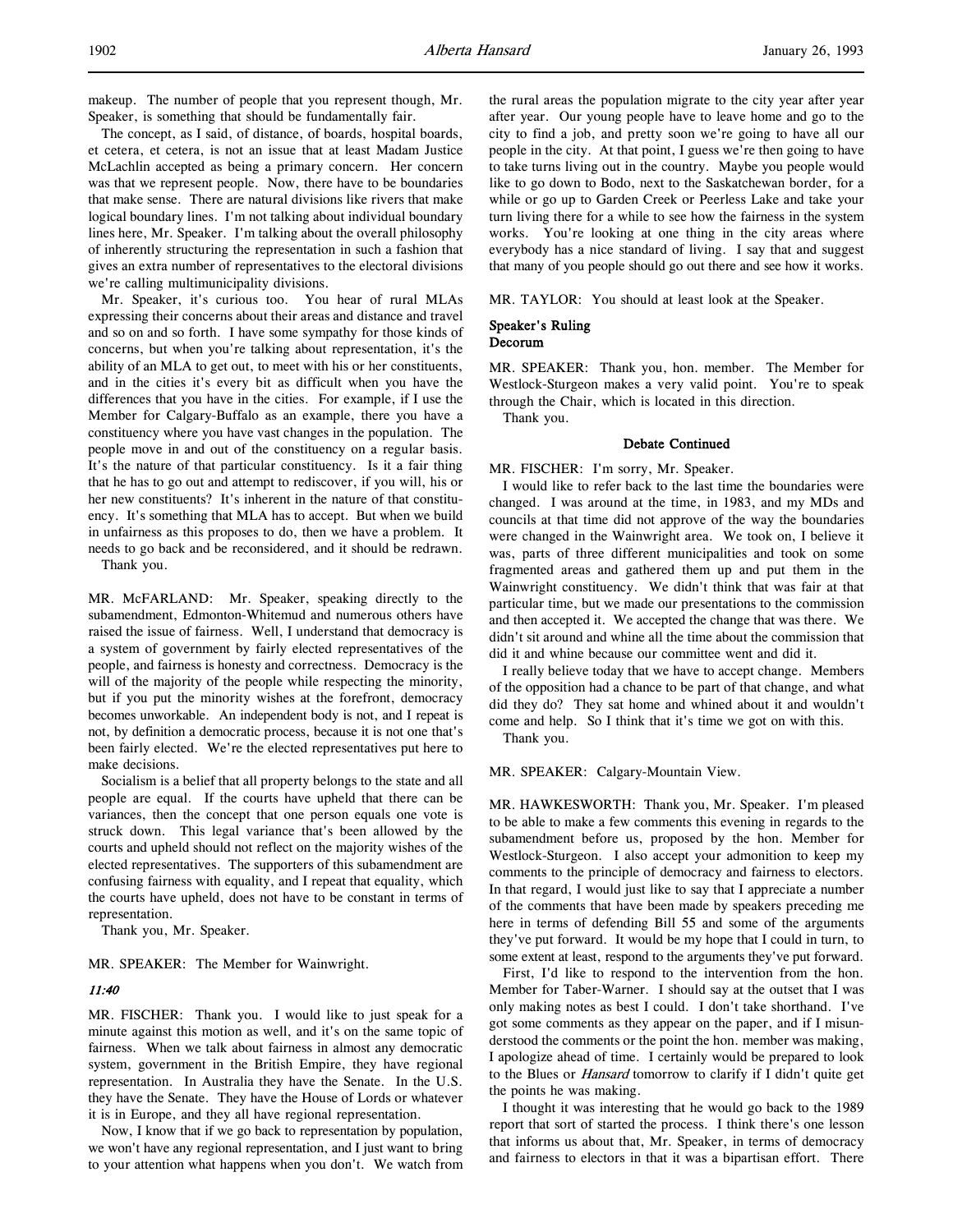was representation from every party in this House as part of that review and that travel and the public hearings. I agree with the hon. member that some very important principles of democracy underscored that effort, and in my view what was important was the participation by all parties. There was also the understanding from the outset that that committee was not being set up to draw the boundaries for the new electoral districts in Alberta, and that was one of the reasons all the parties, especially the opposition, participated. So, yes, I would agree with the member that that important principle of fairness to electors in a democracy was upheld as part of the process of that particular committee.

Now, I think another point he made after that was that at the point at which the Electoral Boundaries Commission failed to come up with a final report, the Legislature was forced to come up with a different process. There certainly were lots of options available to be pursued. The member said that the Legislature voted to support Motion 24, setting up an all-party special select committee of this Legislature to try and come up with a resolution to the problem and that it was a democratic vote by the Legislature. I guess it's a minor point, but it's important to remind the member that it was the government members of the Legislature that voted to support it, and it was over the strenuous objections of the opposition, who were very concerned about a number of principles that were being violated in setting up that committee. In fact, there were lots of democratic options available to the Legislature. Certainly the Leader of the Official Opposition and the leader of the Liberal opposition jointly presented some proposals to the Premier of the day about how we felt the issue could be resolved in a democratic way by democratic institutions in fairness to electors without requiring the MLAs to sit around and actually draw up the boundaries. I want to remind the hon. member that the two leaders said at the time that "the process must not only be fair, but must also be seen to be fair." That's a quote from their June 29, 1992, letter to the Premier.

The public is demanding that elected officials not be self serving or manipulative. In order to allow for a process and a result that are fair, we maintain

a number of principles outlined in the previous letter.

Members of the . . . Assembly should not participate directly in re-drawing . . . boundaries, for reasons related to real and perceived conflict-of-interest.

That was a first principle. The two leaders also drew to the Premier's attention that

prior to re-drawing of electoral boundaries, the legislation needs to be changed to reflect:

(a) fairness to electors, meaning approximate voter equality where possible, and where voter equality is not demographically possible, allowance for constituents and their MLAs to enjoy effective communication.

Again, the principle of fairness to electors was enunciated back in the summer.

(b) the parameters of the Supreme Court of Canada decision . . .

That's in regard to the 25 percent of the mean average.

- . . . should be the extreme variation, while the norm be approximate voter equality.
- (c) use of the most current population data available . . . the 1991 census,

which up to that point had not been conceded, as I understand it.

Again, Mr. Speaker, further proposals were made about involving the associate justice of the Court of Queen's Bench as an option to MLAs actually drawing the boundaries.

I just want to make it clear that it was the government members who decided to proceed in the course of action that has resulted in Bill 55. Now, the hon. member might say that because the majority in the Legislature proceeded, that was democracy. I also

want to make it clear that on a matter of principle the opposition strongly opposed the motion and refused to participate.

## 11:50

I think he also made a point that it's democracy to offend some people, and I think that's a fair statement. Yes, when decisions are taken, some people are going to be offended. But let's also acknowledge that might does not always make for right and that while the majority has the democratic right to impose its will, I guess, certainly in a democracy it's not an unbridled right that the majority has to oppress the minority at every point. I just want to make the point that those in the opposition have an important role to play but that throughout this process the opposition has not had its criticisms acknowledged by the government. One of the reasons why the opposition felt particularly concerned about participating in a process they didn't agree with, with MLAs drawing up the boundaries, is that government has imposed its will at every step, and the opposition has not throughout the process had an impact on the government's agenda or plans in terms of new electoral boundaries. So there's no way the opposition would want to give credence to a process that they believe has been fundamentally flawed and where objections have not been reasonably taken into account by the majority.

Now, the member also made reference to the fact that there were 13 key provisions in the Electoral Boundaries Commission legislation that were referred to the Alberta Court of Appeal and upheld by the Court of Appeal as being within the Charter. I guess the member was making the point that the courts have an important role to play in a democratic society, and I certainly concur with that. As I've already mentioned, Mr. Speaker, the Official Opposition has on a number of occasions along with the Liberal opposition made proposals as to how the courts could be used effectively and fairly in this process, especially since last summer, when the commission itself was unable to come up with a final report. So I agree with the member that the courts have an important democratic role to play. I suppose by rendering their conclusion, they somehow gave a democratic seal of approval to the legislation.

Well, that all may be right, Mr. Speaker, but how was it that the members of the Electoral Boundaries Commission could not reconcile the legislation with the principles of fairness and democracy? If the commission itself could have reconciled the legislation with principles of fairness and democracy, they could have issued a report on the basis of which the boundaries could have been redrawn. I think it's quite interesting that the members of the commission could not reconcile the legislation with principles of fairness and democracy. In establishing the motion for a select special committee of the Legislature, the government majority decided not to compel or bind the MLAs by that legislation. If it was so good, if it was so fair, if it was so democratically exact, I wonder why they didn't compel the MLAs to be bound by the legislation, but they didn't. In fact, they freed the MLAs and gave them a freedom which the Electoral Boundaries Commission did not enjoy. I think that if one were to have given the broader terms of reference in the motion to an Electoral Boundaries Commission, this matter could have been decided a long time ago by that commission. We would have been able to proceed without requiring the involvement of MLAs whatsoever.

Now, the hon. Member for Little Bow made a number of comments in regards to fairness. I think that also gets to the heart of what in a democratic society we expect of our Legislatures and of our elected members, to represent us as citizens. A government should be fairly elected, yes. That's exactly what the whole debate is about. How do we ensure the ground rules are estab-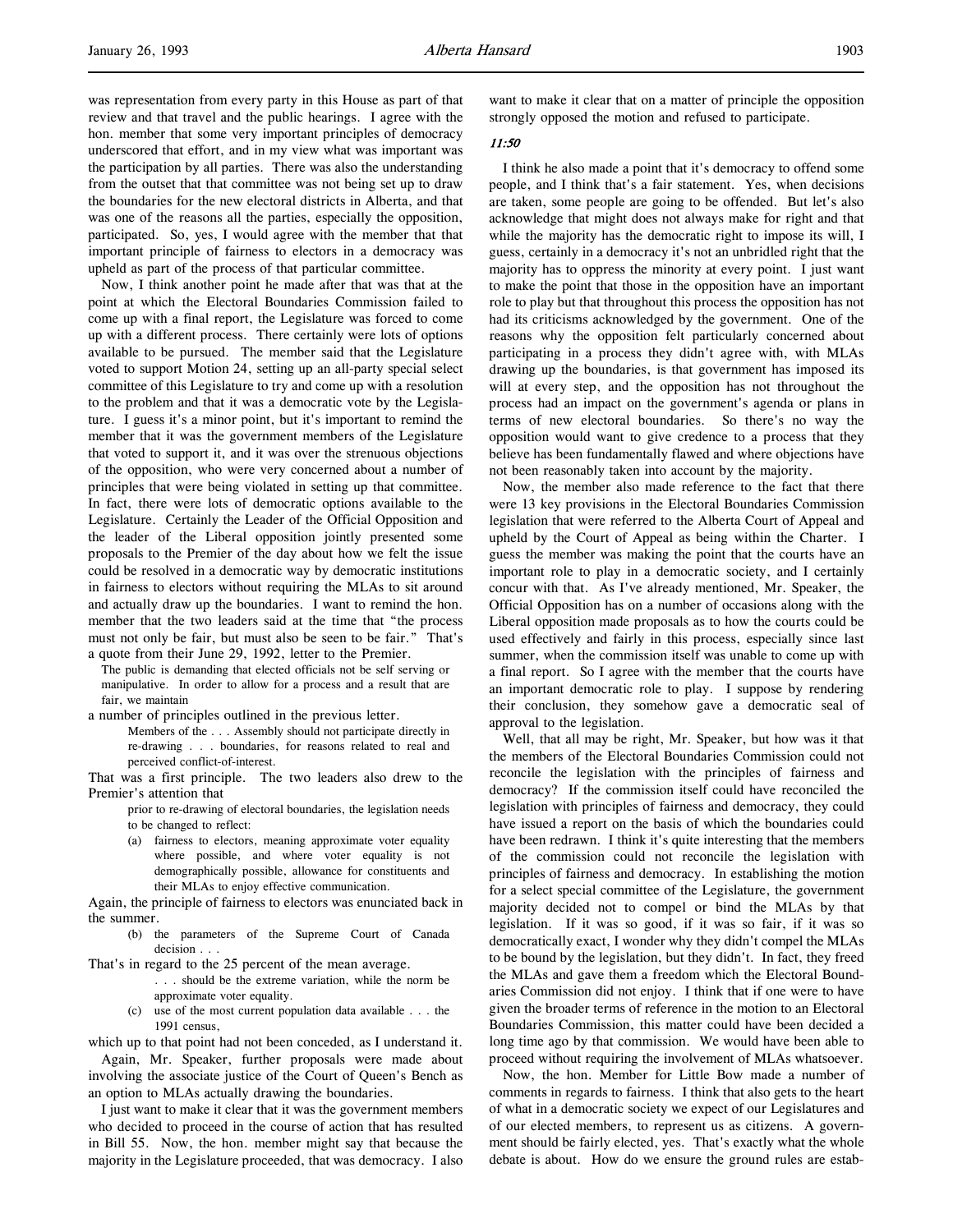lished so we can say with assurance that fairness has been served? I agree with the member that it has to be a question of the majority of people being able to impose their will in a democratic way. That's what it's all about. The concern is to ensure that the minority does not have a disproportionate influence on government compared to their population in the province as a whole. What the whole debate is revolving around is to what extent a minority of interests is able to dictate or determine the outcome of elections. Depending on how boundaries are drawn, a minority can have a disproportionate influence, so that's also what the whole debate is about.

Now, there is in my view an important role for independently appointed commissions to play in a democratic society. Simply because commissions are appointed does not invalidate their important contribution to democratic decision-making. Not everybody who has important authority and responsibility in society is elected. We have commissions all over the place that have an important role to play in ensuring that Legislatures and the political process do not override human rights of individuals, for example, do not tyrannize some group or overlook a need in society. I mean, we have a multitude of commissions in this province and in Canada, and democratic societies have found that they can play an important role. In fact, in Canada electoral boundaries commissions have been playing an important role for very close to the last 30 years, if not longer, and no one has ever before questioned their efforts simply because they were not elected.

The hon. member made some comments, I guess, about socialism being undemocratic, and again I make the same comment I made to the hon. Member for Taber-Warner. I was just scribbling notes as best I could; I hope I didn't misunderstand him. He said that socialism advocates that "all property belongs to the state." I don't know what socialism he may be talking about – certainly not the kind I advocate. He did say that everyone ought to be equal, and in my view that is certainly a principle that we all ought to be embracing. Of course in a democratic society everyone should be equal. That's where the principle of one person, one vote has come from, that some people don't have greater power over others because of where they live, because of their background, because of their creed, their religion, or any other ism. People in society ought to be equal. That's an important democratic principle. Confusing fairness with equality: well, equality and fairness I think have a lot to do with one another. We want fairness of treatment, which comes close to being equality of treatment. We can't pick out one group or one individual and treat them unfairly or give them special treatment simply because of where they live or who they are or what their background is. Fairness and equality are important principles in a democratic society.

## 12:00

Now, the hon. Member for Wainwright made some comments as well about the important principle of fairness and made reference to regional representation, that strict representation by population would, I guess, militate against people in different regions having their say because of where they live, the geographical area of the province in which they find themselves. The member is quite right that if one were to go to a bicameral Chamber in terms of a Legislature, much as you would find in most of the states in the United States, yes, there are two bodies to represent the people of a state. One is appointed strictly on representation by population, and the other Chamber is represented more on a regional basis. Of course, in a Legislature such as ours, where there's only one Chamber, there's some marriage of these two principles. Well, that's certainly what Justice McLachlin's judgment in British Columbia alluded to, that in Canada we have never had strict representation by population but on the other hand this right of making variations has to be balanced off by effectiveness of voting power. That's the principle also that we have to balance off in terms of judging the legislation in front of us.

I, too, am very concerned about the migration to the city. If we assume that this is going to be the trend over the next 10 years, we not only have to draw boundaries that reflect certain principles today, but these boundaries are going to be in place for at least the next decade, in which case we do have to be concerned about those trends and ensure that the boundaries that we draw today take those into account. I have to agree with the hon. member: I, too, decry the depopulation that I see occurring in rural Alberta. I don't think it's good for the long-term social health of the province that everyone should live in two metropolitan areas. I'd like to see our smaller communities prosper and remain vibrant so that we can provide economic opportunities for our young people for the future, but we won't get that unless we change governments. Given the migration we've had, this government certainly hasn't done anything to change those trends.

The final comment that the hon. Member for Wainwright made that I think is also important in terms of the principle of fairness was that when the boundaries were changed in the early '80s, not everybody in his area liked the changes that were made and made representation to change them. Well, first of all, where has the opportunity existed in the current process resulting in Bill 55 for people who don't like the boundaries to be able to make presentations before the boundaries are set in stone? Secondly, once the commission had made a decision, the hon. member and the people he was working with accepted the change.

Well, Mr. Speaker, I agree. If an independent commission had been the one drawing up the boundaries, I would be a lot less concerned than that the MLAs on the government side have drawn up the boundaries, and that's an important point. Going back to the letter that the two opposition leaders wrote to the Premier back in the summer, it not only has to be fair, but it has to appear to be fair. Because an independent commission in the early '80s made a change that appeared to be fair, that went a long ways in reassuring the people that the change was necessary and led them to accept it. [interjections]

MR. SPEAKER: Order please. Order. Calgary-Mountain View.

## MR. HAWKESWORTH: Thank you, Mr. Speaker.

It's those principles of fairness and the appearance of fairness that have gone out the window when a group of MLAs come together to draw up boundaries for their future election or reelection. In my view, taking the comments made across the way about fairness, about equality, about imposing the will, the right of government to make decisions and so on, the key words from the Member for Little Bow are: a government that's fairly elected. That's the essence, the key to our understanding of why the process . . .

MR. SPEAKER: Excuse me, hon. member. I see a newspaper in this Assembly, and it's not the practice of this House to have that occurring. Thank you, hon. member.

Calgary-Mountain View, please.

### MR. HAWKESWORTH: Thank you, Mr. Speaker.

It's the effectiveness in representation that in my view decides whether a government has been fairly elected or not and gets to